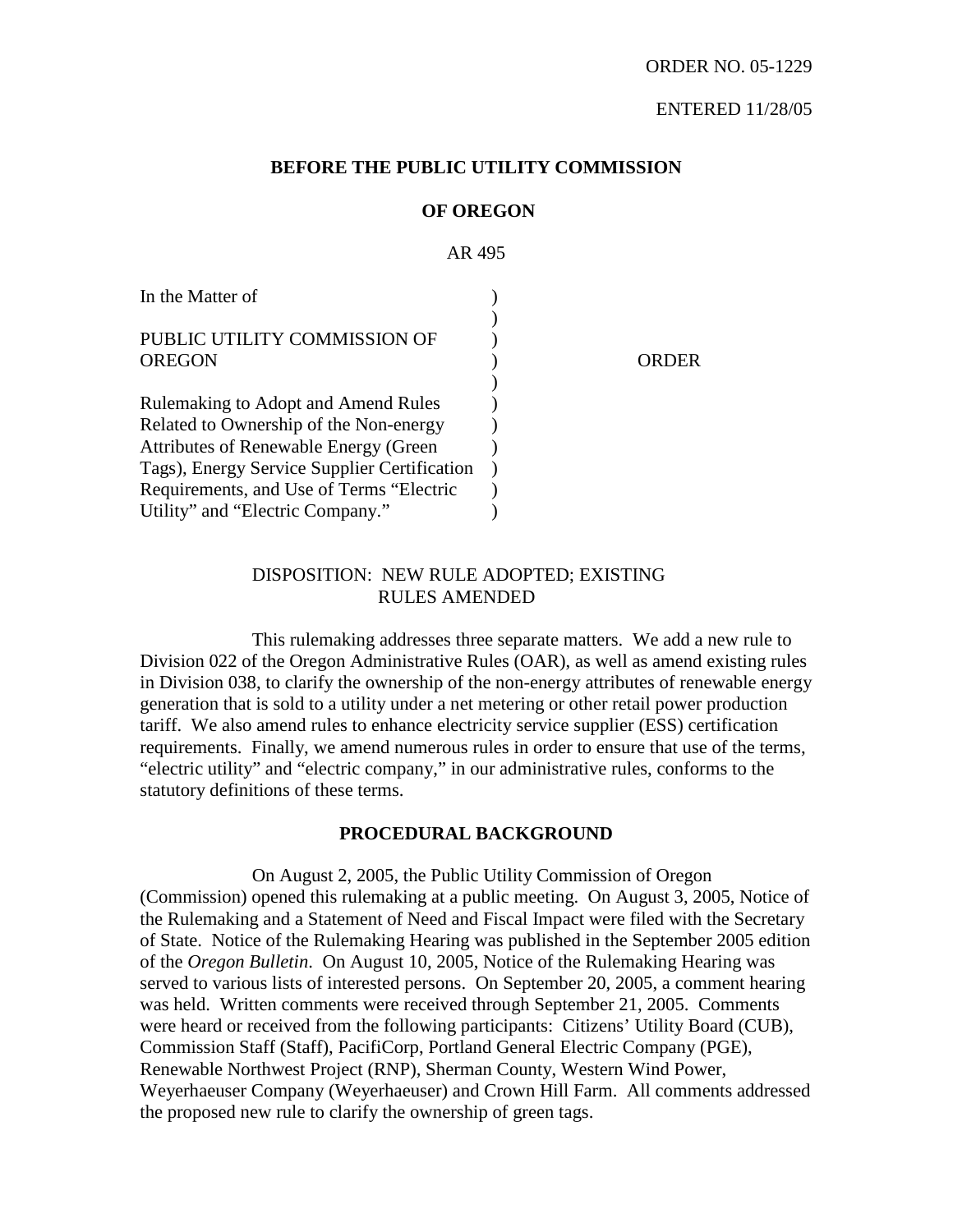## **OWNERSHIP OF NON-ENERGY ATTRIBUTES OF RENEWABLE ENERGY (GREEN TAGS)**

Every unit of energy has certain defining attributes. The particular attributes of renewable energy include environmental, economic and social benefits. Recognition of these benefits has resulted in renewable energy facilities being valued for the energy they generate, as well as for the non-energy benefits they create. Increasingly, the non-energy attributes of renewable energy are discretely identified and valued in energy markets as "green tags," "Tradable Renewable Certificates (TRCs)" or "Renewable Energy Credits (RECs)."

This unbundling of green tags has created ambiguity, however, about the ownership of the tags. When a renewable power facility sells energy to an electric company under a net metering contract, a Qualifying Facilities (QF) contract executed pursuant to the Public Utility Regulatory Policies Act (PURPA)<sup>1</sup>, or any other form of a retail power production tariff, a question may arise as to whether the green tags transfer with the purchase of energy or whether the tags remain with the owner of the facility to be separately sold. Recognition of this ambiguity gave rise to this rulemaking.

#### Parties' Positions

Staff argues that renewable energy and the associated green tags are discrete products to be separately contracted for. Staff asserts that the United States Congress did not envision green tags when PURPA was enacted and that the Federal Energy Regulatory Commission (FERC) has recently concluded that contract pricing based on avoided costs do not compensate renewable energy power producers for the transfer of green tags. <sup>2</sup> Staff notes that Oregon's calculation of avoided costs is based on

Section 292.304 sets forth what factors are to be considered in determining avoided costs. *See 18 C.F.R. § 292.304(e)* (2003) . . . .

Significantly, what factor is *not* mentioned in the Commission's regulations is the environmental attributes of the QF selling to the utility. This is because avoided costs were intended to put the utility into the same position when purchasing QF capacity and energy as if the utility generated the energy itself or purchased the energy from another source. In this regard, the avoided cost that a utility pays a QF does not depend on the type of QF, i.e., whether it is a fossil-fuel-cogeneration facility or a renewable-energy small power production facility. The avoided cost rates, in short, are not intended to compensate the QF for more than capacity and energy.

. . . RECs are relatively recent creations of the States . . . What is relevant here is that the RECs are created by the States. They exist outside the confines of PURPA.

 $<sup>1</sup>$  The United States Congress passed PURPA in 1978, as codified in the United States Code (USC)</sup> at <sup>16</sup> USC 824a-3. <sup>2</sup> *See American Ref-Fuel Company*, <sup>105</sup> FERC ¶ 61,004 at 61,007. (October 1, 2003). In <sup>a</sup> docket

addressing a petition for a declaratory ruling that "avoided cost contracts entered into pursuant to PURPA, absent express provisions to the contrary, do not inherently convey to the purchasing utility any renewable energy credits or similar tradable certificates (RECs)," FERC ruled: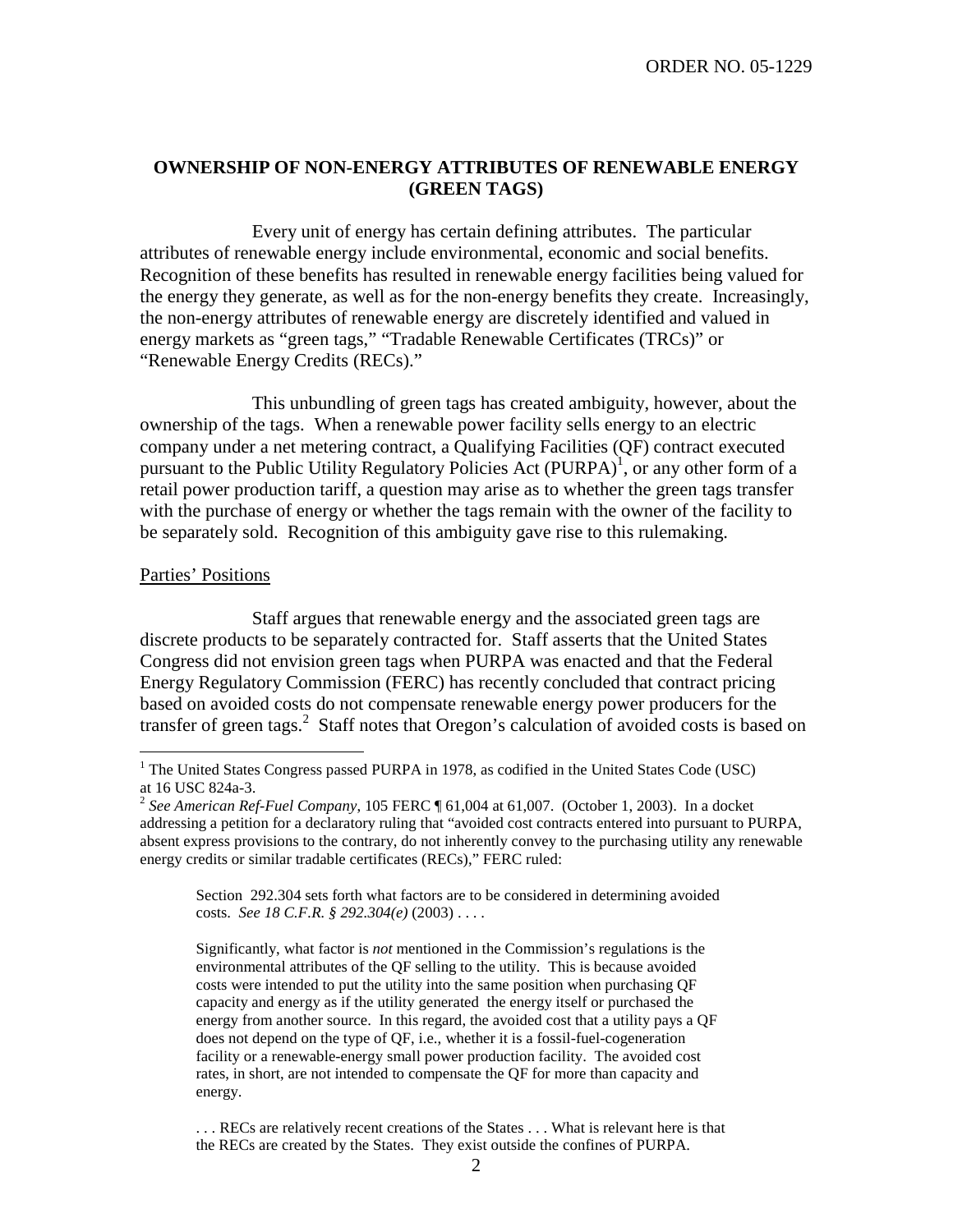costs associated with a natural gas-fired plant that does not produce associated green tags. <sup>3</sup> Staff further observes that Oregon's net metering law, 4 and the associated electric company tariffs, are silent on the ownership of green tags from net-metered facilities.

Staff proposes adding a rule to Division 022 to clarify that the owner of the renewable energy facility owns the non-energy attributes associated with the generation of electricity and that a sale of power to an electric company would not convey title to the green tags without an express clause doing so. Staff proposes that the rule apply prospectively to all green tags created, under either existing or new contracts, as of the rule's effective date. Staff also proposes to amend OAR 860-038-0300 to clarify that the resources of an electric company do not include green tags that are associated with purchases of energy under a net metering tariff, a PURPA contract or any other retail power production tariff, unless the electric company separately contracts for the purchase of the green tags. Additionally, Staff proposes to define the term "nonenergy attributes" in Divisions 022 and 038.

Staff does not believe that owners of energy facilities that create green tags receive a "windfall" by retaining the green tags instead of transferring them with the energy sold. Staff argues that an owner of an energy production facility owns *all* the value produced from the facility and that avoided cost rates, as currently calculated, recompense owners only for the energy that is generated, not for any associated environmental benefits that might have value on the market. Staff observes that requiring owners to transfer environmental benefits with energy at current avoided cost rates alone would result in windfalls to purchasing electric companies.

Weyerhaeuser supports the new rule, and the amendment to OAR 860-038-0300, as proposed, for the reasons set forth by Staff. Weyerhaeuser adds that the retention of green tags by the owners of the facilities that create the tags provides appropriate incentives to encourage the development of environmentally beneficial generation. Weyerhaeuser also cautions that QFs should not be required to sell green tags to electric companies, but rather should have a full opportunity to negotiate the sale of green tags.

PURPA thus does not address the ownership of RECs. And the contracts for sales of QF capacity and energy, entered into pursuant to PURPA, likewise do not control the ownership of the RECs (absent an express provision in the contract). States, in creating RECs, have the power to determine who owns the REC in the initial instance, and how they may be sold or traded; it is not an issue controlled by PURPA.

. . . contracts for the sale of QF capacity and energy entered into pursuant to PURPA do not convey RECs to the purchasing utility (absent an express provision in a contract to the contrary). While a state may decide that a sale of power at wholesale automatically transfers ownership of the state-created RECs, that requirement must find its authority in state law, not PURPA. <sup>3</sup> *See* Order No. 05-584 at 27. <sup>4</sup> *See* ORS 757.300.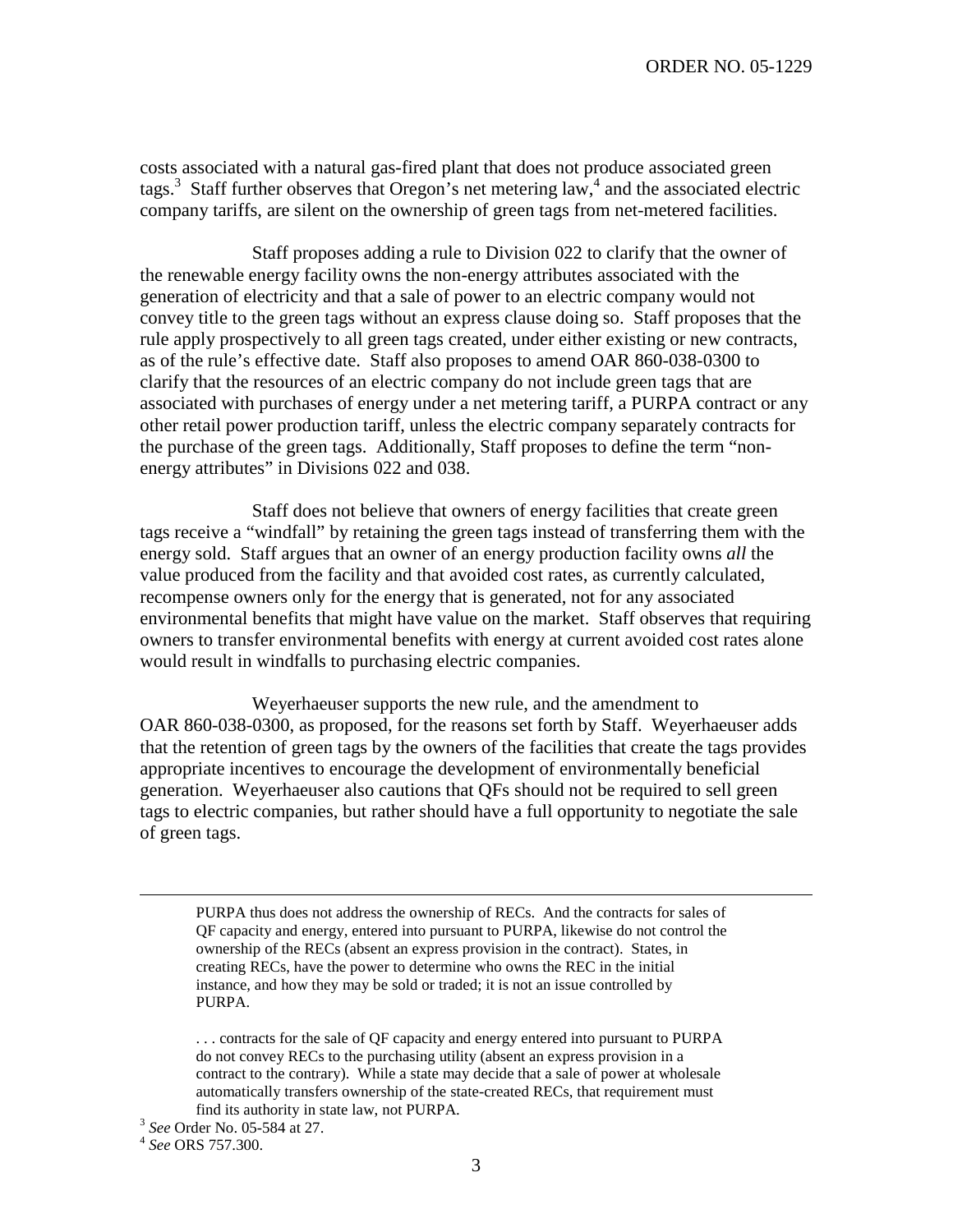RNP also concurs with Staff's positions and endorses the rules as proposed. RNP adds that renewable energy projects may be made economic by recognizing the additional value added by green tags as discrete products. RNP recognizes, however, that under the proposed rules and ORS 757.612(3), implementation of a Renewable Portfolio Standard (RPS) in the future will be problematic to the extent that electric companies face conflicting requirements to hold green tags but to not pay rates greater than avoided costs. RNP recommends that this issue be revisited, however, should an RPS be instituted in Oregon.

PacifiCorp, PGE and CUB criticize, in differing degrees, Staff's proposed new rule. PacifiCorp most strongly challenges the proposed rule, asking the Commission to reject it. PacifiCorp contends that the non-energy attributes associated with renewable energy that is already under contract passed to the electric companies and may not be reallocated. With regard to future contracts for renewable generation, PacifiCorp argues that facility owners should be deemed to own the non-energy attributes of power produced from the facility, under two conditions: 1) that the power produced from the facility is assessed to cost more than avoided costs; and 2) that an RPS is not in effect in the state of Oregon. To implement its position, PacifiCorp recommends that the Commission adopt the following rule:

- (1) As used in this rule: "Non-energy attributes" means the environmental, economic and social benefits of generation from renewable energy facilities. These attributes are normally transacted in the form of Renewable Energy Credits ("RECs").
- (2) Existing contracts: For contracts entered into in Oregon between energy utilities and qualifying facilities ("QFs") pursuant to the Public Utility Policies Act of 1978 ("PURPA") prior to the effective date of this rule, the energy utility purchasing electrical output from the QF shall have ownership of all RECs associated with energy and capacity produced and delivered by the QF.
- (3) Future contracts:
	- (a) For contracts entered into in Oregon between energy utilities and QFs pursuant to PURPA after the effective date of this rule, ownership of all RECs associated with energy and capacity produced and delivered by a QF is governed by the provisions of the contract pursuant to which the energy is purchased.
	- (b) Unless otherwise agreed to by contract, the developer of the QF shall have ownership of all RECs associated with energy and capacity produced and delivered by the QF, but only if and only while the following conditions are met: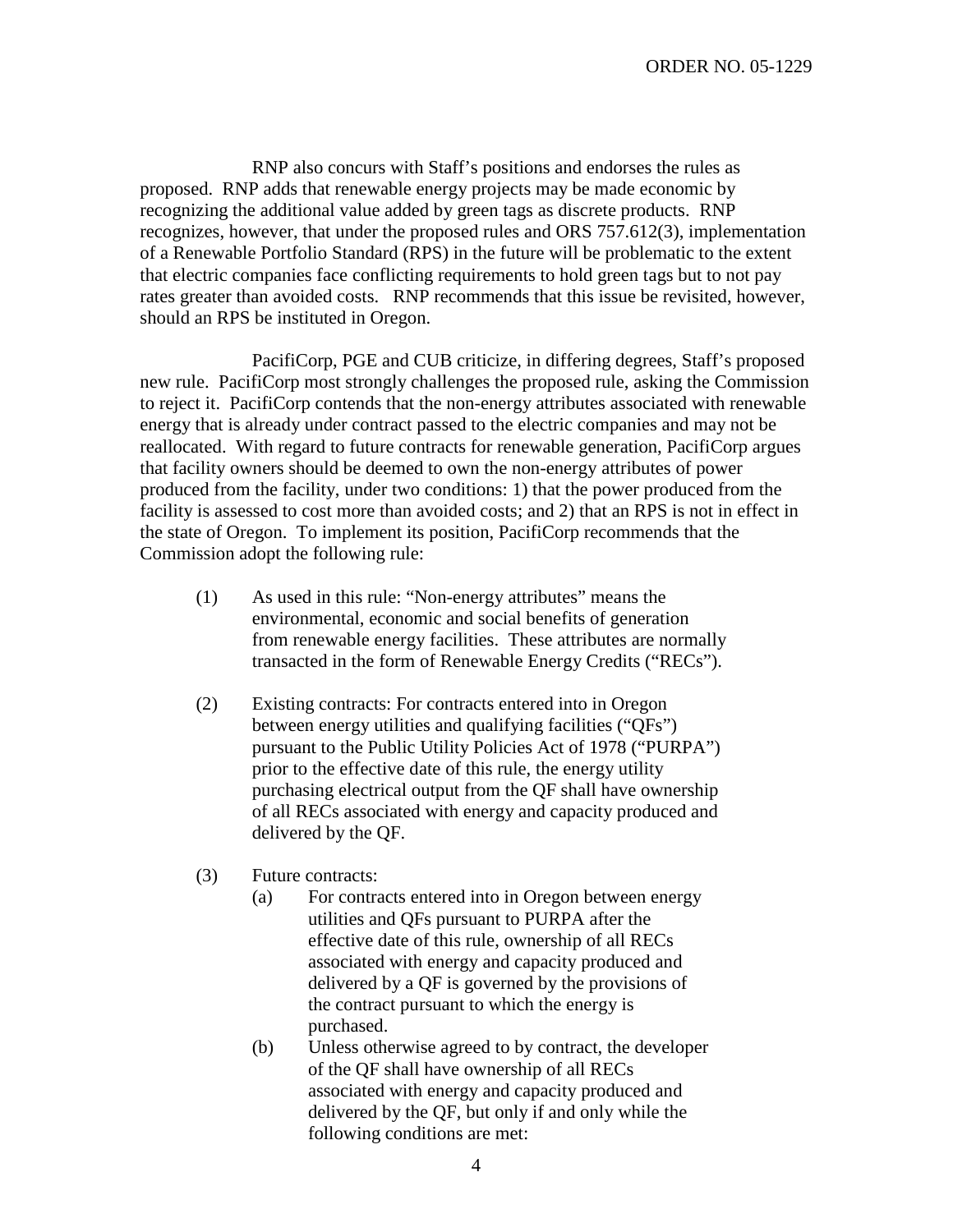- (i) The reasonable cost of output of the QF determined in accordance with standards to be established by the Commission, which shall include a cost analysis performed by a third party, is greater than the avoided cost to be paid by the energy utility, and
- (ii) The energy utility is not subject to a Renewable Portfolio Standard or other requirement pursuant to which it is required to purchase a portion of its output from renewable resources.

In all other cases, ownership of the RECs will remain with the energy utility purchasing the electrical output from the QF.

(4) The energy utility shall not resell RECs obtained under existing or future QF contracts, as set out in this rule, and must retain all RECs for ratepayer benefit, including the ability to count power purchased from renewable QFs as renewable energy in the utility generation mix.

PacifiCorp finds it necessary to clarify the definition of green tags, observing that green tags are not synonymous with the tradable emissions allowances or credits that are recognized by federal and state environmental agencies. Rather, PacifiCorp indicates that the "tag" associated with the term, "green tags," is "the right to claim the attributes of the electricity." <sup>5</sup> PacifiCorp states that this right is valuable in two markets: 1) a compliance market created by a state RPS; and 2) a customer choice market that allows customers to pay a premium to be served by renewable energy. In the latter market, PacifiCorp observes, green tags confer "bragging rights."

PacifiCorp argues that under existing PURPA contracts, these bragging rights have already been transferred to the electric companies. Although not identified as green tags in the past, electric companies that purchased power under PURPA contracts received attestations from supplying facilities about compliance with PURPA's requirements regarding the type of power produced by the facility. PacifiCorp observes that PURPA compliance is the reason that a renewable energy facility qualifies for avoided cost rates, and that a renewable energy facility must, therefore, certify its status when executing a sale of power. PacifiCorp concludes that this certification under past PURPA contracts effectively resulted in the transfer of non-energy attributes of QF power to utilities. Indeed, PacifiCorp notes that electric companies have traditionally reported purchases from renewable QFs in various reporting programs, including corporate environmental reports. The recent identification and naming of these nonenergy attributes as green tags, PacifiCorp argues, should not change their treatment

<sup>&</sup>lt;sup>5</sup> Comments of PacifiCorp at 3, citing Resolution Adopting Environmental Marketing Guidelines for Electricity, National Association of Attorneys General, Winter Meeting, 1999, p. 6.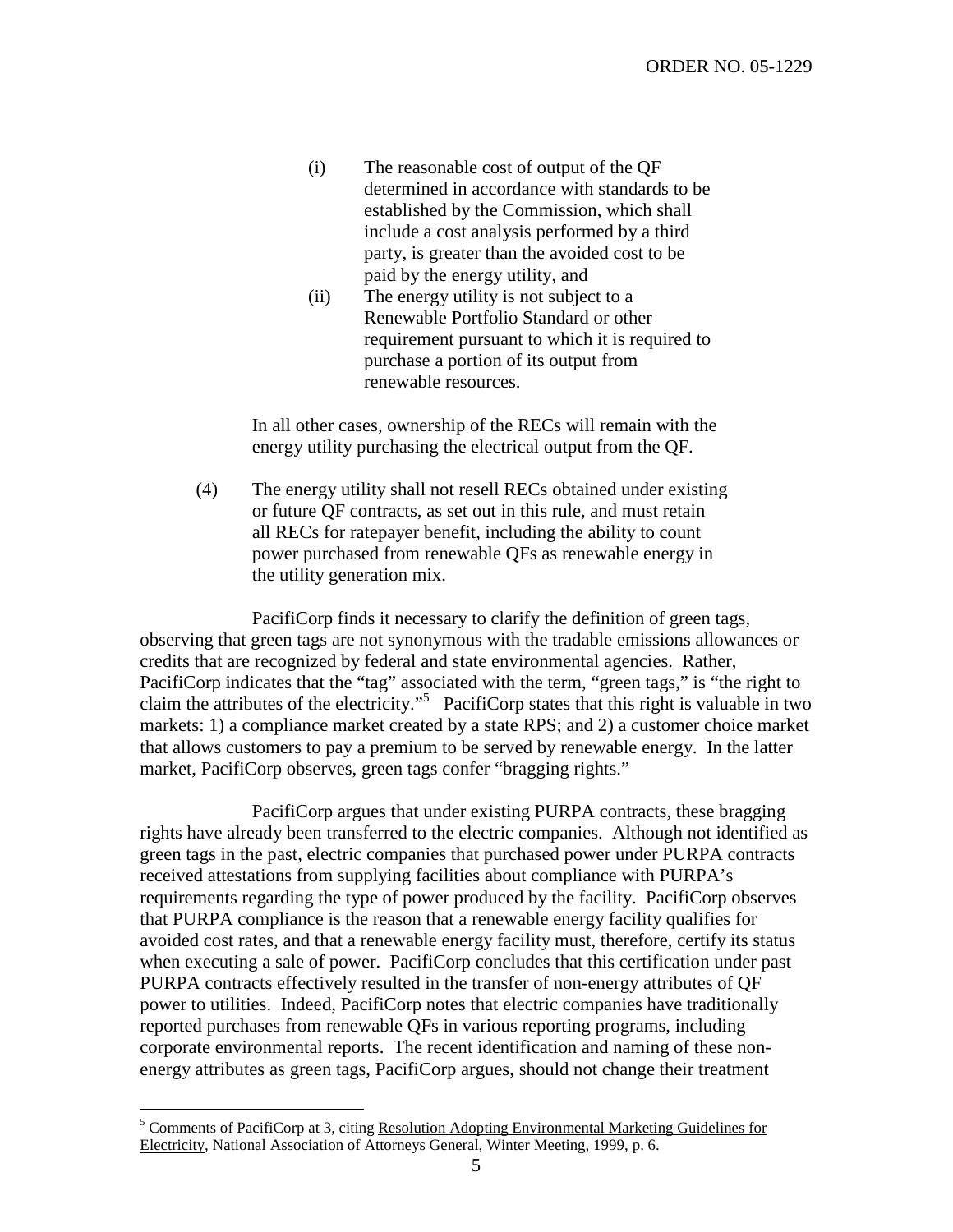under existing contracts. Staff responds that the proposed new rule does not address past ownership of non-energy attributes of renewable generation.

With regard to future contracts, PacifiCorp contends that renewable generation facility owners should not be presumed to own the non-energy attributes of energy produced from facilities if avoided costs compensate the facility owners for all reasonable costs. To ensure that renewable generation facility owners are not overcompensated, PacifiCorp proposes that the Commission develop proxy resource for the various types of renewable facilities and to compare such proxy costs against avoided costs. If avoided costs equaled or were greater than the proxy cost of a particular facility, the non-energy attributes of generation from that facility would be deemed to be paid for and would transfer to the purchaser of the energy. If avoided costs were less than the proxy cost of a particular facility, the facility owner would retain the green tags.

PacifiCorp also expresses concern that under Staff's proposed rule, QFs will be free to sell green tags to out-of-state buyers, resulting in other states receiving the actual benefits of the non-energy attributes of energy produced in the state of Oregon. PacifiCorp warns that Oregon ratepayers will be severely disadvantaged under the proposed rules if a national or state RPS is adopted.

CUB criticizes Staff's proposed rules as "inflexible." CUB challenges the appropriateness of always allocating green tags to the owners of renewable energy facilities and CUB argues that it is no longer correct to assume that the construction of a renewable energy facility is always at a premium cost. CUB posits that if costs to build a wind generation facility are the same to build a natural gas plant, then avoided costs, which are based on the latter, are sufficient to compensate a renewable energy facility for all the value that it produces. CUB agrees with PacifiCorp that the proxy cost of building the facility should be compared to avoided costs in order to determine whether an owner of a renewable facility should have the opportunity to be separately compensated for green tags. CUB recommends that the facility owner retain the green tags only if proxy development costs would not be fully recovered through payment of avoided cost rates. CUB acknowledges that implementing this approach will require further work and urges the Commission to reject Staff's proposed rules in favor of undertaking additional development of appropriate rules.

Envisioning future situations that would render the rule inadequate, such as changing how avoided costs are calculated, PGE also calls for more flexibility. PGE also recommends that section 2(c) of the proposed new rule be modified to include the term, "retail," in order to clarify the inapplicability of the rule to wholesale power production tariff contracts. Staff agrees with inclusion of this term. Finally, should the proposed rules be adopted, PGE indicates that clarity will be needed about how purchases from renewable resources should be identified in various reports and calls for parties to work together on such implementation issues.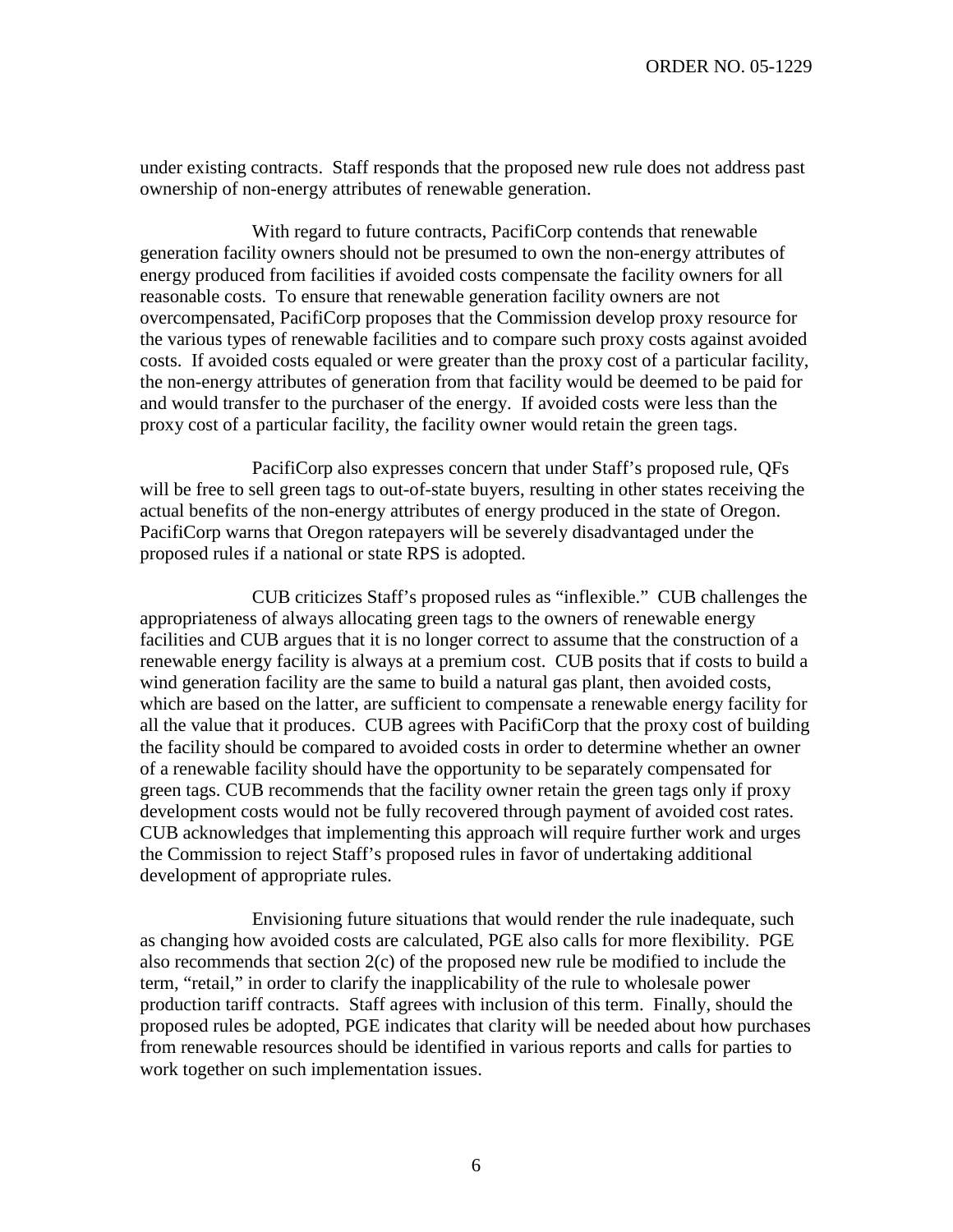## Resolution

FERC recently determined that "green tags" exist under state law and outside of federal PURPA law. In so doing, FERC indicated that states have the exclusive authority to determine their ownership.<sup>6</sup> In opening this rulemaking, we exercised this authority.

The recent development of "green tags" as a commodity in energy markets has arguably unbundled renewable energy into two products: megawatts of electricity and the non-energy attributes associated with each megawatt. Staff endorses this position, proposing a new rule, and associated rule amendments, that would allow owners of a renewable generation facility to sell green tags independently from the underlying energy. Under a contract to sell electricity that is entered into under a net metering, PURPA or other retail power production tariff, the proposed rules would designate the owner of the renewable generation facility as the owner of the non-energy attributes of each unit of electricity sold, absent a contractual clause providing otherwise.

Staff contends that the new rules should apply on a prospective basis, as of the effective date of the rules, to both existing and new contracts. Although Staff does not address past ownership of green tags, Staff asserts that the proposed rules, as written, would assign ownership of green tags associated with electricity that is sold in the future, but under existing contracts, to the owners of the generation facilities. PacifiCorp strongly opposes application of the new rules to existing contracts, in any manner, on a number of grounds.

We decline to evaluate arguments regarding the ownership of green tags under existing contracts in this rulemaking, as this issue raises questions of contract interpretation that are outside the scope of this proceeding. Consequently, we find that it is appropriate to evaluate Staff's proposed rules as applied to future contracts only. In order to review the proposed rules on these terms, we find it necessary to clarify the proposed applicability of the rules, by modifying section (1) of the proposed new rule, as follows (added language in *italics*): "This rule applies to non-energy attributes associated with energy generated *and sold under an applicable contract, as identified in section (2) of this rule, that is executed* on or after the effective date of this rule." As modified, this rule would recognize any green tag produced under a future energy purchase contract as a discrete commodity to be owned and managed by the owner of the generating renewable energy facility.

Putting aside concerns about the existence of green tags under contracts already in effect, no participant in this rulemaking disputed the perception that markets increasingly value, on an independent basis, the non-energy attributes that are associated with the generation of renewable energy. Consequently, we conclude that it is reasonable to acknowledge this market reality by instituting a rule that identifies green tags that are

<sup>6</sup> *American Ref-Fuel Company*, *supra* note 3.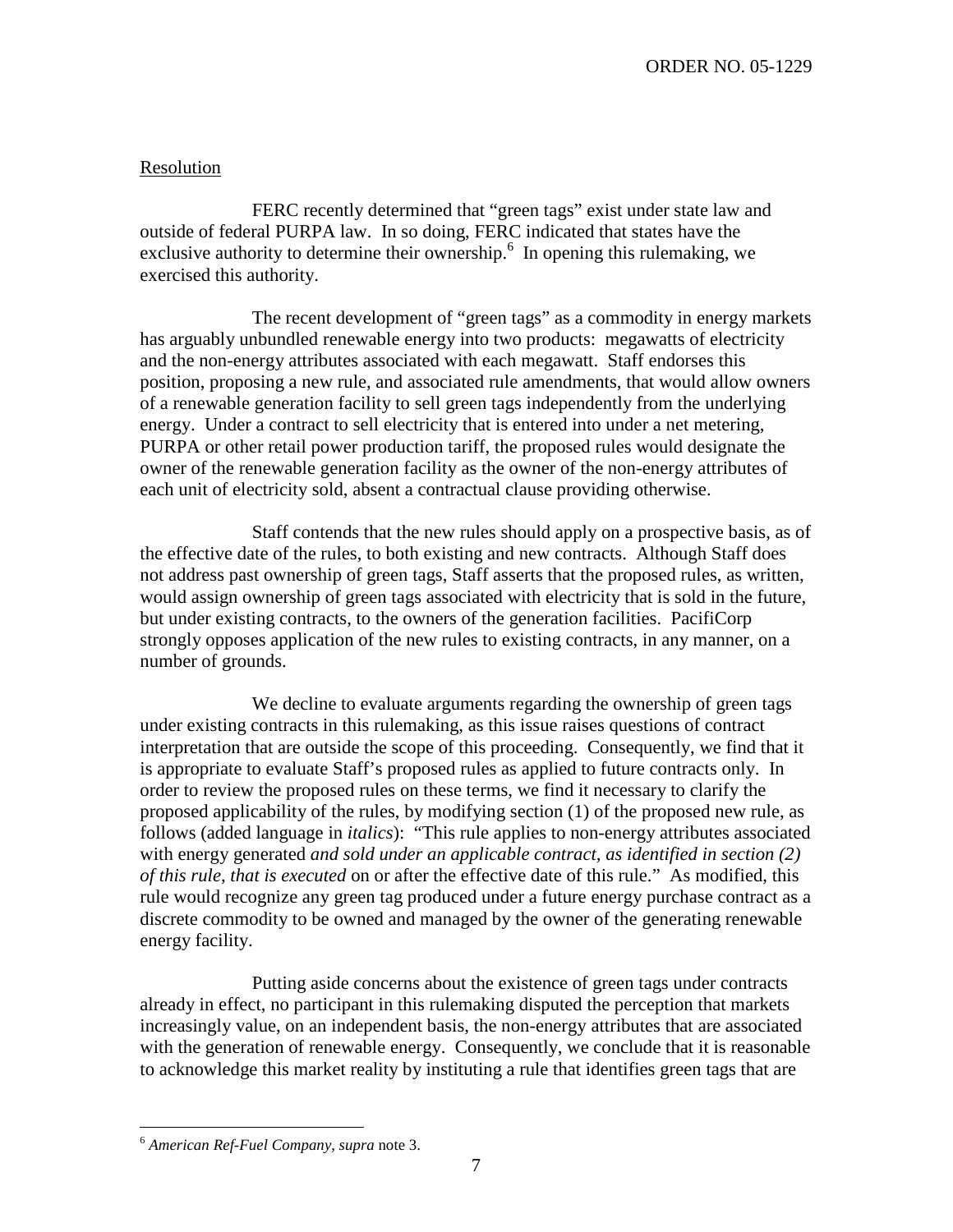produced under future contracts as discrete products to be sold or traded in markets separately from the underlying energy.

In addition to identifying green tags as a commodity, Staff's proposed rules would assign ownership. There is a dispute among the participants as to who should own the green tags. While Staff, Weyerhaeuser, Sherman County, Western Wind Power and Crown Farm argue that the owner of the renewable energy facility should always be deemed to be the owner of any green tags generated by the facility, PacifiCorp, PGE and CUB contend that the rules should have more flexibility, as it may be inappropriate in some circumstances to assign ownership of green tags to the facility owner. In particular, these participants express concern that if calculations of avoided costs incorporate compensation for non-energy attributes of renewable energy, green tags should transfer to the purchasing parties under renewable energy contracts. Additionally, PacifiCorp speculates that Staff's proposed rules may be rendered outdated should the state of Oregon adopt an RPS.

Our intent in this rulemaking is to adopt rules that are appropriate under current circumstances and existing law. As the Commission's rules may be modified at any time, changes in circumstances, or the law, can be addressed in subsequent rulemakings, as needed. Consequently, we do not find it necessary to address participants' concerns about the suitability of the proposed rules under potential scenarios, such as the adoption of an RPS in Oregon or a fundamental change in the methodology used to calculate avoided costs. Rather, we evaluate Staff's proposed rules in context of current circumstances and observe that the appropriateness of the proposed rules in such circumstances is not challenged.<sup>7</sup>

As to existing law, we conclude that Staff's proposed rules are consistent with state and federal law. Indeed, we find that the proposed rules simply clarify the law by making it clear that, absent a clause providing otherwise, contracts to purchase renewable electricity do not transfer the green tags associated with the purchased electricity. Although not explicitly stated in Order No. 05-584, this conclusion follows from our determination there, that rates based on avoided costs do not include compensation for any social and environmental benefits that may be associated with a particular facility's generation of electricity.<sup>8</sup> This conclusion is also consistent with

 $<sup>7</sup>$  No participant directly challenges implementation of the rule under existing circumstances—i.e., in the</sup> absence of an RPS in Oregon and under the calculation of avoided costs. Although it is unclear whether CUB alleges that renewable facilities are currently being built for less than avoided cost rates, or whether this may be the case in the future, CUB's position misunderstands the function of avoided cost rates. Avoided cost rates provide QFs with compensation based not on the costs of the suppliers, but on the costs that electric companies avoid by purchasing QF power.<br><sup>8</sup> In the first phase of UM 1129, a proceeding to develop policies and procedures to implement PURPA, the

Fair Rate Coalition (FRC), which represented a class of very small QFs with installed generation capacities of less than 500 kilowatts each, requested payment of an "adder" above avoided costs to compensate class members for, among other things, certain social and environmental benefits provided by very small generation facilities. We determined that compensation paid to QFs may not exceed avoided costs and that the calculation of avoided costs did not reflect costs associated with social and environmental benefits. *See* Order No. 05-584 at 30-31.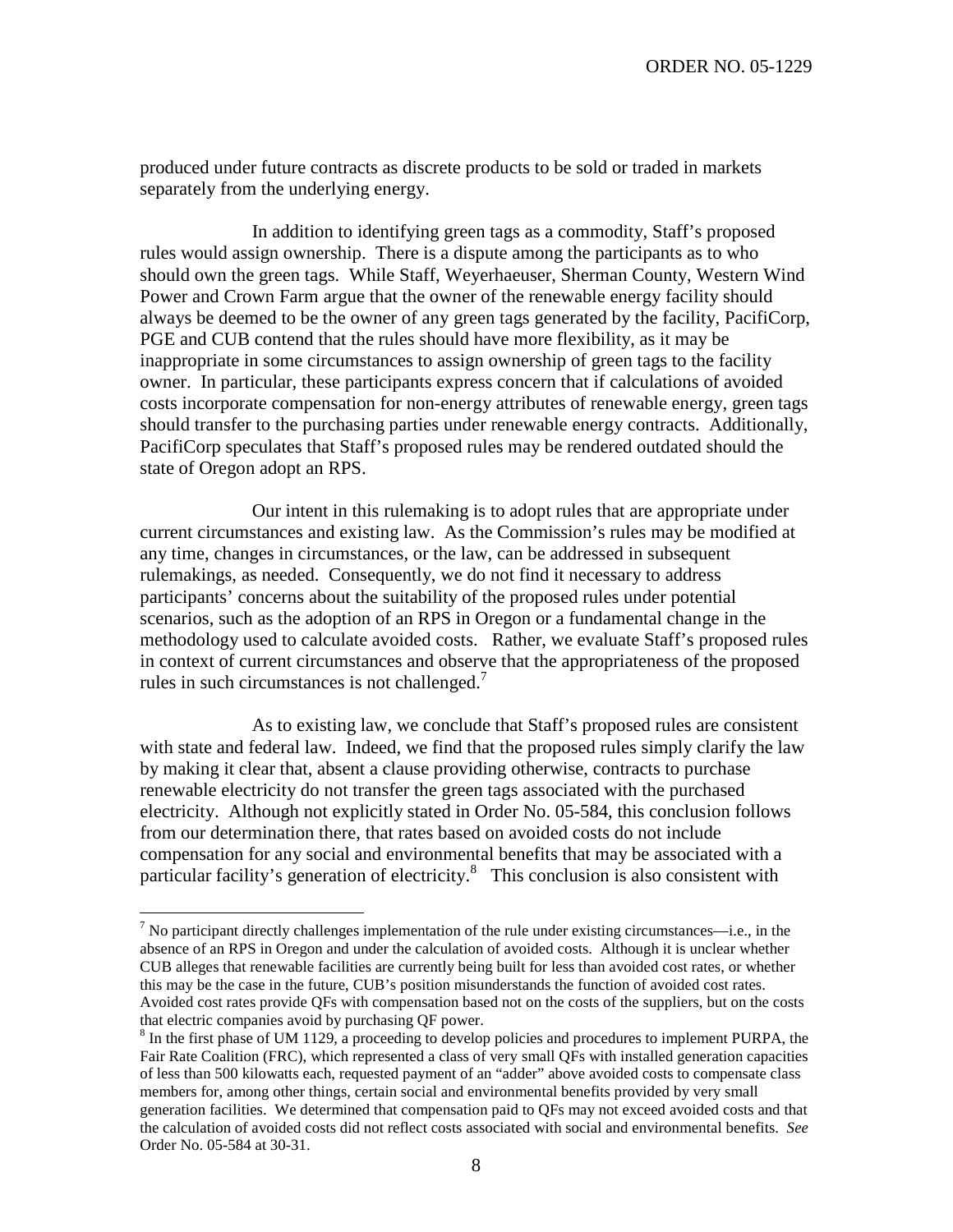FERC's determination that avoided cost rates under PURPA are not intended to compensate a QF for more than capacity and energy.<sup>9</sup>

For these reasons, we adopt Staff's proposed new rule, with the modification we outlined above, as well as Staff's proposed rule amendments. We also adopt the modification proposed by PGE, which Staff supports, that would insert the word, "retail," before the term, "power production tariff," in section (2)(c) of the new rule. Should the law or circumstances change, we will reevaluate the rules as necessary. Any interested person may separately raise any issues regarding ownership of green tags under existing contracts. Moreover, revenue issues associated with the purchase or sale of green tags by an electric company should be addressed, as appropriate, in future rate cases.

## **CERTIFICATION REQUIREMENTS FOR ELECTRICITY SERVICE SUPPLIERS**

ORS 757.649 sets forth statutory requirements related to ESS certification. Administrative rules implementing this statute were originally promulgated in AR 380 and became effective as of September 29, 2000, pursuant to Order No. 00-596. Based on past experience with these rules, Staff recommends two substantive modifications that Staff characterizes as enhancements, as well as one technical correction to OAR 860-038- 0410 to update the name, "Western Systems Coordinating Council," to "Western Electricity Coordinating Council." The first proposed enhancement to the ESS certification rules is the addition of specific criteria to demonstrate an applicant's creditworthiness and technical competence. The second proposed enhancement is the identification of procedural steps to review ESS applications. No person commented on Staff's proposed rule changes.

We find that Staff's proposed rule changes enhance the ESS application process. Consequently, we adopt Staff's proposed rule changes in their entirety.

## **USE OF TERMS "ELECTRIC UTILITY" AND "ELECTRIC COMPANY"**

Staff has discerned discrepancies between how certain terms are statutorily defined and how they are used in the Commission's administrative rules. Under ORS 757.600, the term, "electric utility" is defined to be "an electric company or consumer owned utility that is engaged in the business of distributing electricity to retail electricity consumers in this state. Under the same statute, "electric company" is defined as "an entity engaged in the business of distributing electricity to retail electricity consumers in this state, but does not include a consumer-owned utility" whereas "consumer-owned utility" means "a municipal electric utility, a people's utility district or an electric cooperative." Thus, the statutory definition of "electric utility" encompasses both investor-owned and consumer-owned electric utilities. The Commission's

<sup>9</sup> *American Ref-Fuel Company*, *supra* note 3.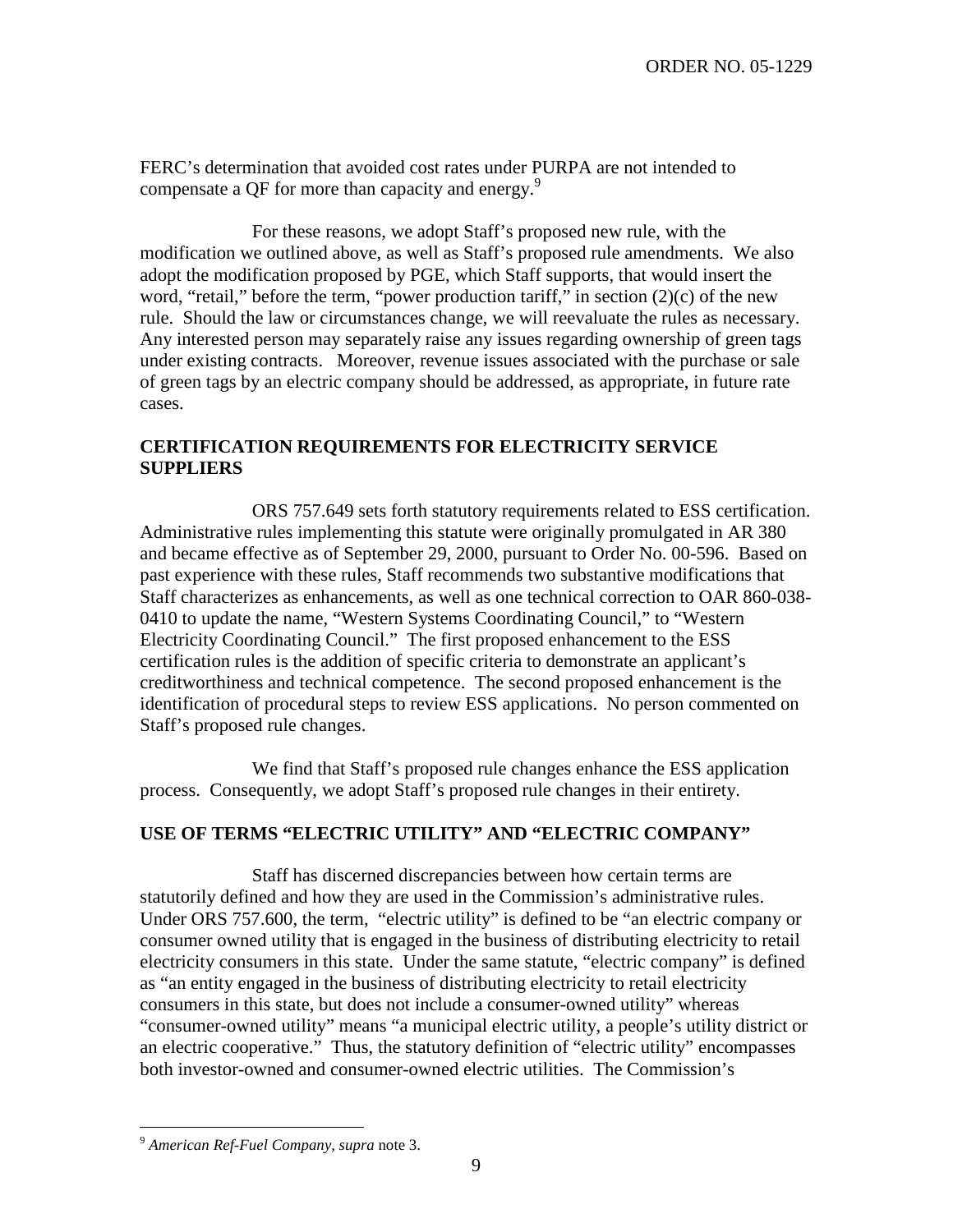administrative rules, however, use the term, "electric utility," to exclusively refer to investor-owned utilities.

Staff reviewed all of the Commission's administrative rules, other than Divisions 023 and 029, and made revisions to these rules, as needed, to align the use of the terms, "electric utility" and "electric company," with the statutory definitions of these terms. Staff did not address rules in Divisions 023 and 029 because these rules are being reviewed in separate proceedings.

No person commented on Staff's proposed rule changes.

We deem it appropriate to align the use of words in our administrative rules with statutory definitions. Consequently, we adopt all of Staff's proposed rule changes.

## **ORDER**

## IT IS ORDERED that:

- 1. The modifications to Oregon Administrative Rules 860, Divisions 021, 022, 025, 026, 027, 030 and 038, as set forth in Appendix A, are adopted.
- $\overline{2}$ . The amended rules shall become effective upon filing with the Secretary of State.

Made, entered, and effective

NOV 2 8 2005

Chairman

**John Savage** Commissioner

Rav Baum Commissioner

A person may petition the Commission for the amendment or repeal of a rule pursuant to ORS 183.390. A person may petition the Court of Appeals to determine the validity of a rule pursuant to ORS 183.400.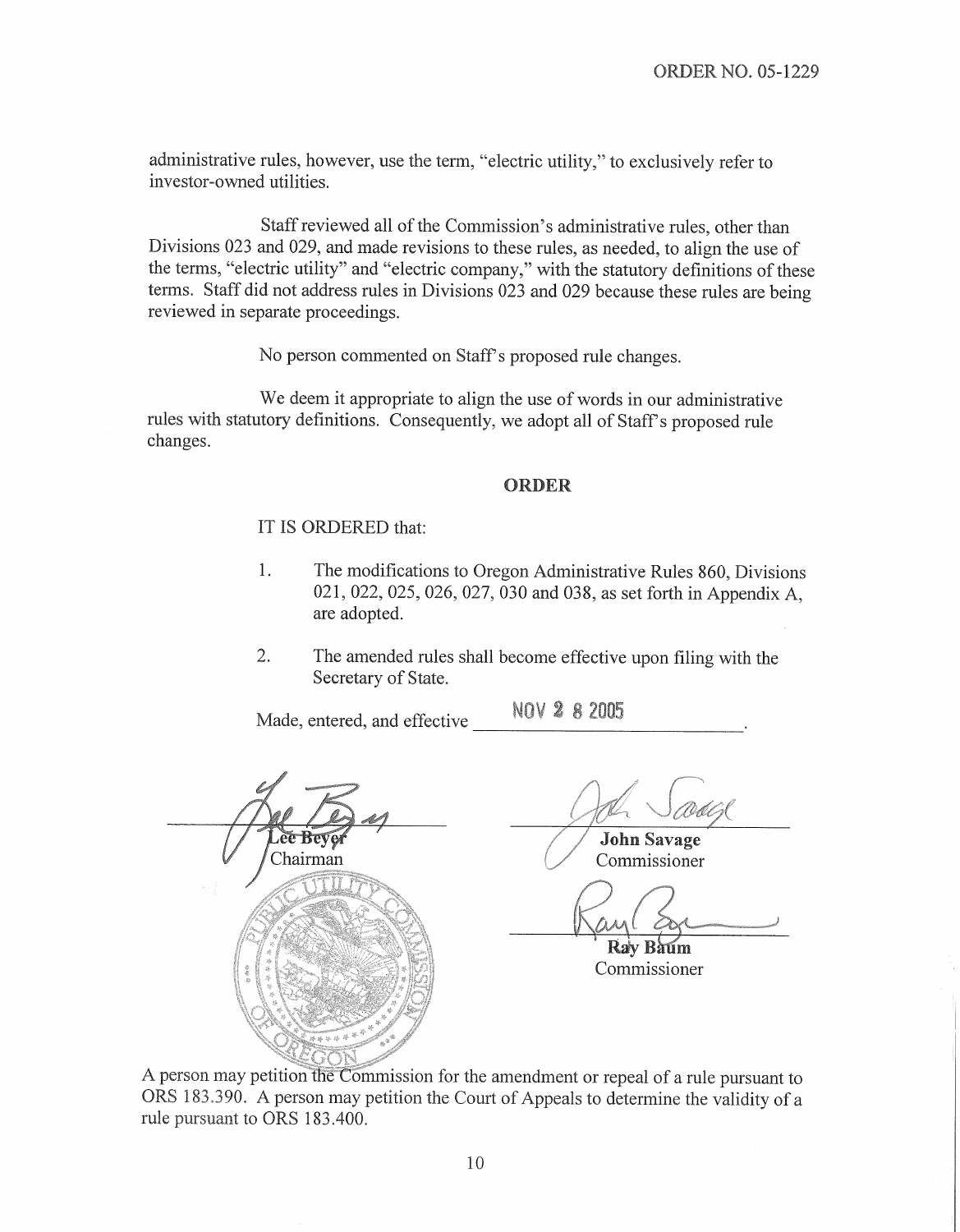## **860-011-0080**

## **Schedule of Fees and Charges**

Unless otherwise provided, the Commission will impose the following fees and charges:

(1) Photocopies:

(a) No charge for 20 pages or less, in excess of 20 pages, per

page: 25 cents (for example, if 21 pages requested, charge would be \$5 minimum plus 25 cents, for a total of \$5.25).

(b) Other government agencies, per page from first page: 05 cents.

(2) Certification of true copies of public documents (per document certification): \$10.

(3) Maps of specific area boundaries: \$15.

(4) Hearing transcripts: At cost. A copy of a public hearing transcript shall be supplied to a party without cost upon the filing with the Commission of a satisfactory affidavit of indigency, pursuant to ORS 756.521. Such a request shall be filed on a form supplied by the Commission and contain information for the Commission to use to determine the eligibility of the requesting party.

(5) Statistical reports (second and subsequent copies): \$15.

(6) Facsimile transmission (FAX) charges: No charge for first 15 pages transmitted; additional pages, per page: \$1.

(7) Audio recordings: \$5 per package.

(8) Staff research time: At cost.

(9) Annual subscription to all Commission orders or notices of specific hearings will be provided under the following schedule. Subscribers will be notified of renewal requirements on a yearly basis.

Orders: \$100; Hearing Notices: \$50.

Administrative Rules update service: \$75.

(10) Computer services: At cost.

(11) Billing: The Commission may require cash payment before honoring any request. Billings for unpaid balances may accompany mailed copies.

(12) Waiver of fees: No fee shall be charged or collected for copies of published documents furnished to or provided for routine requests for one copy of a Commission order, administrative rules, and general publications. Requests for additional copies will be subject to applicable charges.

(13) Late Fees and Penalties:

(a) Check Returned for Non-Sufficient Funds: \$25.

(b) Costs Incurred by the Commission to Collect Past-Due Amounts: At Cost.

(14) Late Payments:

(a) Interest on Annual Fees: None.

(b) Interest on Residential Service Protection Fund (RSPF): 9 percent per Annum.

(c) Penalty on Annual Fees: 2 Percent per Month.

(d) Penalty on RSPF: 9 percent of Unpaid Fee, up to \$500 maximum per reporting period.

(15) Late Statements and Reports:

(a) Electric Utility**Company** Annual Fee Statement: \$100.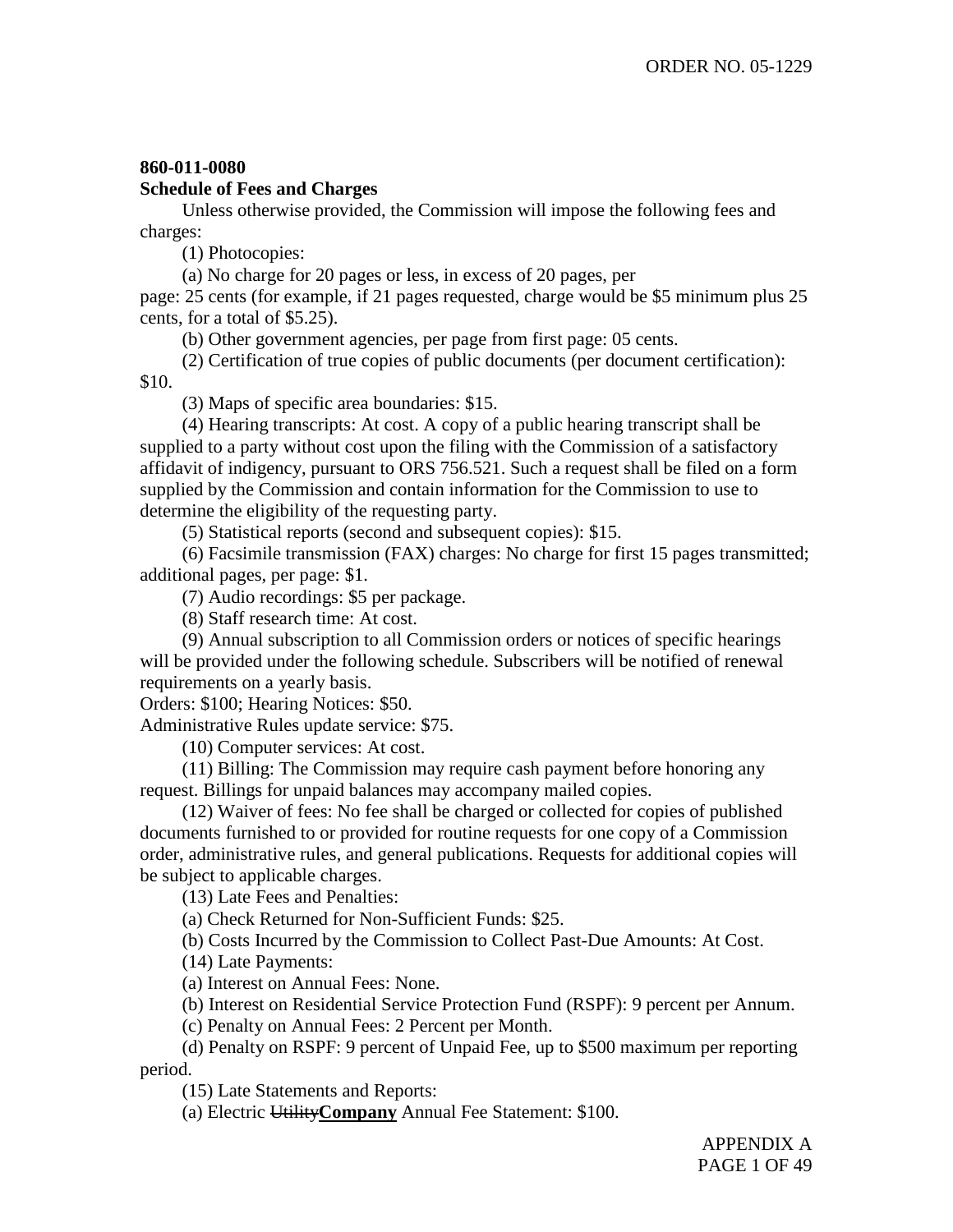(b) Gas Utility Annual Fee Statement: \$100.

(c) Telecommunications Providers Annual Fee Statement: \$100.

(d) Water Utility Annual Fee Statement: \$25.

(e) RSPF Report: \$100.

Stat. Auth.: ORS Ch. 183, 756, 757 & 759

Stats. Implemented: ORS 756.040 & 756.500 through 756.575

Hist.: PUC 10-1994, f. & ef. 7-21-94 (Order No. 94-1127); PUC 1-1996, f. & ef. 2- 21-96 (Order No. 96-043); PUC 3-1996, f & ef. 7-19-96 (Order No. 96-181); PUC 15- 1997, f. & ef. 11-20-97 (Order No. 97-443); PUC 16-1998, f. & ef. 10-12-98 (Order No. 98-410); PUC 18-2004, f. & ef. 12-30-04 (Order No. 04-753)

## **860-012-0040**

## **Public Meetings**

Except in cases of emergency, for all votes of the Public Utility Commission of Oregon at a public meeting that approve a major rate change for an electric **company** or natural gas utility under ORS 757.205, a quorum is the full commission. For purposes of this rule, a major rate change is an increase of two percent or more for any customer class.

Stat. Auth.: ORS Ch. 183, 192, 756 & 757 Stats. Implemented: ORS 192.610 et seq. & 757.205 Hist.: PUC 6-2003, f. & ef. 4-28-03 (Order No. 03-238)

## **860-021-0008**

## **Definitions for Regulation of Utility Services**

(1) "Applicant" means a person who:

(a) Applies for service with an energy or large telecommunications utility;

(b) Reapplies for service at a new or existing location after service has been discontinued; or

(c) Has not satisfied the requirements of OAR 860-021-0205 or OAR 860-021-0335(2) within the required time period, if either rule is applicable.

(2) "Co-customer" means a person who meets the definition of "customer" and is jointly responsible with another person for utility service payments on an account with the energy or large telecommunications utility. If only one co-customer discontinues service in his/her name, the remaining co-customer shall only retain customer status if s/he reapplies for service in his/her own name within 20 days of such discontinuance, provided the energy or large telecommunications utility contacts the remaining cocustomer or mails the remaining co-customer a written request for an application within one business day of the discontinuance.

(3) "Customer" means a person who has applied for, been accepted, and is currently receiving service. Notwithstanding section (1) of this rule, a customer who voluntarily disconnects service and later requests service with the same utility at a new or existing location within 20 days after disconnection retains customer status.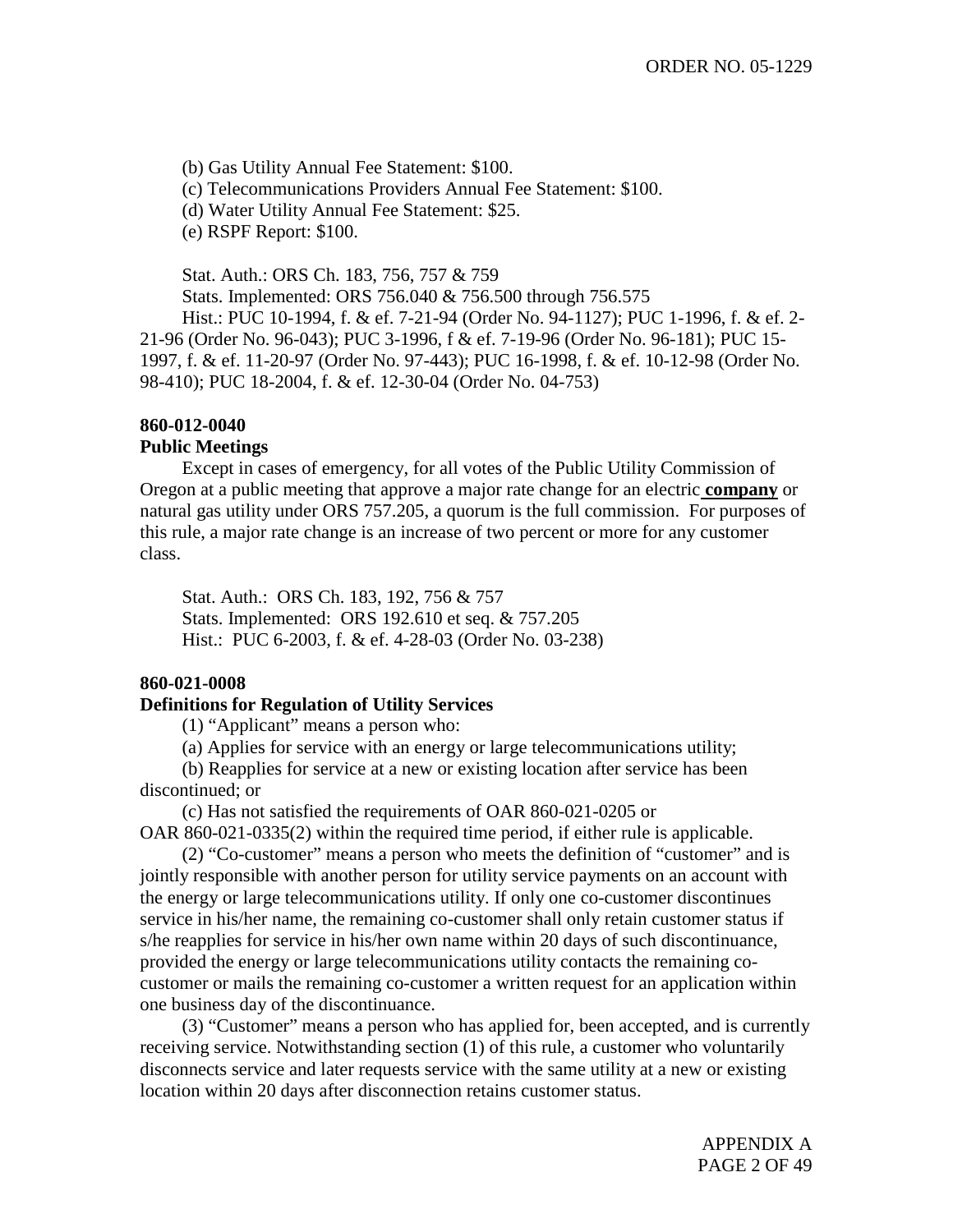(4) "Energy utility" has the meaning given to a public utility in ORS 757.005, except water and wastewater. An energy utility can be an "electric utility**company**," "gas utility," or "steam heat utility."

(5) "Large telecommunications utility" means any telecommunications utility, as defined in ORS 759.005, that is not partially exempt from regulation under ORS 759.040.

(6) "Local exchange service" has the meaning given to "local exchange telecommunications service" in ORS 759.005(1)(c).

(7) "OTAP" has the meaning given to "Oregon Telephone Assistance Program" in OAR Chapter 860, Division 033.

(8) "Registered dispute" means an unresolved issue between a customer or applicant and an energy or large telecommunications utility that is under investigation by the Commission's Consumer Services Division but is not the subject of a formal complaint.

(9) "Regulated charges" means charges for services delivered in Oregon and subject to the jurisdiction and approval of the Commission.

(10) "Utility" means all large telecommunications and energy utilities, as defined in sections (4) and (5) of this rule, except when a more limited scope is explicitly stated.

Stat. Auth.: ORS Ch. 183, 756, 757 & 759

Stats. Implemented: ORS 756.010, 757.005 & 759.005

Hist.: PUC 5-1983, f. 5-31-83, ef. 6-1-83 (Order No. 83-284); PUC 12-1983, f. & ef. 10-7-83 (Order No. 83-623); PUC 16-1990, f. 9-28-90, cert. ef. 10-1-90 (Order No. 90-1105); PUC 11-1995, f. & ef. 11-27-95 (Order No. 95-1217); PUC 5-1998, PUC 17- 1997 (Temp), f. 12-11-97, ef. 1-1-98 (Order No. 97-469); f. & ef. 3-13-98 (Order No. 98-058); PUC 4-1999, f. & ef. 8-16-99 (Order No. 99-488); PUC 16-488, f. & ef. 6-21- 01 (Order No. 01-488)

## **860-021-0010**

## **Information for Utility Customers and Applicants**

(1) Each energy utility and large telecommunications utility shall, upon request, furnish each customer and applicant with such information as is reasonable to permit him/her to secure efficient service and select appliances properly adapted to their service needs. Gas utilities shall, upon request, inspect and adjust customer-owned appliances and facilities for safe and efficient operation.

(2) Each energy utility or large telecommunications utility providing metered service shall, upon request, inform its customers and applicants how to read meters, either in writing or by explanation at the utility's offices.

(3) Each energy utility or large telecommunications utility shall keep on file and open for public inspection at its offices, complete rate schedules, contract forms, rules and regulations of the utility, and a copy of the Commission's rules and regulations.

(4) Each energy utility or large telecommunications utility shall supply, upon request, a copy of the tariffs applicable to the type or types of service furnished to the customer by the utility.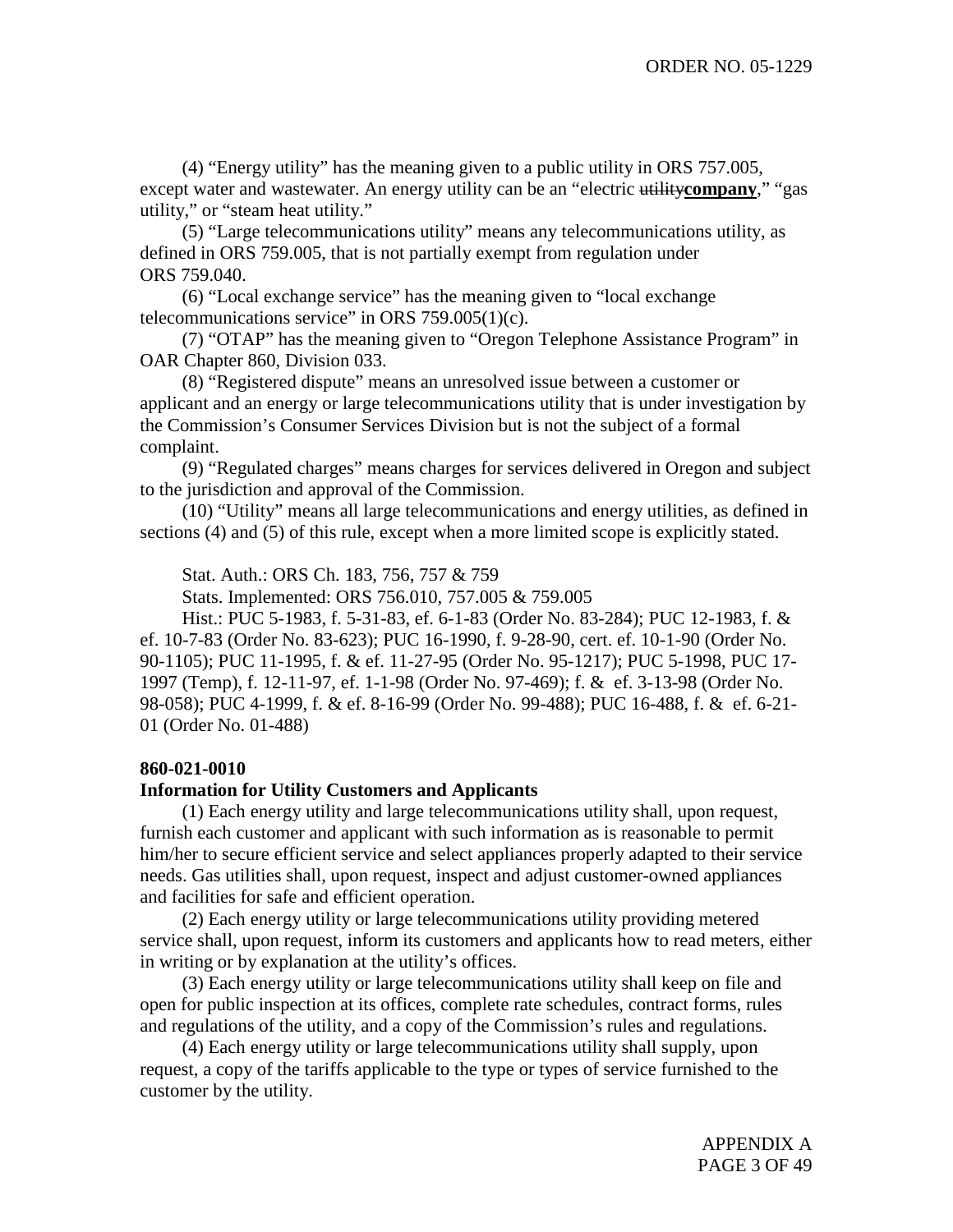(5) Upon application for new service, or upon later request, the energy or large telecommunications utility shall assist the customer or applicant in selecting the most advantageous rate to meet individual service requirements. The customer or applicant shall be responsible for making the final selection of a rate schedule.

(6) When service is initiated and not less than once each year thereafter, every energy or large telecommunications utility shall give its residential customers a written summary of their rights and responsibilities, as they relate to the utility providing service. If service is initiated without a personal visit between the energy or large telecommunications utility and the customer, the utility shall mail the summary to the customer no later than when the first bill statement is mailed. Large telecommunications utilities satisfy the annual notification requirement by prominent publication of the information in a telephone directory distributed to their customers annually. The summary shall include the text of a summary reviewed and approved by the Commission's Consumer Services Division and describe:

(a) The customer's option to designate a third party to receive bills and notices and the availability of notices in languages other than English;

(b) Applicable financial assistance programs, such as the Energy Assistance Fund for gas **utilities** and electric utilities**companies** and Link-Up America for telecommunications utilities;

(c) The availability of medical certificates;

(d) Special payment options such as equal-payment plans. Late-payment charges, if any, shall be explained, along with the availability of any preferred billing date option;

(e) Procedures for conflict resolution, including how to register a dispute with the energy or large telecommunications utility and with the Commission and the toll-free number of the Commission's Consumer Services Division;

(f) Listings of consumer organizations that participate in Commission proceedings, including addresses and telephone numbers, may be requested from the Commission's Consumer Services Division; and

(g) The Commission's telephone solicitation rules (telecommunications utilities only) as defined in OAR 860-021-0610(1)(a).

(7) When service is initiated, the energy or large telecommunications utility shall inquire whether the customer would like to receive notices in a language other than English and will inform the customer of the type of notices and translations currently available. If the language chosen is not available, the energy or large telecommunications utility will tell the customer the translated version does not yet exist but the customer's interest will be recorded for the Commission. Each energy or large telecommunications utility shall report to the Commission the number of requests for notices and summaries in non-English languages. The reports shall specify the number of requests for each language.

(8) Each energy or large telecommunications utility shall post notices approved by the Commission in a conspicuous place in each utility office where credit matters are transacted, setting forth the rights and responsibilities of customers under these rules. The notices shall be printed in large boldface type and shall be written in language that is easy to understand.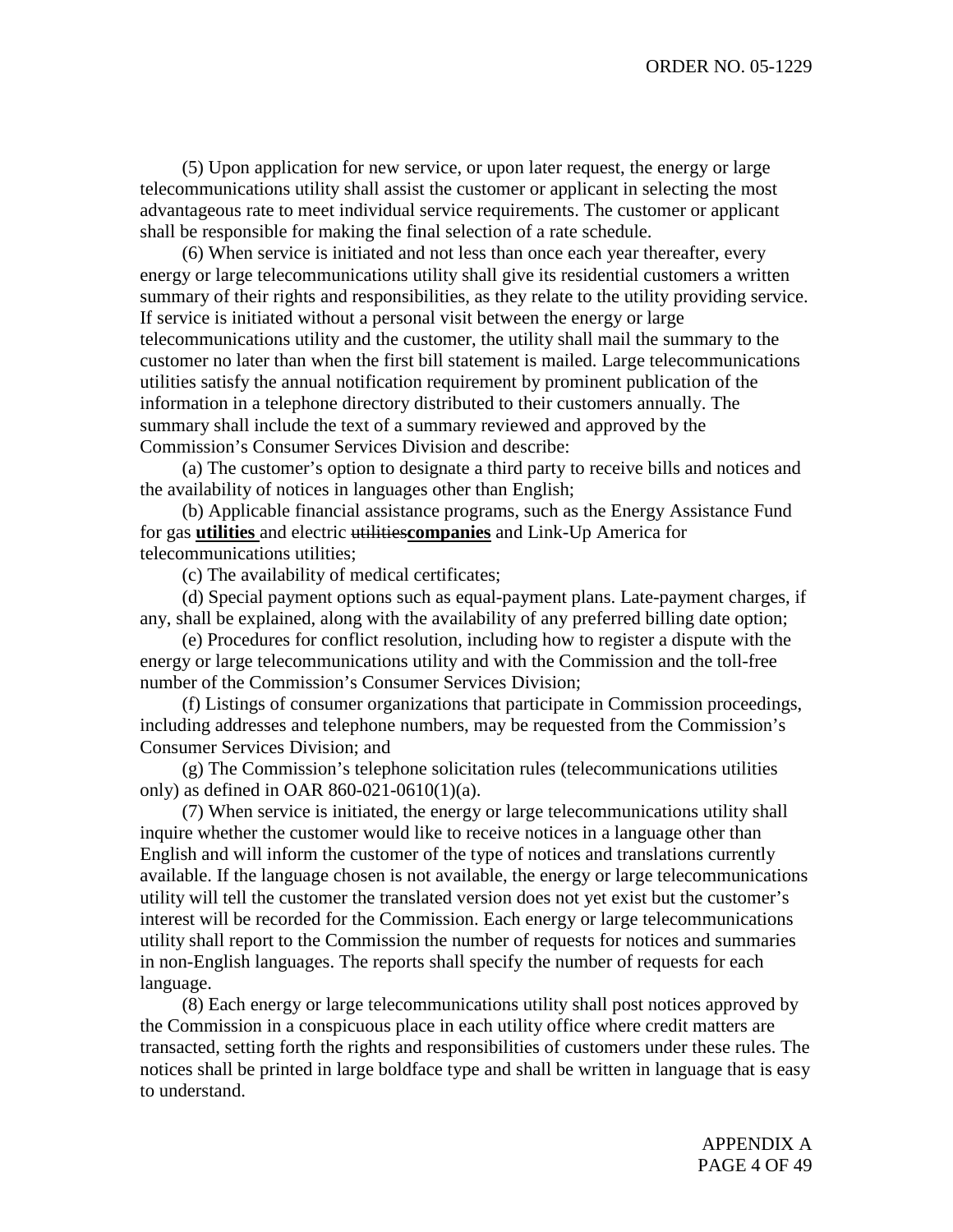Stat. Auth.: ORS Ch. 183, 756, 757 & 759 Stat. Implemented: ORS 756.040

Hist.: PUC 164, f. 4-18-74. ef. 5-11-74 (Order No. 74-307); PUC 5-1983, f. 5-31- 83, ef. 6-1-83 (Order No. 83-284); PUC 16-1990, f. 9-28-90, cert. ef. 10-1-90 (Order No. 90-1105); PUC 11-1995, f. & ef. 11-27-95 (Order No. 95-1217); PUC 11-1998, f. & ef. 5-7-98 (Order No. 98-188); PUC 4-1999, f. & ef. 8-16-99 (Order No. 99-488); PUC 16- 2001, f. & ef. 6-21-01 (Order No. 01-488)

## **860-021-0033**

## **Annual Fees Payable to the Commission by an Electric UtilityCompany**

(1) By September 1, 1998, the Commission must determine the following for each electric utility**company**:

(a) The gross revenue fees per kilowatt-hour delivered to retail electric customers paid by the utility**electric company** in 1997 relative to the gross revenue fees per kilowatt-hour paid by all electric utilities**companies**; and

(b) The average gross revenue for each retail customer class designation, calculated using 1997 loads and revenues and expressed on a per kilowatt-hour basis.

(2) By February 1 of each year, each electric utility**company** must provide the Commission with the amount of kilowatt-hours delivered during the prior calendar year to each retail customer class designation.

(3) By March 1 of each year, the Commission must determine the average rate per kilowatt-hour to be charged each electric utility**company**. The determination must maintain the same approximate fee relationships established in section (1)(a) of this rule between each electric utility**company**. The average annual fee paid by each electric utility**company** must not exceed eighteen-hundredths of one mill per kilowatt-hour applied to kilowatt-hours delivered to retail electric customers in the preceding calendar year.

(4) On statement forms prescribed by the Commission, each electric utility**company** provide the requested information for the subject year.

(5) Each electric utility**company** must pay to the Commission an annual fee determined by orders entered on or after March 1 of each year. Each utility**electric company** must pay the annual fee on or before the date specified in a notice, which date must be at least 15 days after the mailing of the notice.

(6) Each electric utility**company** must pay to the Commission:

(a) A minimum annual fee of \$10. The annual fee is due on or before April 1 of the year after the calendar year on which the annual fee is based.

(b) A late statement fee in accordance with OAR 860-011-0080, if the Commission has not received the utility**electric company**'s statement form, completed in compliance with section (4) of this rule, on or before 5 p.m. Pacific Time on the fifth business day following the due date.

(c) A penalty fee for failure to pay the full amount when due, as required under ORS 756.350.

(d) A service fee in accordance with OAR 860-011-0080 for each payment returned for non-sufficient funds.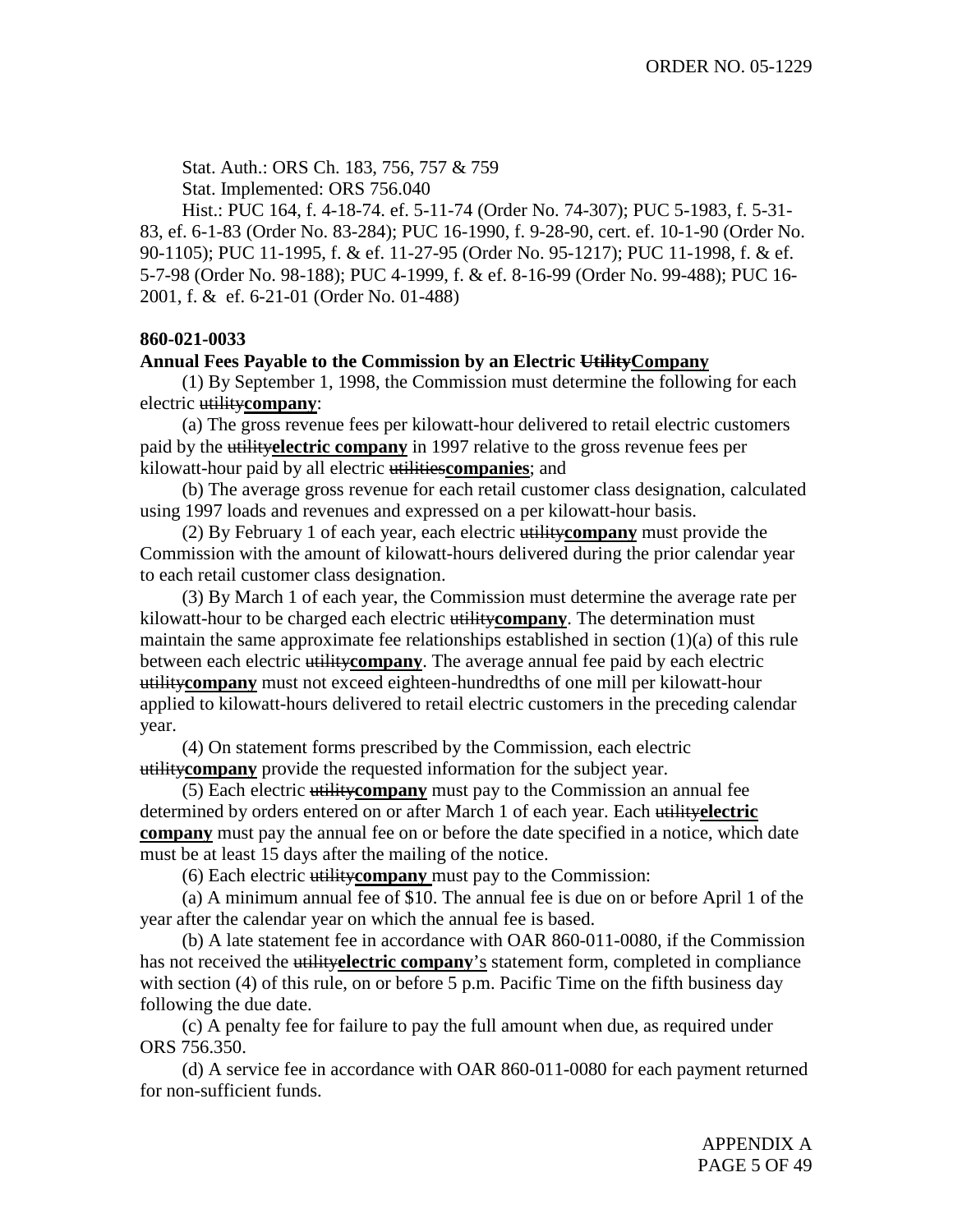(e) All costs incurred by the Commission to collect a past-due annual fee from the utility**electric company**.

(7) The annual fee payment must be received by the Commission no later than 5 p.m. Pacific Time on the due date. A payment may be by cash, money order, bank draft, sight draft, cashier's check, certified, or personal check. A payment made by check will be conditionally accepted until the check is cleared by the bank on which it is drawn.

(8) For any year in which an electric utility**company**'s statement form was due, the Commission may audit the utility**electric company** as the Commission deems necessary and practicable:

(a) The Commission's audit must begin no later than three (3) years after the statement form's due date.

(b) If the Commission determines that the utility**electric company** has underreported its subject kilowatt hours delivered, the Commission may assess an additional annual fee, along with a penalty fee for failure to pay under ORS 756.350.

(c) If the Commission determines that the utility**electric company** has overpaid its annual fee, the Commission may, at its discretion, recompense the utility**electric company** with a refund or a credit against annual fees subsequently due.

(9) Rate filings made by an electric utility**company** pursuant to ORS 757.210 must allocate the utility**company**'s total annual fees so that fees collected among different retail customer classes bear the same approximate relationship as the information developed by the Commission pursuant to section (1)(b) of this rule.

Stat. Auth.: ORS Ch. 183 & 756

Stats. Implemented: ORS 756.310, 756.320 & 756.350

Hist.: PUC 14-1998, f. & ef. 7-15-98 (Order No. 98-276); PUC 11-99, f. 11-18-99 (Order No. 99-708); PUC 15-2003, f. & ef. 7-24-03 (Order No. 03-409); PUC 18-2004, f. & ef. 12-30-04 (Order No. 04-753)

## **860-021-0045**

### **Installation of Electric Service**

(1) For the connection of its distribution system to the customer's premises, an electric utility**company** shall, with the exceptions provided under its extension rules, furnish service connections to the customer's service entrance.

(2) The electric utility**company** shall furnish, own, operate, maintain, and replace the service connections with the exceptions as may be listed in these rules or its tariff for line extensions.

(3) The service entrance on a customer's premises shall be so located as to make the meter and service easily accessible from the electric utility**company**'s distribution lines and convenient for the installation, operation, and maintenance of the utility**company**'s meters and equipment.

(4) The electric utility**company** will not be required to install or maintain more than one service connection directly from its distribution lines to the premises of any customer. Each customer may be required to install and maintain, at his/her own expense, all wiring and equipment needed to be installed on his/her premises to enable the utility**company** to furnish and meter, at a single point on the customer's premises, all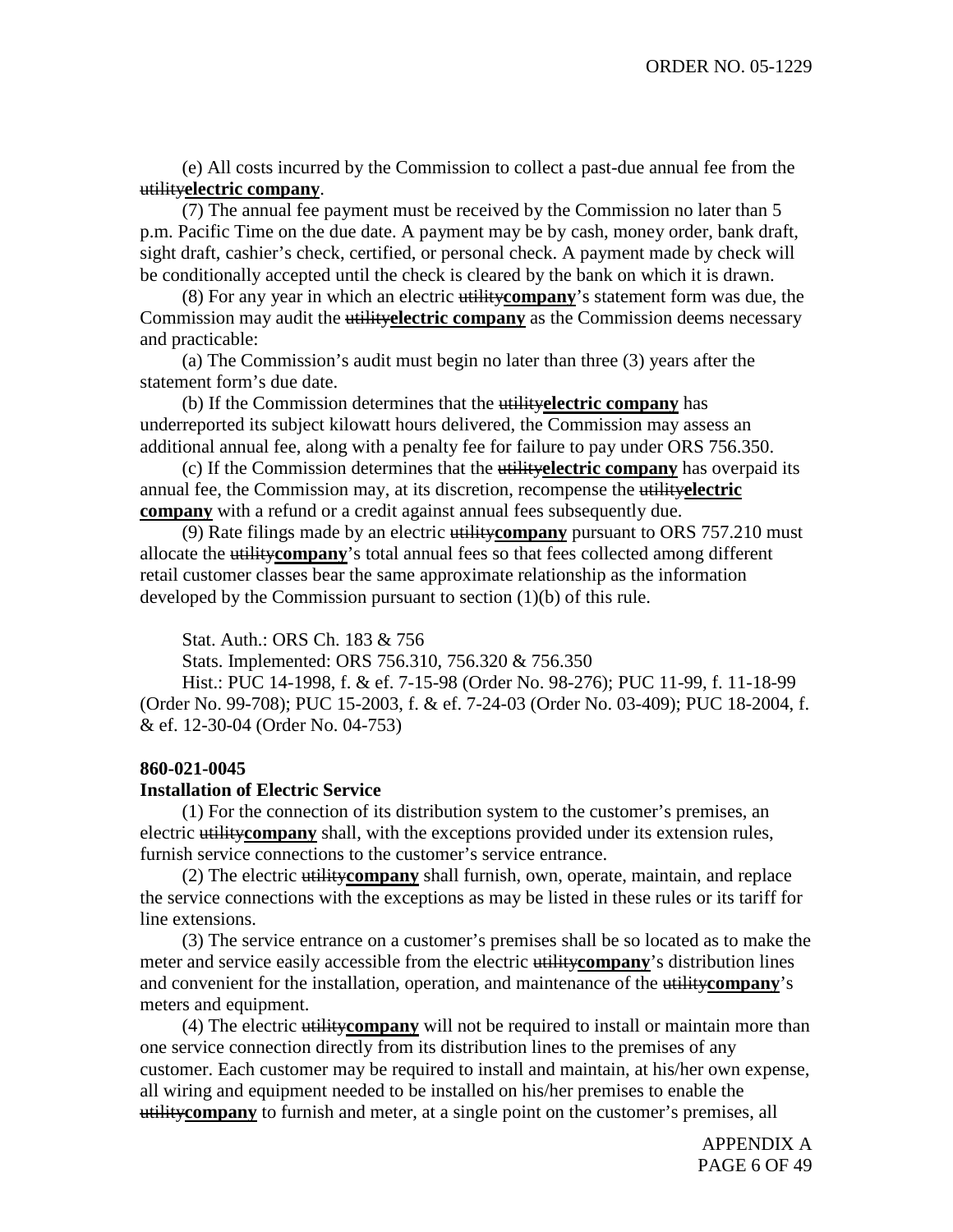service to be used by the customer. If conditions make it advisable for the utility**company** to use a single connection from its distribution line to furnish service to two or more customers on the same or different premises, the service connection shall be of adequate capacity for the purpose, and the service furnished to each customer shall be metered and billed separately.

Stat. Auth.: ORS Ch. 183, 756 & 757

Stats. Implemented: ORS 756.040

Hist.: PUC 164, f. 4-18-74, ef. 5-11-74 (Order No. 74-307); PUC 11-1998, f. & ef. 5-7-98 (Order No. 98-188)

#### **860-021-0205**

## **Deposit Payment Arrangements for Residential Electric and GasEnergy Utility Service**

(1) When a**n energy** gas or electric utility requires a deposit, the customer or applicant may pay the deposit in full or in three installments. The first installment is due immediately; the remaining installments are due 30 days and 60 days after the first installment payment. Except for the last payment, installments shall be the greater of \$30 or one-third of the deposit.

(2) When an installment payment or a deposit is made with a payment for gas or electric**energy** utility service, the amount paid shall first be applied toward payment of the amount due for deposit.

(3) When the gas or electric**energy** utility requires the customer or applicant to pay an additional deposit, the customer shall pay one-third of the total deposit, or at least \$30, whichever is greater, within five days. The remainder of the deposit is due under the terms of section (1) of this rule. If the customer has an existing deposit installment agreement, the remaining installment payments will be adjusted to include the additional deposit; however, two installment payments cannot be required within the same 30-day period.

(4) When a customer or applicant enters into an installment agreement for payment of a deposit under section (1) of this rule, the gas or electric**energy** utility shall provide written notice explaining its deposit requirements. The notice shall specify the date each installment payment shall be due and shall include a statement printed in bold-face type informing the customer or applicant that utility service will be disconnected if the gas or electricenergy utility does not receive the payment when due. The notice shall also set forth the name and telephone number of the appropriate unit within the Department of Human Services or other agencies which may be able to help the customer obtain financial aid.

(5) If a customer fails to abide by the terms of a deposit installment agreement, the gas or electric**energy** utility may disconnect service after a five-day notice. The notice shall contain the information set forth in OAR  $860-021-0405(2)(a)$ , (b), (c), (e), (f), and (g) and shall be served as required by OAR 860-021-0405(5).

(6) When good cause exists, the Commission or the gas or electric**energy** utility may provide more liberal arrangements for payment of deposits than those set forth in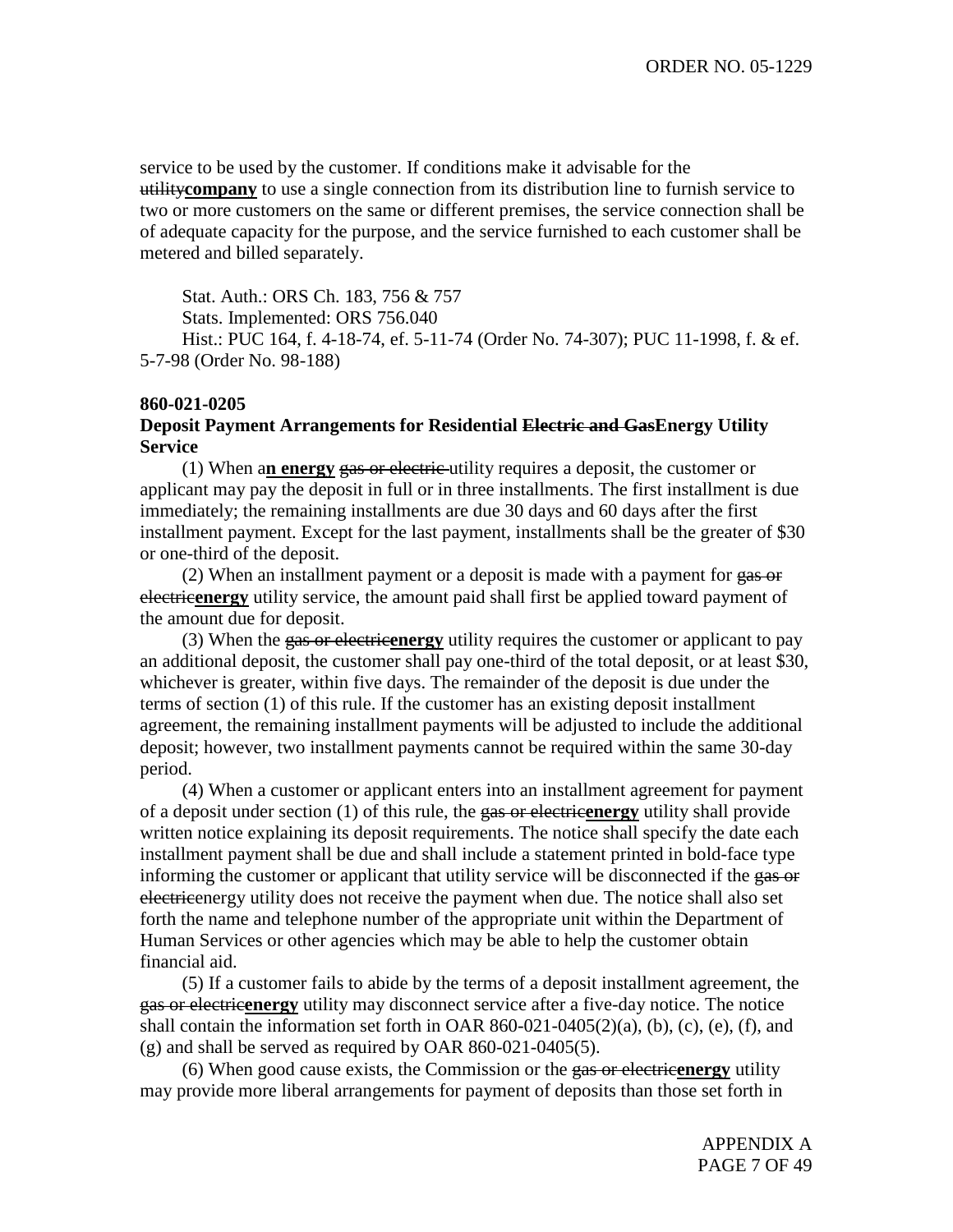this rule. The gas or electric**energy** utility shall keep a written record of the reasons for such action.

(7) If disconnection for nonpayment of a deposit occurs, the customer disconnected shall pay the full amount of the deposit, any applicable reconnection fee, late-payment fee, and one-half the past due amount before service is restored. The customer shall pay the balance of the past-due amount within 30 days of the date service is restored. A customer may continue with an existing time-payment agreement by paying all past-due installments, the full deposit, and other applicable fees.

Stat. Auth.: ORS 183, 756, 757 & Ch. 290, OL 1987

Stats. Implemented: ORS 756.040 & Ch. 290, OL 1987

Hist.: PUC 5-1983, f. 5-31-83, ef. 6-1-83 (Order No. 83-284), PUC 12-1983 f. & ef. 10-7-83 (Order No. 83-623); PUC 5-1987, f. & ef. 7-2-87 (Order No. 87-723); PUC 3- 1989, f. 2-6-89, cert. ef. 2-8-89 (Order No. 89-038); PUC 16-1990, f. 9-28-90, cert. ef. 10-1-90 (Order No. 90-1105); PUC 11-1998, f. & ef. 5-7-98 (Order No. 98-188); PUC 16-2001, f. & cert. ef. 6-21-01 (Order No. 01-488); PUC 16-2003, f. & ef. 10-1-03 (Order No. 03-550); PUC 16-2004, f. & ef. 12-01-04 (Order No. 04-695)

#### **860-021-0326**

## **Disconnection of Gas or Electric Service to Tenants**

(1) When a**n energy** gas or electric utility's records show that a residential billing address is different from the service address, the utility must provide a duplicate of the five-day disconnect notice required under OAR 860-021-0405(6) for gas and electric service to the occupants of the premises in the manner described in OAR 860-021- 0405(6) unless the utility has reason to believe that the service address is occupied by the customer. This requirement is satisfied by serving a notice addressed to "Tenants" in the same manner provided for in OAR 860-021-0405. The notice to occupants need not include the dollar amount owing.

(2) When a**n energy** gas or electric utility's records show that a residence is a master-metered multi-family dwelling (including rooming houses), the utility must notify the Commission's Consumer Services Division at least five business days before disconnecting the service. The utility will use reasonable efforts to notify occupants of the impending disconnection and alternatives available to them.

Stat. Auth.: ORS Ch. 183, 756, 757 & Ch. 290, OL 1987

Stats. Implemented: ORS 756.040, 757.760 & Ch. 290, OL 1987

Hist.: PUC 16-1990, f. 9-28-90, cert. ef. 10-1-90 (Order No. 90-1105); PUC 11- 1995, f. & ef. 11-27-95 (Order No. 95-1217); PUC 11-1998, f. & ef. 5-7-98 (Order No. 98-188)

## **860-021-0335**

#### **Refusal of Utility Service**

(1) Except as provided in section (2) of this rule, an electric or gas**energy** utility may refuse to provide service to a customer or applicant until the utility receives full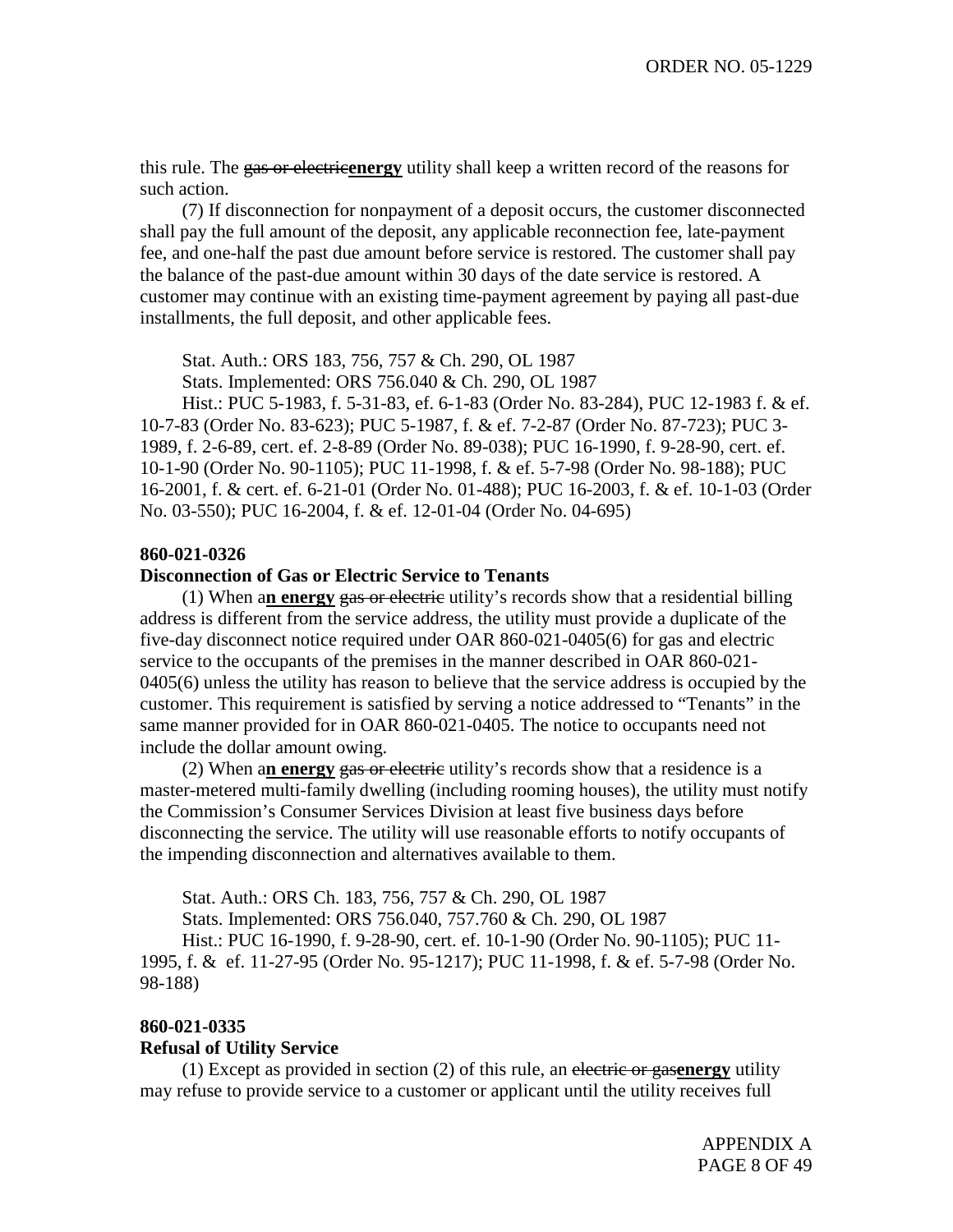payment of any overdue amount of an Oregon tariffed or price-listed charge and any other like obligation related to an Oregon prior account.

(2) Except for a residential customer or applicant who was disconnected for theft of service, an electric or gas**energy** utility shall provide service to a residential customer or applicant upon receiving payment equal to at least one-half of any overdue amount of an Oregon tariffed or price-listed charge and any other like obligation related to a prior account, except deposits which must be paid in full, provided the customer or applicant has made reasonable partial payment on the account during the time service has been discontinued. The customer shall pay the balance of the amount owed to the gas or electric**energy** utility within 30 days of the date service is initiated. Upon failure to pay, the gas or electric**energy** utility may disconnect service after providing a five-day notice to the customer. The notice shall contain the information set forth in OAR 860-021-  $0405(2)(a)$ , (b), (c), (f), and (g) and shall be served as required by OAR 860-021-0405(5). If a customer or applicant whose service was terminated applies for service within 20 days of the termination, the provisions of this rule apply.

(3) If electric or gas service is disconnected for a residential customer's failure to comply with the payment terms in section (2) of this rule, the utility may refuse to restore service until the utility receives full payment of any overdue obligation of an Oregon tariffed or price-listed charge and any other like obligation related to a prior account, including any reconnection fee, late payment fee, and past due bill.

(4) Refusal of service by a large telecommunications utility:

(a) A large telecommunications utility may refuse to provide service to a customer or applicant until the utility receives full payment of any overdue amount of an Oregon tariffed or price-listed charge and any other like obligation related to a prior account except for telecommunications service applicants who are eligible for OTAP.

(b) A large telecommunications utility may refuse to provide service to a residential customer or applicant who is eligible for OTAP until the utility receives full payment of any overdue amount relating to a prior account for tariffed local exchange and pricelisted services, excluding any toll charges.

(5) An energy or large telecommunications utility may refuse to provide service until the utility receives payment when all the following circumstances exist:

(a) An overdue balance has been incurred by a residential customer or applicant at a service address;

(b) A residential applicant for service resided at the service address described in subsection (5)(a) of this rule during the time the overdue balance was incurred; and

(c) The residential customer or applicant described in subsection (5)(a) of this rule will reside at the location to be served under the new application.

(6) Any energy or large telecommunications utility shall refuse to provide service if a customer or applicant has not complied with state and city codes and regulations governing service and with the utility's rules and regulations.

(7) An energy or large telecommunications utility shall reject an application for service or materially change service to a customer or applicant if, in the best judgment of the utility, the utility lacks adequate facilities to render the service applied for or if the desired service is likely to unfavorably affect service to other customers.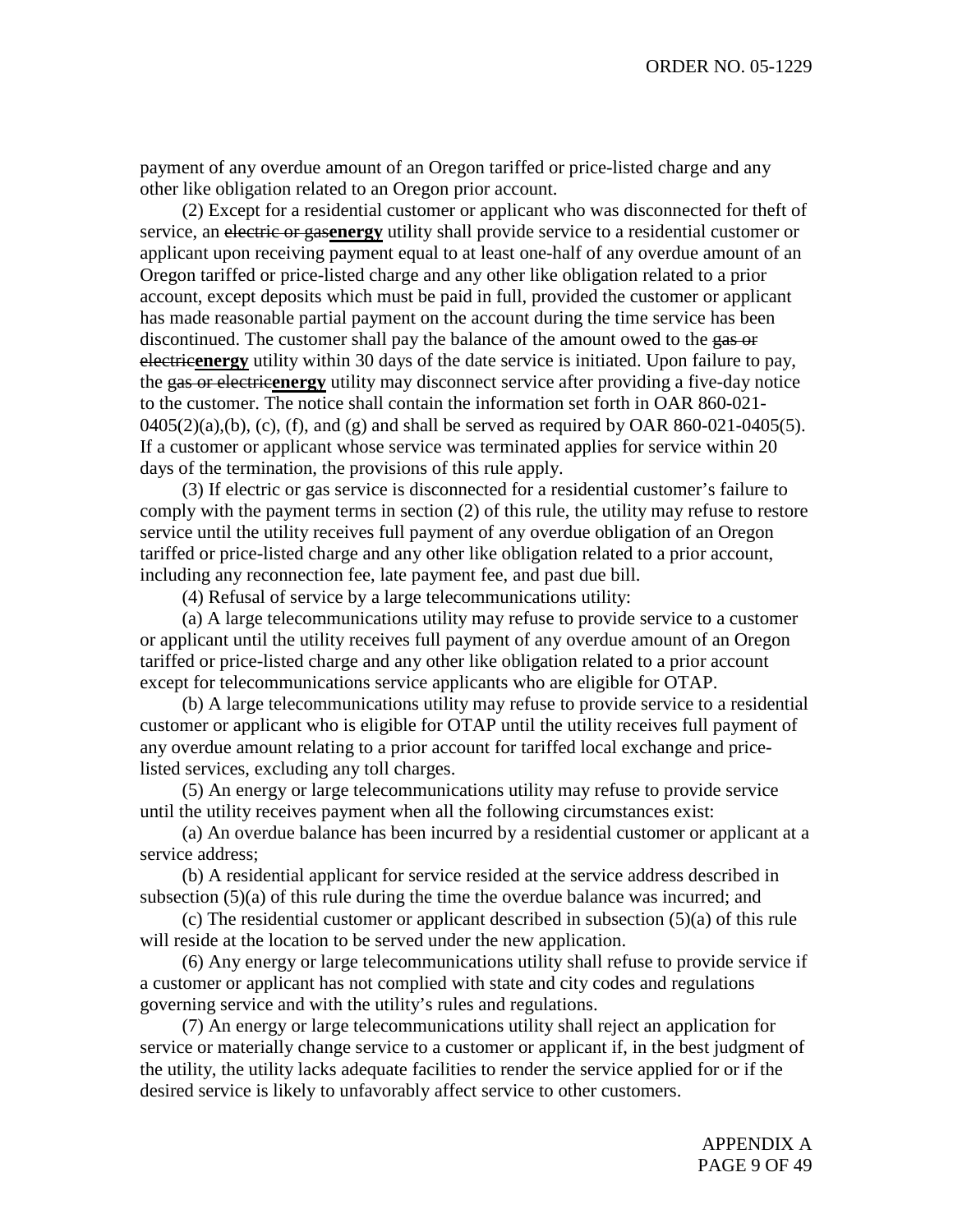(8) An energy or large telecommunications utility shall refuse to serve a customer or applicant, if, in the best judgment of the utility, the facilities of the customer or applicant cannot provide safe and satisfactory service.

(9) When an energy or large telecommunications utility refuses to provide service, the utility shall notify the customer or applicant of the reasons for refusal and of the Commission's complaint process.

Stat. Auth.: ORS Ch. 183, 756, 757, 759 & Ch. 290, OL 1987 Stats. Implemented: ORS 756.040, 757.035, 757.225 & Ch. 290, OL 1987 Hist.: PUC 164, f. 4-18-74, ef. 5-11-74 (Order No. 74-307); PUC 6-1979, f. & ef. 10-6-79 (Order No. 79-680); PUC 5-1983, f. 5-31-83, ef. 6-1-83 (Order No. 83-284); Renumbered from 860-021-0060 and 860-021-0100; PUC 12-1983, f. & ef. 10-7-83 (Order No. 83-623); PUC 16-1990, f. 9-28-90, cert. ef. 10-1-90 (Order No. 90-1105); PUC 13-1997, f. & ef. 11-12-97 (Order No. 97-434); PUC 17-1997, f. 12-11-97 (Temp), ef. 1-1-98 (Order No. 97-469); PUC 5-1998, f. & ef. 3-13-98 (Order No. 98-058); PUC 16-2001, f. & ef. 6-21-01 (Order No. 01-488); PUC 22-2002, f. & ef. 12-9-02 (Order No. 02-723)

## **Disconnection Rules -- Residential Electric or Gas Utility Service**

## **860-021-0405**

**Notice of Pending Disconnection of Residential Electric or Gas Utility Service**

(1) When a written notice is given under these rules:

(a) The notice shall conform to the requirements of OAR 860-021-0010 concerning multilingual requirements and service on any designated representative; and

(b) The notice shall conform to the requirements of OAR 860-021-0326 if the electric or gas**energy** utility's records show the billing address is different than the service address or the residence is a master-metered multi-family dwelling. The notice may be addressed to "tenant" or "occupant." The envelope shall bear a bold notice stating, "Important notice regarding disconnection of utility service," or words to that effect.

(2) The notice shall be printed in boldface type and shall state in easy to understand language:

(a) The reason for the proposed disconnection;

(b) The amount to be paid to avoid disconnection;

(c) The earliest date for disconnection;

(d) An explanation of the time-payment agreement provisions of OAR 860-021-0415;

(e) An explanation of the medical certificate provisions of OAR 860-021-0410;

(f) The name and telephone number of the appropriate unit of the Department of Human Resources**Services** or other agencies which may be able to provide financial aid; and

(g) An explanation of the Commission's complaint process and toll-free number.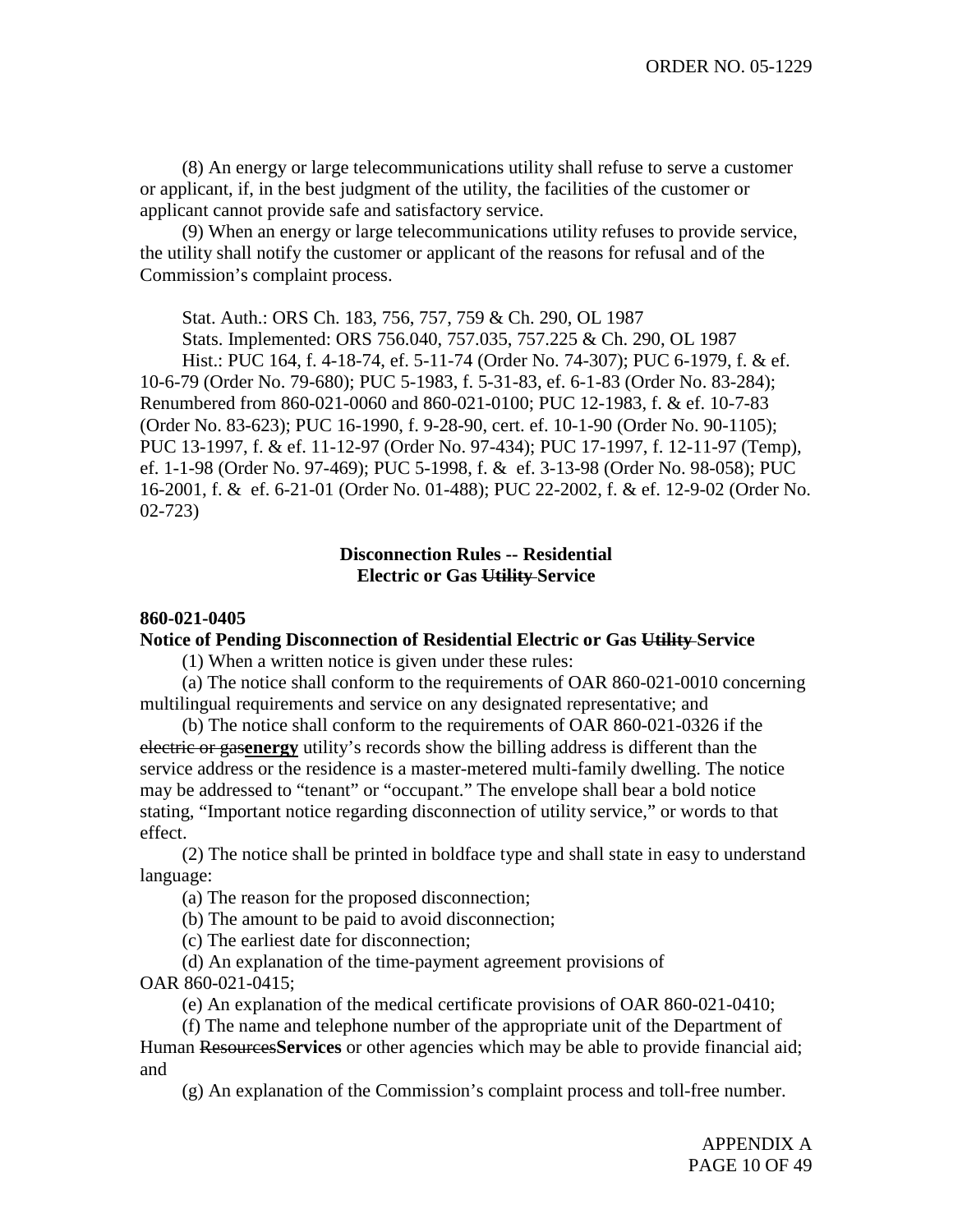(3) At least 15 days before an electric or gas**energy** utility may disconnect a residential customer for nonpayment for services rendered, the electric or gas**energy** utility must provide written notice to the customer. A 15-day notice is not required when disconnection is for failure to establish credit or theft of service.

(4) The electric or gas**energy** utility may not send a notice of disconnection before the due date for payment of a bill.

(5) The electric or gas**energy** utility may serve the 15-day notice of disconnection in person or send it by first-class mail to the customer's last known address. Service is complete on the date of personal delivery or, if the notice is delivered by U S Mail, service is complete on the day after the date of the U S Postal Service postmark or on the day after the date of postage metering.

(6) At least five business days before the proposed disconnection date, the electric or gas**energy** utility must mail or deliver a written disconnection notice to the customer. Service is complete on the date of personal delivery or, if the notice is delivered by U S Mail, service is complete on the day after the date of the U S Postal Service postmark or on the day after the date of postage metering.

(a) The disconnection notice shall inform the customer that service will be disconnected on or after a specific date and shall explain the alternatives and assistance that might be available as required in section (2) of this rule; or

(b) If notification is delivered to the residence, the electric or gas**energy** utility shall attempt personal contact. If personal contact cannot be made with the customer or an adult resident, the electric or gas**energy** utility shall leave the notice in a conspicuous place at the residence.

(7) On the day the electric or gas**energy** utility expects to disconnect service and before disconnection, the utility must make a good-faith effort to personally contact the customer or an adult at the residence to be disconnected:

(a) If the contact is made, the electric or gas**energy** utility shall advise the customer of the proposed disconnection; or

(b) If contact is not made, the electric or gas**energy** utility must leave a notice in a conspicuous place at the residence informing the customer that service has been, or is about to be, disconnected.

(8) When an electric or gas**energy** utility makes personal contact under this rule, and the circumstances are such that a reasonable person would conclude the customer does not understand the consequences of disconnection, the utility must:

(a) Notify the Department of Human Resources**Services** and the Commission; and

(b) Delay the proposed disconnection date for five additional business days.

(9) When the electric or gas**energy** utility makes personal contact under this rule, the utility's representative making contact shall be empowered to accept reasonable partial payment of the overdue balance under the time-payment provisions of OAR 860-021-0415.

(10) An electric or gas**energy** utility must document its efforts to provide notice under this rule and shall make that documentation available to the customer and the Commission upon request.

Stat. Auth.: ORS Ch. 183, 756 & 757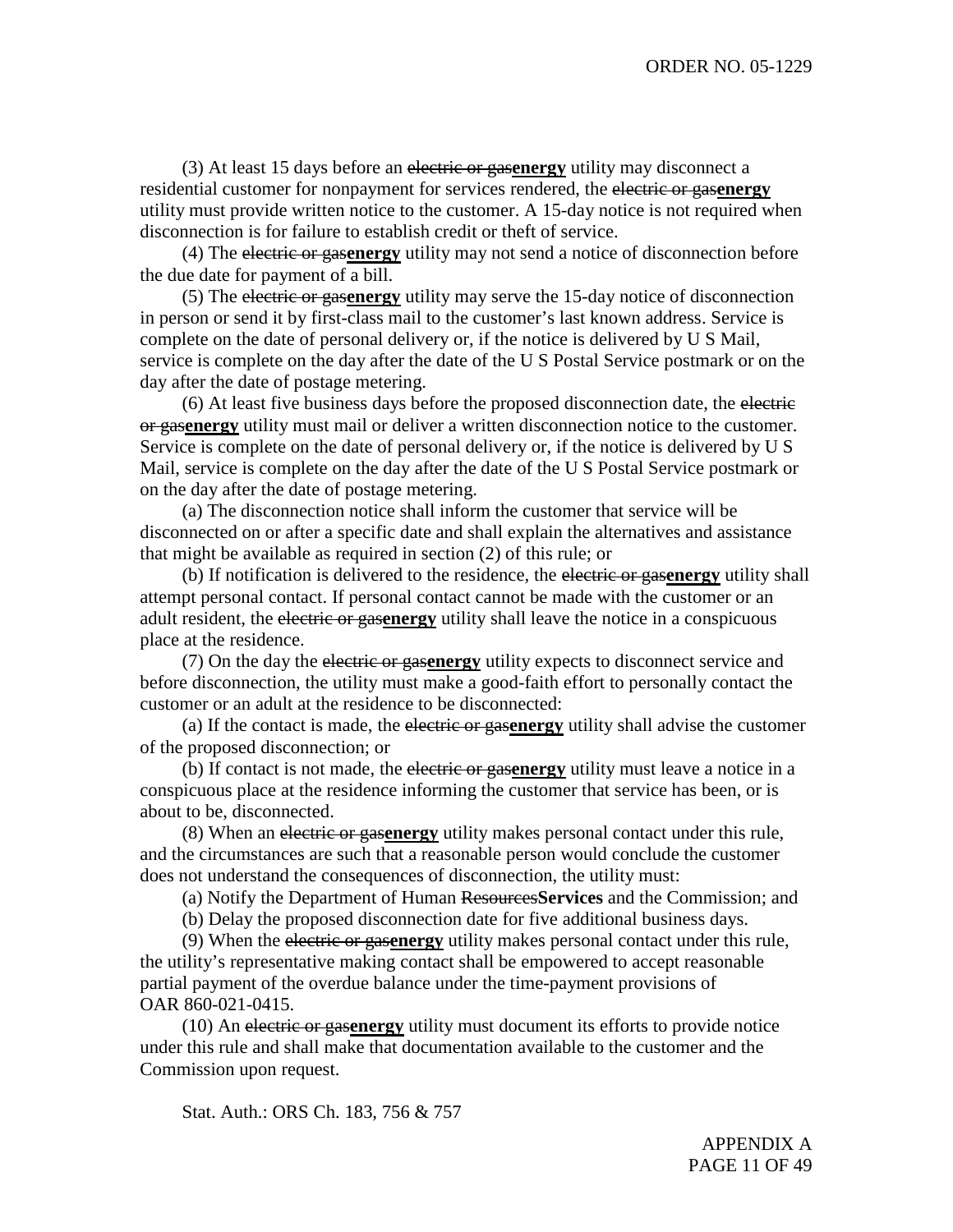Stats. Implemented: ORS 756.040 & 757.760

Hist.: PUC 6-1979, f. & ef. 10-6-79 (Order No. 79-680); PUC 5-1983, f. 5-31-83, ef. 6-1-83 (Order No. 83-284); Renumbered from 860-021-0085; PUC 16-1990, f. 9-28- 90, cert. ef. 10-1-90 (Order No. 90-1105); PUC 11-1998, f. & ef. 5-7-98 (Order No. 98- 188); PUC 4-1999, f. & ef. 8-16-99 (Order No. 99-488); PUC 16-2001, f. & ef. 6-21-01 (Order No. 01-488)

## **860-021-0410**

## **Emergency Medical Certificate for Residential Electric and Gas Utility Service**

(1) An electric or gas**energy** utility shall not disconnect residential service if the customer submits certification from a qualified medical professional stating that disconnection would significantly endanger the physical health of the customer or a member of the customer's household. "Qualified medical professional" means a licensed physician, nurse-practitioner, or physician's assistant authorized to diagnose and treat the medical condition described without direct supervision by a physician.

(2) The oral certification to the gas or electric**energy** utility must be confirmed in writing within 14 days by the qualified medical professional prescribing medical care. Written certifications must include:

(a) The name of the person to whom the certificate applies and relationship to the customer;

(b) A complete description of the health conditions;

(c) An explanation of how the person's health will be significantly endangered by terminating the service;

(d) A statement indicating how long the health condition is expected to last;

(e) A statement specifying the particular type of utility service required (for example, electricity for respirator); and

(f) The signature of the qualified medical professional prescribing medical care.

(3) If a medical certificate is not submitted in compliance with sections (1) and (2) of this rule, the electric or gas**energy** utility may disconnect service after providing a five-day notice to the customer. The notice shall comply with the requirements of OAR 860-021-0405, except subsection  $(1)(b)$ , subsection  $(2)(e)$ , and section  $(4)$  of this rule shall not be applicable.

(4) An emergency medical certificate shall be valid only for the length of time the health endangerment is certified to exist, but no longer than six months without renewal for certificates not specifying chronic illnesses and no longer than twelve months for certificates specifying illnesses identified as chronic by a "Qualified Medical Professional" as defined in this rule. At least 15 days before the certificate's expiration date, an electric or gas**energy** utility will give the customer written notice of the date the certificate expires unless it is renewed with the utility before that day arrives.

(5) A customer submitting a medical certificate is not excused from paying for electric or gas utility service:

(a) Customers are required to enter into a written time-payment agreement with the electric or gas**energy** utility when an overdue balance exists. Terms of the time-payment agreement shall be those in OAR 860-021-0415 or such other terms as the parties agree upon in writing;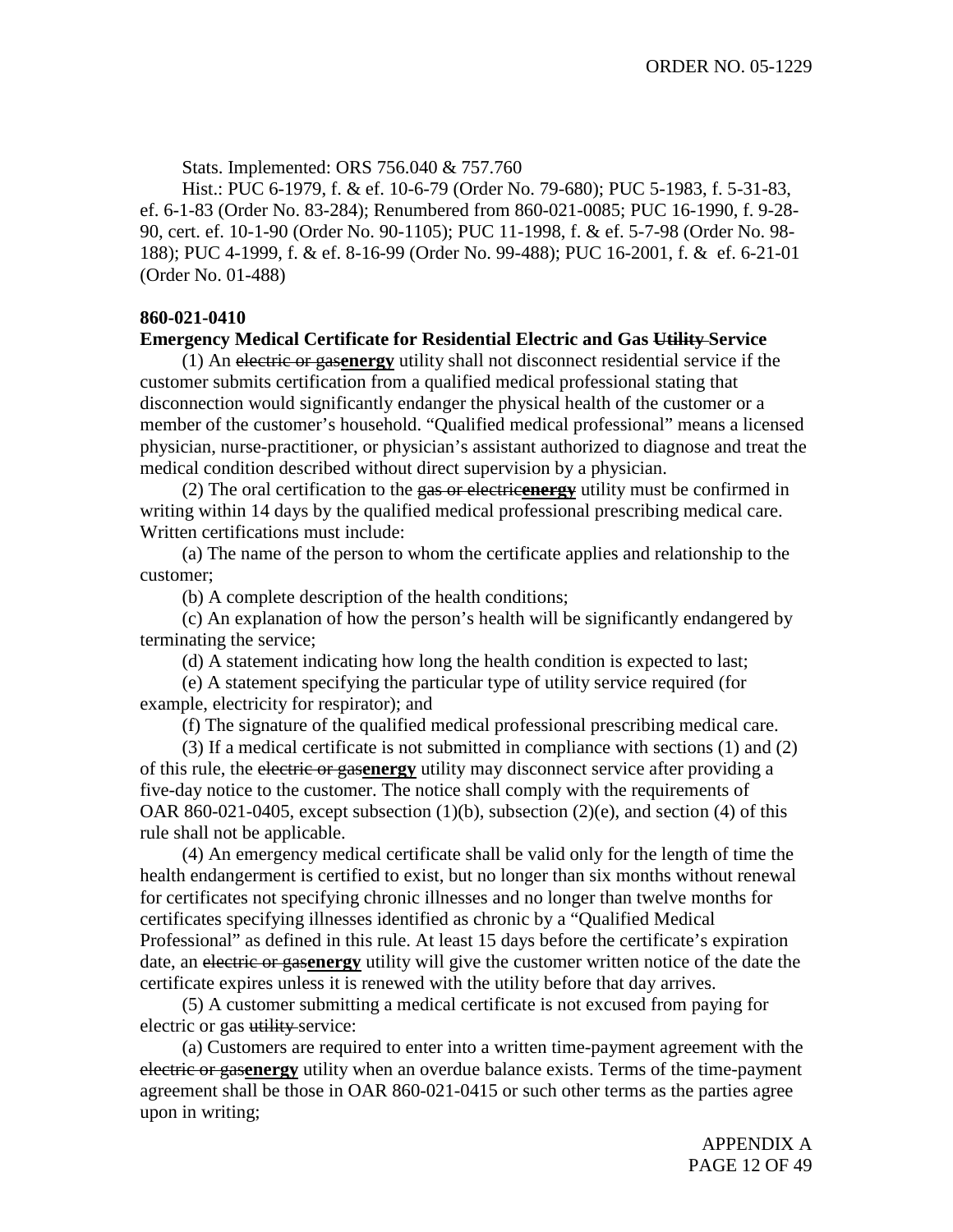(b) When financial hardship can be shown, a customer with a medical certificate may renegotiate the terms of a time-payment agreement with the electric or gas**energy** utility; and

(c) Time-payment arrangements in effect when a medical certificate terminates remain in effect for the balance then owing. If a customer fails to pay charges incurred after the certificate terminates, the provisions of OAR 860-021-0415 (standard timepayment provisions) shall apply to payment of the arrearage incurred after the medical certificate expires. The terms of the medical certificate time-payment plan continue to apply to the arrearage accrued during the disability.

(6) If a medical certificate customer fails to enter into a written time-payment agreement within 20 days of filing the certificate, or to abide by its terms, the electric or gas**energy** utility shall notify the Commission's Consumer Services Division of its intent to disconnect service and the reason for the disconnection. The electric or gas**energy** utility may disconnect service after providing a notice 15 days in advance of disconnection for nonpayment, or five days before disconnection for failure to enter into a written time-payment agreement. The notice shall comply with the requirements of OAR 860-021-0405, except subsection (2)(e) shall not be applicable. A hearing may thereafter be held to determine whether the electric or gas**energy** utility should be permitted to disconnect service to the customer.

(7) An electric or gas**energy** utility may verify the accuracy of a medical certificate. If the electric or gas**energy** utility believes a customer does not qualify, or no longer qualifies for a medical certificate, the utility may apply to the Commission to terminate the service of the customer.

Stat. Auth.: ORS Ch. 183, 756, 757 & Ch. 290, OL 1987 Stats. Implemented: ORS 756.040, 757.750, 757.755 & 757.760 Hist.: PUC 6-1979, f. & ef. 10-6-79 (Order No. 79-680); PUC 5-1983, f. 5-31-83, ef. 6-1-83 (Order No. 83-284); Renumbered from 860-021-0095; PUC 12-1983, f. & ef. 10-7-83 (Order No. 83-623); PUC 3-1989, f. 2-6-89, cert. ef. 2-8-89 (Order No. 89-038); PUC 16-1990, f. 9-28-90, cert. ef. 10-1-90 (Order No. 90-1105); PUC 11-1995, f. & ef. 11-27-95 (Order No. 95-1217); PUC 11-1998, f. & ef. 5-7-98 (Order No. 98-188); PUC 16-2001, f. & ef. 6-21-01 (Order No. 01-488)

## **860-021-0414**

## **Equal-Payment Plans for Residential Electric and Gas Service**

Electric **companies** and gas utilities will make equal-payment plans available to residential customers. A customer with no outstanding balance who agrees to remain on an equal-payment plan for 12 months may enter into equal-payment agreement at any time during the year. The plan will provide for an annual adjustment between the estimated charge and the actual charges. If a customer changes residences during the term of the agreement, the payments may be adjusted to reflect the anticipated change in usage. Nothing in this rule is intended to restrict a utility's right to adopt additional payment options.

Stat. Auth.: ORS Ch. 183 & 756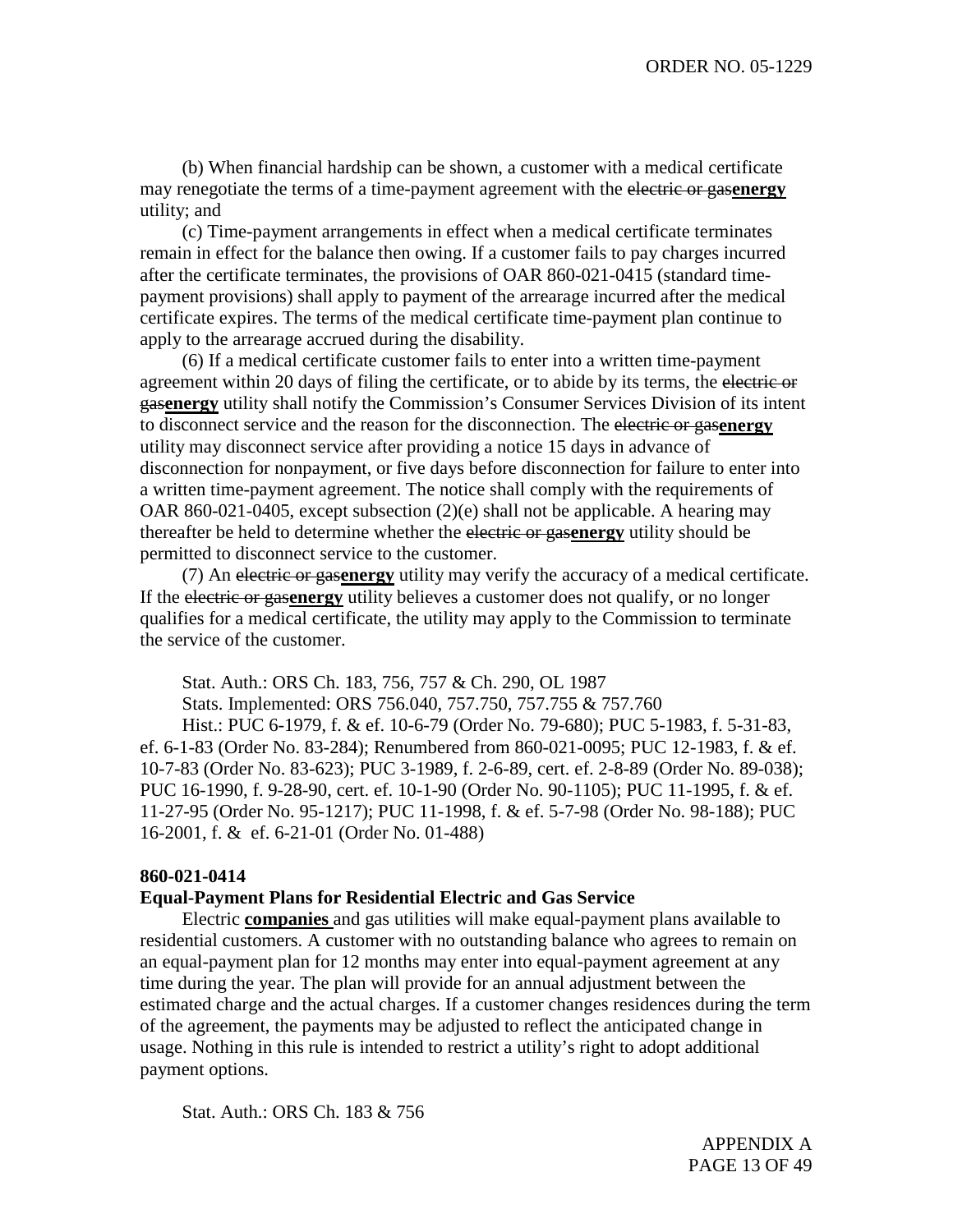Stats. Implemented: ORS 756.040, 757.750 & 757.760 Hist.: PUC 16-1990, f. 9-28-90, cert. ef. 10-1-90 (Order No. 90-1105)

### **860-021-0415**

## **Time-Payment Agreements for Residential Electric and Gas Utility Service (Nonmedical Certificate Customers)**

(1) An electric or gas**energy** utility may not disconnect residential service for nonpayment if a customer enters into a written time-payment plan. An electric or gas**energy** utility will offer customers a choice of payment agreements. At a minimum, the customer may choose between a levelized payment plan and an equal-pay arrearage plan.

(2) A customer who selects a levelized payment plan will pay a down payment equal to the average annual bill including the account balance, divided by 12, and a like payment each month for 11 months thereafter:

(a) The electric or gas**energy** utility shall review the monthly installment plan periodically. If needed due to changing rates or variations in the amount of service used by the customer, the installment amount may be adjusted to bring the account into balance within the time specified in the original agreement;

(b) If a customer changes service address at any time during the period of a timepayment agreement, provided that payments are then current and the customer pays other tariff charges associated with the change in residence, the electric or gas**energy** utility shall recalculate the customer's deposit and/or monthly installment. The recalculated amount shall reflect the balance of the account at the previous service address and the average annual bill at the new service address for the months remaining in the original time-payment agreement. When installments on a time-payment agreement have not been kept current, a customer shall pay all past-due installments and any other applicable charges before service is provided at the new residence.

(3) A customer who selects an equal-pay arrearage plan will pay a down payment equal to one-twelfth the amount owed for past electric or gas utility-service (including the overdue amount and any amounts owed for a current bill or a bill being prepared but not yet delivered to the customer). each month, for the next 11 months, an amount equal to the down payment will be added to, and payable with, the current charges due for utility service. If a customer changes service address at any time during the period of an equalpay arrearage plan, the plan continues. However, the customer must pay any past-due charges and all other applicable charges before the electric or gas**energy** utility provides service at the new address.

(4) The electric or gas**energy** utility and customer may agree in writing to alternate payment arrangement, provided the utility first informs the customer of the availability of the payment terms in sections (2) and (3) of this rule.

(5) If a customer fails to abide by the time-payment agreement, the electric or gas**energy** utility may disconnect service after serving 15 days' notice. The notice shall comply with OAR 860-021-0405, except subsection (2)(d) of this rule shall not be applicable. If a medical certificate is in effect, OAR 860-021-0410(6) shall apply.

Stat. Auth.: ORS Ch. 183, 756, 757 & Ch. 290, OL 1987 Stats. Implemented: ORS 756.040, 757.750 & 757.760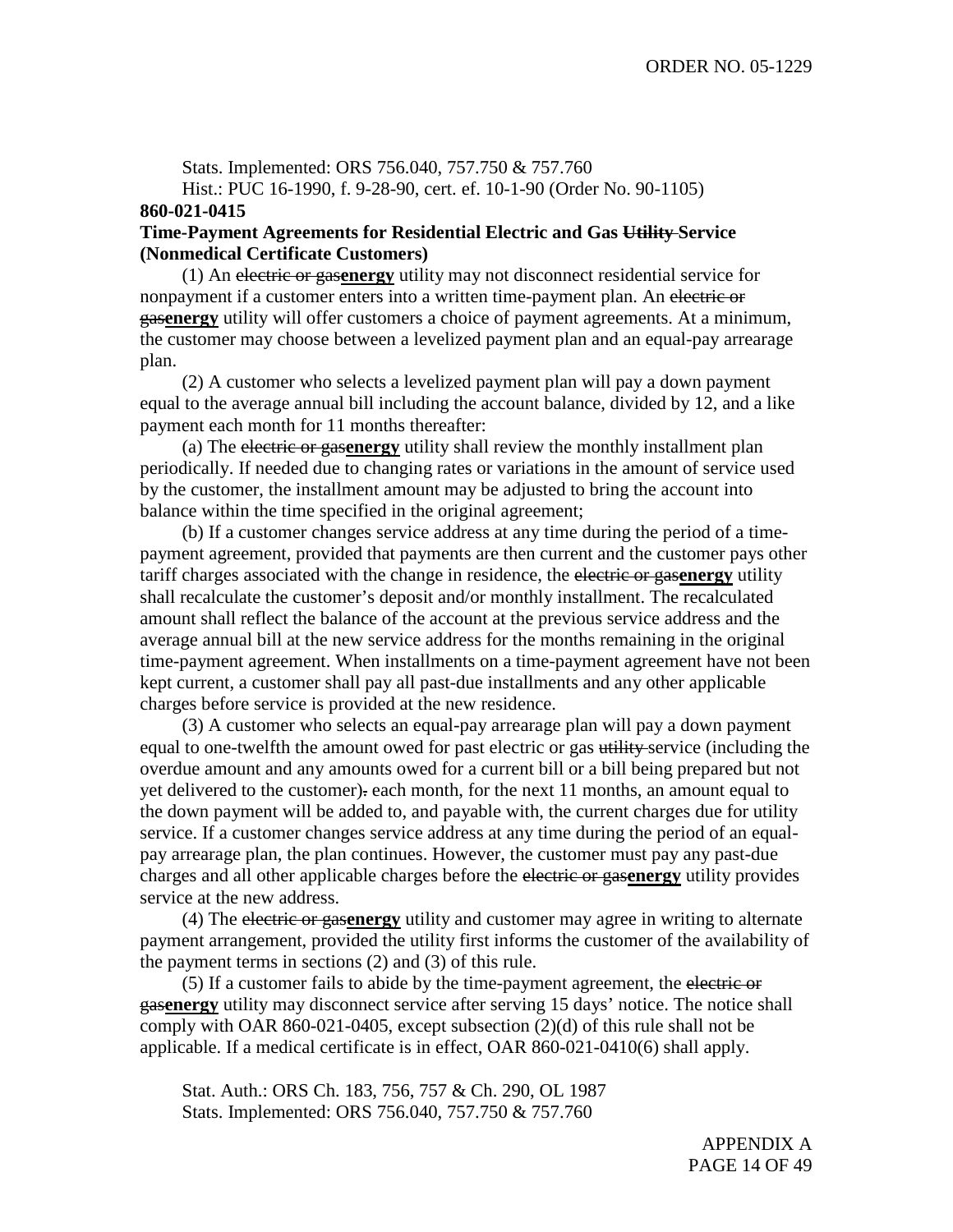Hist.: PUC 5-1983. f. 5-31-83, ef. 6-1-83 (Order No. 83-284); PUC 3-1989, f. 2-6- 89, cert. ef. 2-8-89 (Order No. 89-038); PUC 16-1990, f. 9-28-90, cert. ef. 10-1-90 (Order No. 90-1105); PUC 11-1998, f. & ef. 5-7-98 (Order No. 98-188); PUC 16-2001, f. & ef. 6-21-01 (Order No. 01-488)

## **860-021-0420**

### **Field Visit Charge**

A Commission approved fee may be charged whenever a**n energy** gas or electric utility visits a residential service address intending to reconnect or disconnect service, but due to customer action, the gas or electric**energy** utility is unable to complete the reconnection or disconnection at the time of the visit**.**

Stat. Auth.: ORS Ch. 183, 756 & 757

Stats. Implemented: ORS 756.040 & 757.225

Hist.: PUC 5-1983, f. 5-31-83, ef. 6-1-83 (Order No. 83-284); PUC 12-1983, f. & ef. 10-7-83 (Order No. 83-623); PUC 16-1990, f. 9-28-90, cert. ef. 10-1-90 (Order No. 90-1105); PUC 11-1998, f. & ef. 5-7-98 (Order No. 98-188); PUC 16-2003, f. & ef. 10-1- 03 (Order No. 03-550); PUC 16-2004, f. & ef. 12-01-04 (Order No. 04-695)

## **860-022-0001**

## **Definitions for Utility Rates**

For purposes of this Division, except when a different scope is explicitly stated: (1) "Consumer-owned utility" has the meaning given to the term under

ORS 757.270(2).

(2) "Energy utility" means a public utility as defined in ORS 757.005 except a water utility or wastewater utility. An energy utility can be an "electric utility company," "gas utility," or "steam heat utility."

(3) "Large telecommunications utility" means any telecommunications utility, as defined in ORS 759.005 that is not partially exempt from regulation under ORS 759.040.

**(4) "Non-energy attributes" means the environmental, economic, and social benefits of generation from renewable energy facilities. These attributes are normally transacted in the form of Tradable Renewable Certificates.**

(4**5**) "Utility" means all energy utilities and large telecommunications utilities, as defined in sections (2) and (3) of this rule.

Stat. Auth.: ORS Ch. 183, 756 & 757

Stats. Implemented: ORS 756.040 & 759.005

Hist.: PUC 2-1996, f. & ef. 4-18-96 (Order No. 96-102); PUC 9-1998, f. & ef. 4-28- 98 (Order No. 98-169); PUC 4-2001, f. & ef. 1-24-01 (Order No. 01-117); PUC 16-2001, f. & cert. ef. 6-21-01 (Order No. 01-488)

## **860-022-0017**

## **Announcement of Utility Tariff Changes**

(1) Within 15 days of filing with the Commission new or revised tariff schedules which constitute a general rate revision, an energy or large telecommunications utility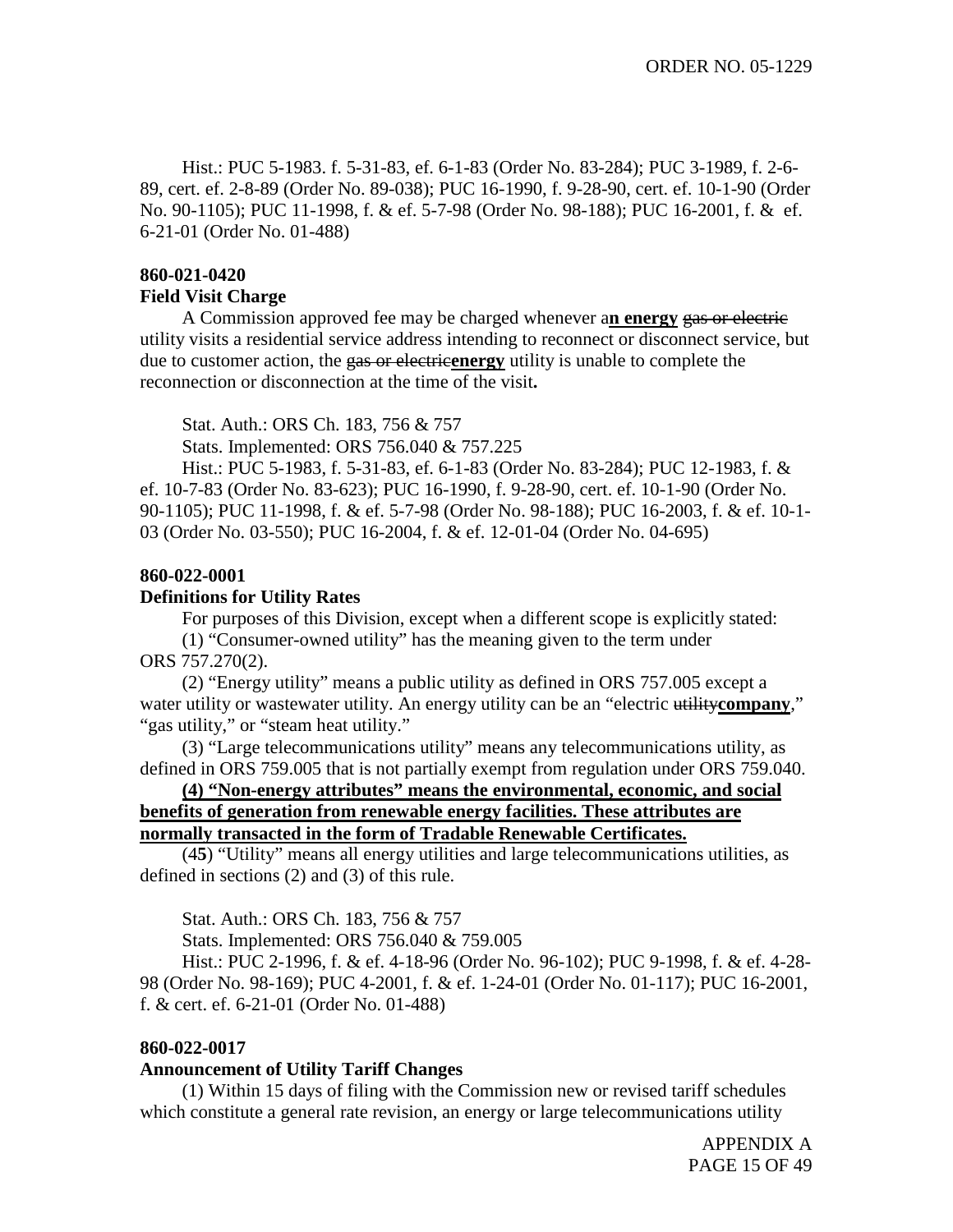shall inform its customers of the filing. A "general rate revision" is a filing by an energy or large telecommunications utility which affects all or most of a utility's rate schedules. "General rate revision" excludes changes in an automatic adjustment clause under ORS 757.210(1), changes in the credit reflected on certain electric utility**company** rate schedules relating to Section 5(c) of the Pacific Northwest Electric Power Planning and Conservation Act of 1980, or similar changes in one rate schedule, such as for an amortization, that affects other rate schedules.

(2) The energy or large telecommunications utility shall inform its customers by:

(a) Inserting a display announcement, not less than a three column standard advertising unit (SAU) by ten-inch advertisement, at least once in a newspaper of general circulation in the communities served by the energy or large telecommunications utility;

(b) Inserting an announcement in the energy or large telecommunications utility's regular billing to its customers; or

(c) Mailing an announcement to each customer.

(3) The energy or large telecommunications utility's announcement shall include:

(a) The approximate annualized amount of the proposed total change, expressed both in dollar and in percentage terms; and the approximate amount of the proposed change for an average residential customer's monthly bill, expressed in dollar terms;

(b) A brief statement of the reasons why the energy or large telecommunications utility seeks the change;

(c) A statement that copies of the energy or large telecommunications utility's testimony and exhibits are available for inspection at its main and district offices;

(d) The mailing address and telephone number of the energy or large telecommunications utility's office that customers may contact for additional information about the filing;

(e) The mailing address and toll-free telephone number of the Commission to which requests to receive notice of the time and place of any hearing on the matter may be directed; and

(f) A statement that the purpose of the announcement is to provide the energy or large telecommunications utility's customers with general information about the utility's proposals and their effects on its customers, but that the calculations and statements contained in the announcement are not binding on the Commission.

(4) Within 20 days of issuing the announcement, the energy or large telecommunications utility shall file an affidavit that notice has been given and a copy of the notice.

(5) An energy or large telecommunications utility may submit to the Commission, and request approval of, a list of the newspapers of general circulation in the communities served by the utility. The utility may revise the list by written request to the Commission.

(6) The Commission may waive the requirements of this rule upon a showing by the energy or large telecommunications utility that the notice required by this rule has been given with respect to a particular general rate revision, and upon a further showing that additional notice with respect to that rate revision would be duplicative, confusing to customers, and burdensome to the utility.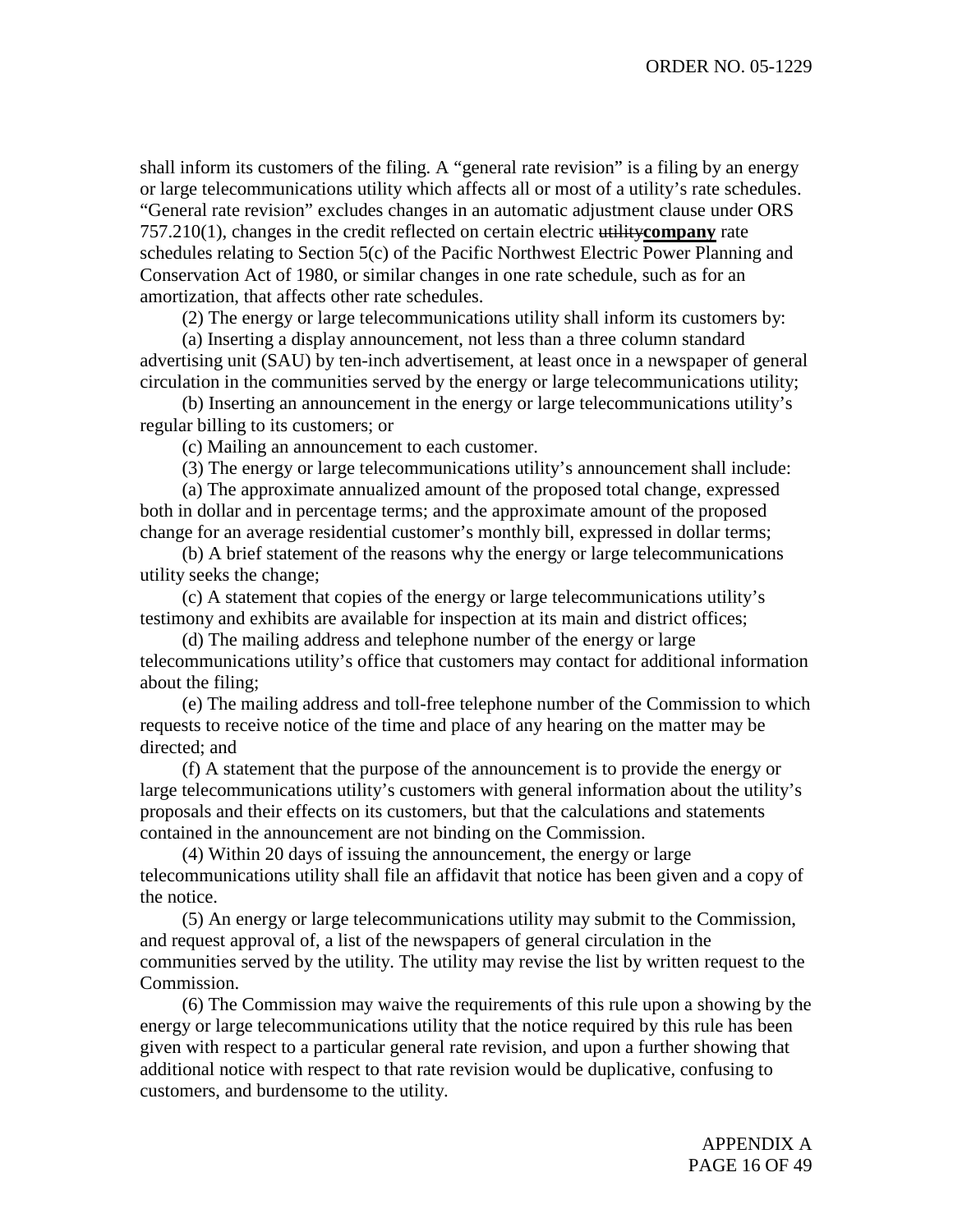Stat. Auth.: ORS Ch. 183, 756, 757 & 759

Stats. Implemented: ORS 757.205 through 757.220 & 759.175 through 759.190 Hist.: PUC 1-1985, f. & ef. 2-1-85 (Order No. 85-075); PUC 11-1990 (Temp), f. & cert. ef. 6-21-90 (Order No. 90-968); PUC 22-1990, f. & cert. ef. 12-31-90 (Order No. 90-1917); PUC 2-1993, f. & ef. 1-8-93 (Order Nos. 92-1793 & 93-035); PUC 9-1998, f. & ef. 4-28-98 (Order No. 98-169); PUC 16-2001, f. & cert. ef. 6-21-01 (Order No. 01- 488)

#### **860-022-0040**

## **Relating to City Fees, Taxes, and Other Assessments Imposed Upon Electric Companies, Gas Utilities, and Steam Heat Utilities**

(1) The aggregate amount of all business or occupation taxes, license, franchise or operating permit fees, or other similar exactions or costs, excepting volumetric-based fees in section (3) of this rule, imposed upon gas **utilities**, electric **companies**, or steam heat**energy** utilities by any city in Oregon for engaging in business within such city or for use and occupancy of city streets and public ways, which does not exceed 3 percent for gas utilities or 3.5 percent for electric **companies** and steam heat utilities, applied to gross revenues as defined herein, shall be allowed as operating expenses of such utilities for rate-making purposes and shall not be itemized or billed separately. All other costs not allowed as operating expenses shall be itemized or billed separately.

(2) Except as otherwise provided herein, "gross revenues" means revenues received from utility operations within the city less related net uncollectibles. Gross revenues of a**n energy utilitiesy shall** include revenues from the use, rental, or lease of the utility's operating facilities other than residential-type space and water heating equipment. Gross revenues shall not include proceeds from the sale of bonds, mortgage or other evidence of indebtedness, securities or stocks, sales at wholesale by one utility to another when the utility purchasing the service is not the ultimate customer, or revenue from joint pole use.

(3) Each electric utility**company** subject to volumetric-based privilege taxes or fees shall determine for each city imposing such volumetric charges a base volumetric rate for each customer class calculated as 3.5 percent of the class 1999 gross operating revenues within the city divided by the amount of electric energy in kilowatt-hours delivered to the class in 1999. In cases where 1999 data is not available for a particular city and/or class, the utility's total 1999 Oregon revenues and kilowatt-hour deliveries for the customer class shall be used to calculate the base volumetric rate. An amount equal to the base volumetric rates multiplied by the corresponding amount of electric energy in kilowatt hours delivered in the 12-month period used to determine the utility**electric company**'s revenue requirement shall be allowed as operating expenses and shall not be itemized or billed separately. The privilege tax shall be allocated across an electric company's customer classes in the same proportional amounts as levied by cities against the electric company.

(4) Permit fees or similar charges for street opening, installations, construction, and the like to the extent such fees or charges are reasonably related to the city's costs for inspection, supervision, and regulation in exercising its police powers, and the value of any utility services or use of facilities provided on November 6, 1967, to a city without charge, shall not be considered in computing the percentage levels set forth in sections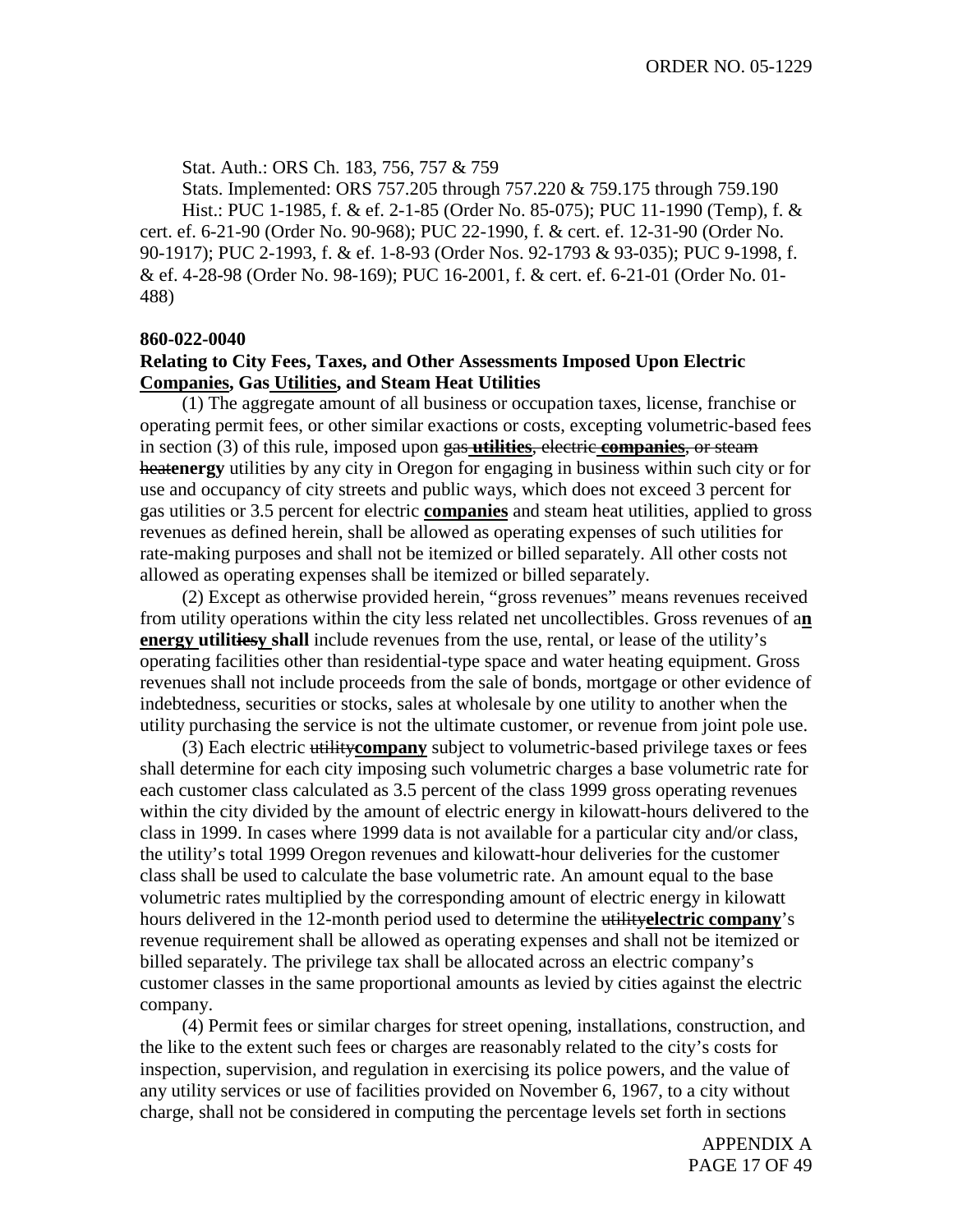(1) and (3) of this rule. Any such services may be continued within the same category or type of use. The value of any additional category of utility service or use of facilities provided after November 6, 1967, to a city without charge shall be considered in computing the percentage levels herein set forth.

(5) This rule shall not affect franchises existing on November 6, 1967, granted by a city. Payments made or value of service rendered by a**n energy** utility under such franchises shall not be itemized or billed separately. When compensation different from the percentage levels in section (1) of this rule is specified in a franchise existing on November 6, 1967, such compensation shall continue to be treated by the affected utility as an operating expense during the balance of the term of such franchise. Any tax, fee, or other exaction set forth in section (1) of this rule, unilaterally imposed or increased by any city during the unexpired term of a franchise existing on November 6, 1967, and containing a provision for compensation for use and occupancy of streets and public ways, shall be charged pro rata to local users as herein provided.

(6) Except as provided in section (5) of this rule, to the extent any city tax, fee, or other exaction referred to in sections (1) and (3) of this rule exceeds the percentage levels allowable as operating expenses in sections (1) and (3) of this rule, such excess amount shall be charged pro rata to utility**energy** customers within said city and shall be separately stated on the regular billings to such customers.

(7) The percentage levels in sections (1) and (3) of this rule may be changed if the Commission determines after such notice and hearing, as required by law, that fair and reasonable compensation to a city or all cities should be fixed at a different level or that by law or the particular circumstances involved a different level should be established.

(8) The amount allowed as an operating expense may be described on customers' bills in a manner determined by the energy utility.

#### Stat. Auth.: ORS 183,756 & 757

Stats. Implemented: ORS 756.040 & 757.600 through 757.667

Hist.: PUC 164, f. 4-18-74, ef. 5-11-74 (Order No. 74-307); PUC 3-1990, f. & cert. ef. 4-6-90 (Order No. 90-417); PUC 14-1990, f. & cert. ef. 7-11-90 (Order No. 90-1031); PUC 7-1998, f. & cert. ef. 4-8-98; PUC 3-1999, f. & cert. ef. 8-10-99; PUC 17-2000, f. & cert. ef. 9-29-00 (Order No. 00-596); PUC 16-2001, f. & cert. ef. 6-21-01 (Order No. 01- 488); PUC 15-2002, f. & cert. ef. 6-14-2002 (Order No. 02-366); PUC 14-2003, f. & ef. 7-24-03 (Order No. 03-394)

#### **860-022-0046**

#### **Forced Conversion of Electric and Communication Facilities**

(1) As used in this rule:

(a) "Convert," "converting," or "conversion" means the removal of overhead electric or communication facilities and the replacement of those facilities with underground electric or communication facilities at the same or different locations;

(b) "Conversion cost" means the difference in cost between constructing an underground system and retaining the existing overhead system. This difference is generally equal to the cost of all necessary excavating, road crossings, trenching, backfilling, raceways, ducts, vaults, transformer pads, other devices peculiar to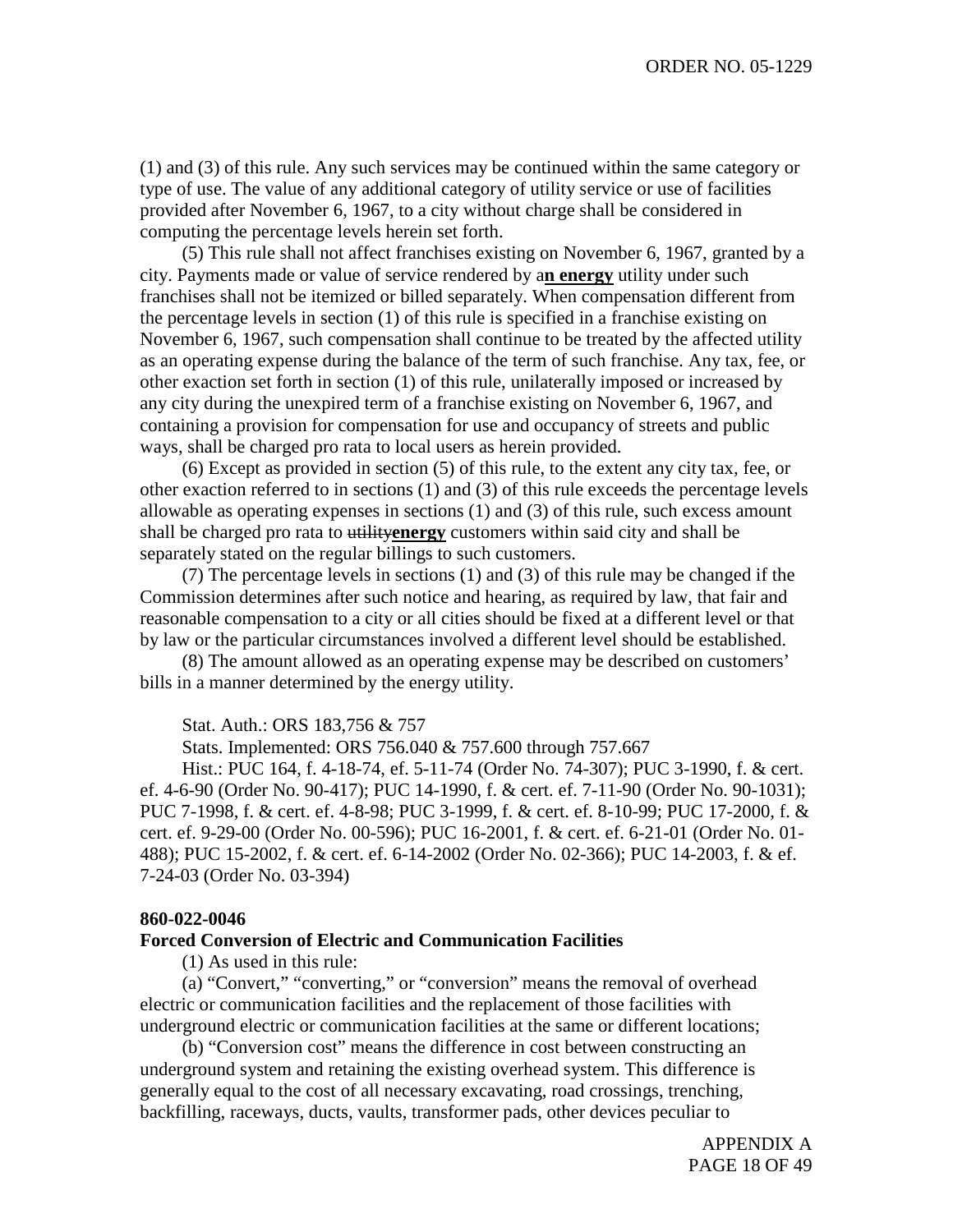underground service, and "overhead retirement costs." However, if the conversion is required in conjunction with a public project which would necessitate the relocation of the electric **company's** or large telecommunications utility's facilities at the utility's expense, "conversion costs" shall not include any "overhead retirement costs;"

(c) "Electric or communication facilities" means any works or improvements used or useful in providing electric or communication service, including but not limited to poles, supports, tunnels, manholes, vaults, conduits, pipes, wires, conductors, guys, stubs, platforms, cross-arms, braces, transformers, insulators, cutouts, switches, capacitors, meters, communication circuits, appliances, attachments and appurtenances, and all related facilities required for the acceptance of electric or communication services. However:

(A) "Electric facilities" excludes any facilities used or intended to be used for the transmission of electric energy at nominal voltage in excess of 35,000 volts;

(B) "Communication facilities" excludes facilities used or intended to be used for the transmission of intelligence by microwave or radio apparatus cabinets or outdoor public telephones;

(C) "Electric or communication facilities" excludes any electric or communication facilities owned or used by or provided for a railroad or pipeline and located upon or above the right-of-way of the railroad or pipeline.

(d) "Local government" includes cities; counties; authorities and agencies created pursuant to ORS Chapters 456 and 457; special districts of the type described in ORS 198.010, 198.180; and all other political subdivisions of Oregon;

(e) "Overhead electric or communication facilities" means electric or communication facilities located above the surface of the ground;

(f) "Overhead retirement cost" means the original cost, less depreciation, less salvage value, plus removal costs, of existing overhead distribution facilities no longer used or useful by reason of the conversion;

(g) "Underground electric or communication facilities" means electric or communication facilities located below the surface of the ground exclusive of those facilities such as substations, transformers, pull boxes, service terminals, pedestal terminals, splice closures, apparatus cabinets, and similar facilities which normally are above the surface in areas where electric **company** or large telecommunications utility facilities are underground in accordance with standard underground practices.

(2) This rule does not apply if the total conversion cost incurred by the electric **company** or large telecommunications utility during one calendar year does not exceed five-one hundredths of 1 percent (.05 percent) of the utility's annual revenues derived from customers residing within the boundaries of the local government.

(3) When a local government requires an energy or large telecommunications utility to convert electric or telecommunications facilities at the utility's expense, the utility shall collect the conversion costs from customers located within the boundaries of the local government.

(4) The local government may direct the electric **company** or large telecommunications utility to collect conversion costs from only a portion of the customers located within the boundaries of the local government.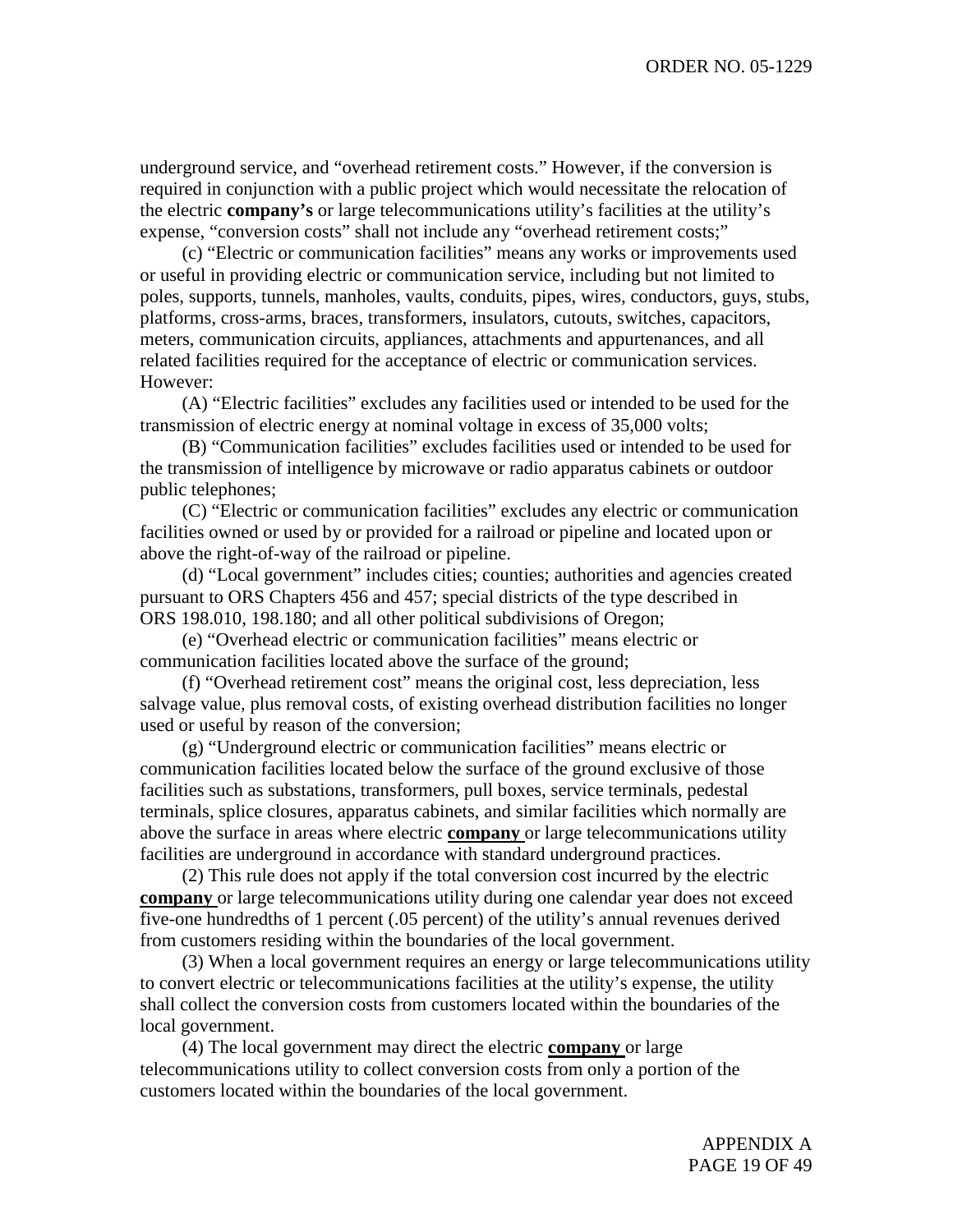(5) Conversion costs incurred by the electric **company** or large telecommunications utility shall be accumulated in a separate account in the electric **company** or large telecommunications utility's books. Interest shall accrue from the date the electric **company** or large telecommunications utility incurs the cost. The rate of such interest shall be equal to the effective cost of the senior security issue which most recently preceded the incurrence of the cost.

(6) The electric **company** or large telecommunications utility shall collect the conversion costs and interest over a reasonable period of time subject to the Commission's approval. However, the pay-back period shall not exceed the depreciable life of the facilities. Collection shall begin as soon as practical after the end of the year in which the conversion costs are incurred.

(7) The conversion cost to be recovered from each customer shall be calculated by applying a uniform percentage to each customer's total monthly bill for service rendered within the boundaries of the local government. The amount collected shall be separately stated and identified on each bill.

(8) This rule applies to conversions upon which construction began on or after August 13, 1984.

Stat. Auth.: ORS Ch. 183, 756 & 757

Stat. Implemented: ORS 756.040

Hist.: PUC 17-1984, f. & ef. 8-14-84 (Order No. 84-615); PUC 20-1984, f. & ef. 9- 19-84 (Order No. 84-737); PUC 2-1993, f. & ef. 1-8-93 (Order Nos. 92-1793 & 93-035); PUC 9-1998, f. & ef. 4-28-98 (Order No. 98-169); PUC 16-2001, f. & cert. ef. 6-21-01 (Order No. 01-488)

## **860-022-0075**

**Ownership of Non-Energy Attributes of Generation from Renewable Energy Facilities**

**(1) This rule applies to non-energy attributes associated with energy generated and sold under an applicable contract, as identified in section (2) of this rule, that is executed on or after the effective date of this rule.**

**(2) Unless otherwise agreed to by separate contract, the owner of the renewable energy facility retains ownership of the non-energy attributes associated with electricity the facility generates and sells to an electric company pursuant to:**

**(a) The provisions of a net metering tariff;**

**(b) An Oregon contract with the electric company entered into pursuant to Section 210 of the Public Utility Regulatory Policies Act of 1978; or**

**(c) Another retail power production tariff.**

**Stat. Auth.: ORS Ch. 183, 756 & 757 Stats. Implemented: ORS 756.040, 757.205, 757.210 Hist.: New**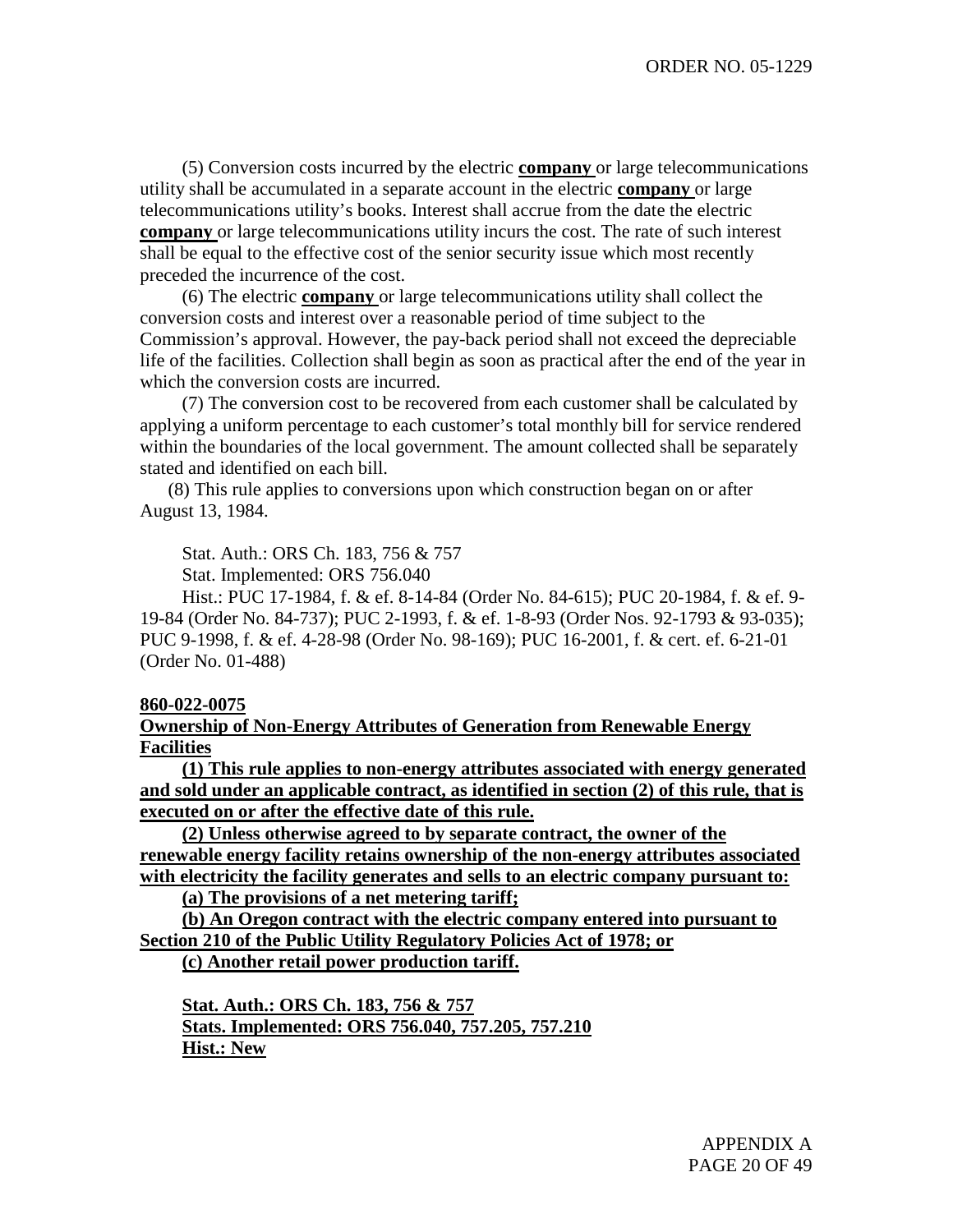## **860-023-0001**

### **Definitions for Service Standards**

For purposes of this Division, except when a different scope is explicitly stated: (1) "Energy utility" means a public utility as defined in ORS 757.005 except a water utility or wastewater utility. An energy utility can be an "electric utility company,"

"gas utility," or "steam heat utility."

(2) "Large telecommunications utility" means any telecommunications utility, as defined in ORS 759.005, that is not partially exempt from regulation under ORS 759.040.

(3) "Local exchange service" has the meaning given to "local exchange telecommunications service" in ORS  $759.005(1)(c)$ .

(4) "Telecommunications carrier" has the meaning provided in ORS 759.400.

Stat. Auth.: ORS Ch. 183 & 756

Stats. Implemented: ORS 756.040 & 759.005

Hist.: PUC 2-1996, f. & ef. 4-18-96 (Order No. 96-102); PUC 9-1998, f. & ef. 4-28- 98 (Order No. 98-169); PUC 16-2001, f. & cert. ef. 6-21-01 (Order No. 01-488)

#### **860-023-0005**

## **Maintenance of Plant and Equipment by Energy Utilities and Large Telecommunications Utilities**

Each energy and large telecommunications utility shall have and maintain its entire plant and system in such condition that it will furnish safe, adequate, and reasonably continuous service. Each energy and large telecommunications utility shall inspect its plant distribution system and facilities in such manner and with such frequency as may be needed to ensure a reasonably complete knowledge about their condition and adequacy at all times. Each energy utility and large telecommunications utility shall keep such records of the conditions found as the utility considers necessary to properly maintain its system, unless in special cases the Commission specifies a more complete record.

Stat. Auth.: ORS Ch. 183, 756, 757 & 759

Stat. Implemented: ORS 757.020 & 759.035

Hist.: PUC 164, f. 4-18-74, ef. 5-11-74 (Order No. 74-307); PUC 9-1998, f. & ef. 4- 28-98 (Order No. 98-169); PUC 16-2001, f. & cert. ef. 6-21-01 (Order No. 01-488); PUC 13-2002, f. & ef. 3-26-02 (Order No. 02-179)

## **Electric Service Standards**

## **860-023-0020**

## **Quality of Electric Service**

(1) Every electric utility**company** shall adopt a set of normal standard voltages at the point of delivery for the different classes of service in its service areas. The nominal standard voltages applicable to residential and commercial customers shall be specified in the tariffs filed by the electric utility**company**. Except as may be caused by the customer's operation of apparatus in violation of the electric utility**company**'s rules, or by conditions beyond the electric utility**company**'s control, every electric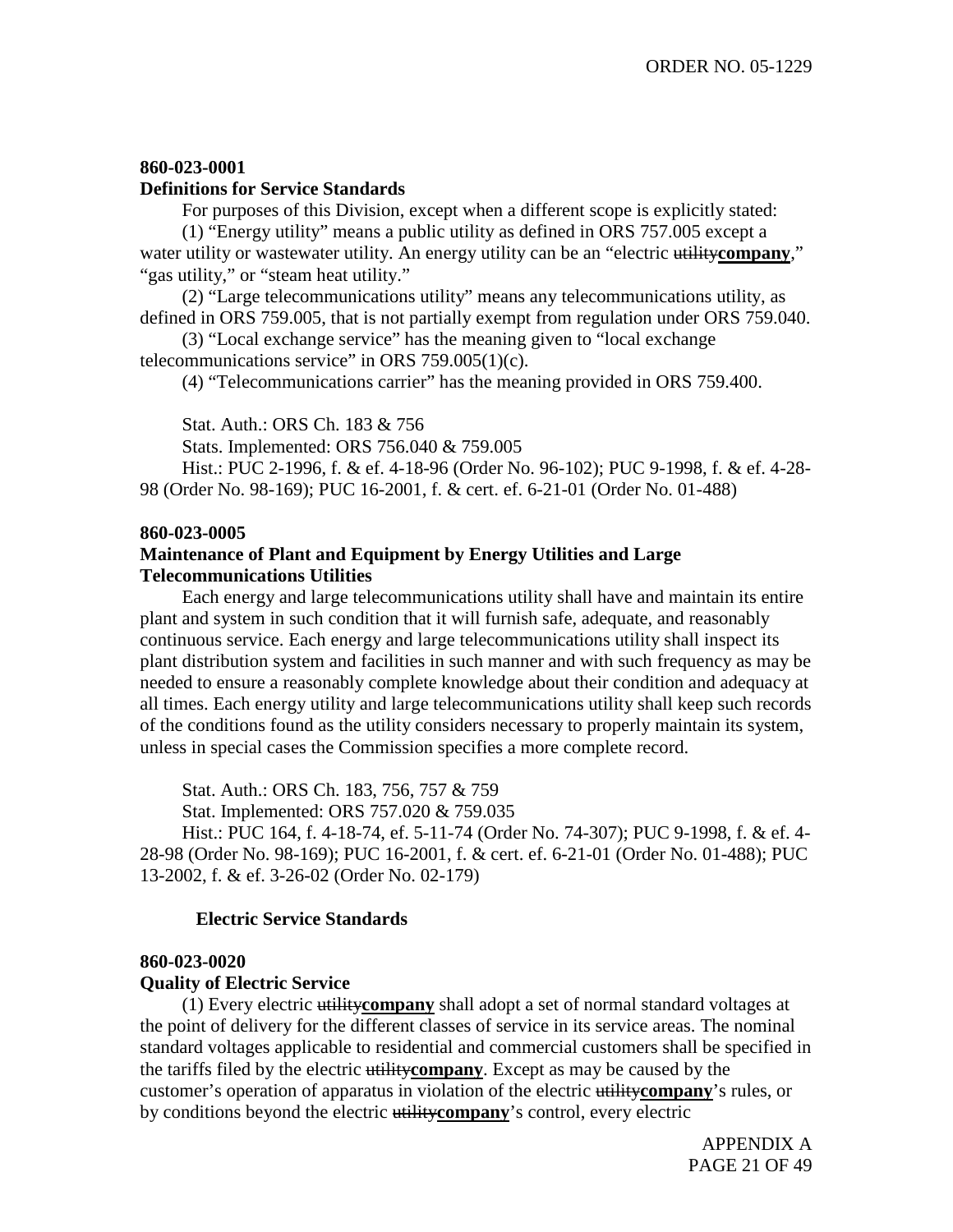utility**company** shall maintain the adopted standard secondary voltages so the same shall not normally vary more than plus or minus 5 percent of the standard at the service entrance.

(2) Each electric utility**company** shall make a sufficient number of voltage surveys to indicate the service furnished is in compliance with the standard as indicated under section (1) of this rule.

(3) Each electric utility**company** shall keep a complete record of each test of voltage and service conditions, as made under these rules, and this record shall be accessible to the Commission or its authorized representatives. Each record of tests of voltage or service conditions so kept shall contain complete information concerning the test, including such items as the Commission may from time to time require.

Stat. Auth.: ORS Ch. 183, 756 & 757

Stats. Implemented: ORS 756.040 & 757.020

Hist.: PUC 164, f. 4-18-74, ef. 5-11-74 (Order No. 74-307); PUC 9-1998, f. & ef. 4- 28-98 (Order No. 98-169)

## **Electric Service Reliability**

#### **860-023-0080**

## **Definitions for Electric Service Reliability**

The following terms apply to OAR 860-023-0090 through 860-023-0160:

(1) "Electric utility**company**" means a public utility, as defined in ORS 757.005, that supplies electricity.

(2) "Interruption duration" means the period (measured in seconds, minutes, or hours) from the initiation of an interruption to a metering point until service has been restored to that metering point.

(3) "Interruption, momentary" means a single interruption with a duration limited to five minutes.

(4) "Interruption event, momentary" means:

(a) A momentary interruption; or

(b) A series of momentary interruptions that is restored by an automatic interruption device, is limited to a single relay sequence, and does not exceed five minutes, such as when an auto-reclose breaker operates two or more times in a single relay sequence and then holds.

(5) "Interruption, sustained" means an interruption with a duration greater than five minutes.

(6) "Interruption" means the loss of service to one or more metering points.

(7) "Loss of service" means a complete loss of voltage to one or more metering points, but does not include power quality issues such as transients, sags, swells, flickers, harmonics, and other waveform distortions.

(8) "MAIFE" means momentary average interruption event frequency index. This index is the number of times that a metering point experiences momentary interruption events during a year. It is determined by dividing the total annual number of metering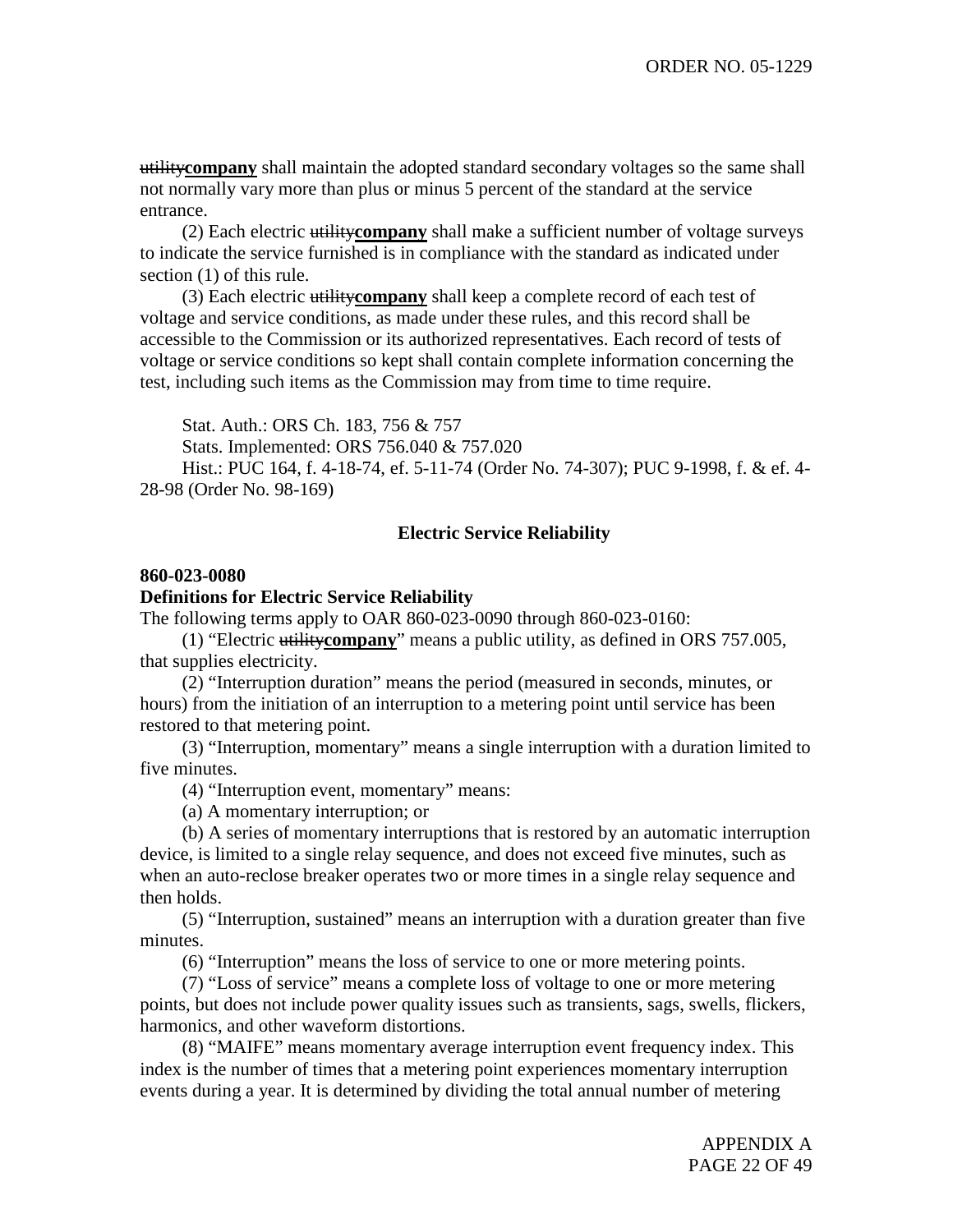point momentary interruption events by the total number of metering points. Note that this index does not include the events immediately preceding a sustained interruption.

(9) "Major event" means a catastrophic event that:

(a) Exceeds the design limits of the electric power system;

(b) Causes extensive damage to the electric power system; and

(c) Results in a simultaneous sustained interruption to more than 10 percent of the metering points in an operating area.

(10) "Metering point" means an electric point of service to a customer where there is a meter and for which an electric utility**company** renders a bill.

(11) "Metering points, total number of" means the number of metering points as of the last day of the calendar year.

(12) "Operating area" means a geographic subdivision of an electric utility**company**'s Oregon service territory that functions under the direction of an electric utility**company** office and as a separate entity used for reliability reporting. These areas may also be referred to as regions, divisions, or districts.

(13) "Reliability" means the degree that electric service is supplied without interruptions.

(14) "SAIDI" means system average interruption duration index. This is the sustained interruption duration time (in hours) that an average metering point experiences during the year. It is determined by dividing the annual sum of all metering point sustained interruption durations by the total number of metering points.

(15) "SAIFI" means system average sustained interruption frequency index. This index is the number of times that an average metering point receives sustained interruptions during a year. It is determined by dividing the total annual number of sustained interruptions by the total number of metering points.

(16) "System-wide" means pertaining to and limited to the electric utility**company**'s metering points in Oregon.

(17) "Threshold" means a performance level, excluding major events, that requires appropriate electric utility**company** action.

(18) "Underperforming circuit" means a circuit characterized by substandard performance. A circuit has this designation if it has a SAIDI, SAIFI, or MAIFIE index that exceeds its designated threshold level.

Stat. Auth.: ORS Ch. 183, 756 & 757 Stat. Implemented: ORS 757.020 Hist.: PUC 16-1997, f. 12-11-97, ef. 1-1-98 (Order No. 97-465)

#### **860-023-0090**

## **Electric Service Continuity**

(1) An electric utility**company** shall use reasonable means in design, operations, and maintenance to ensure reliable service to each customer. Such means shall include, but not be limited to, programs to prevent service interruptions.

(2) An electric utility**company** shall have a program with written standards and written schedules to maintain appropriate reliability levels.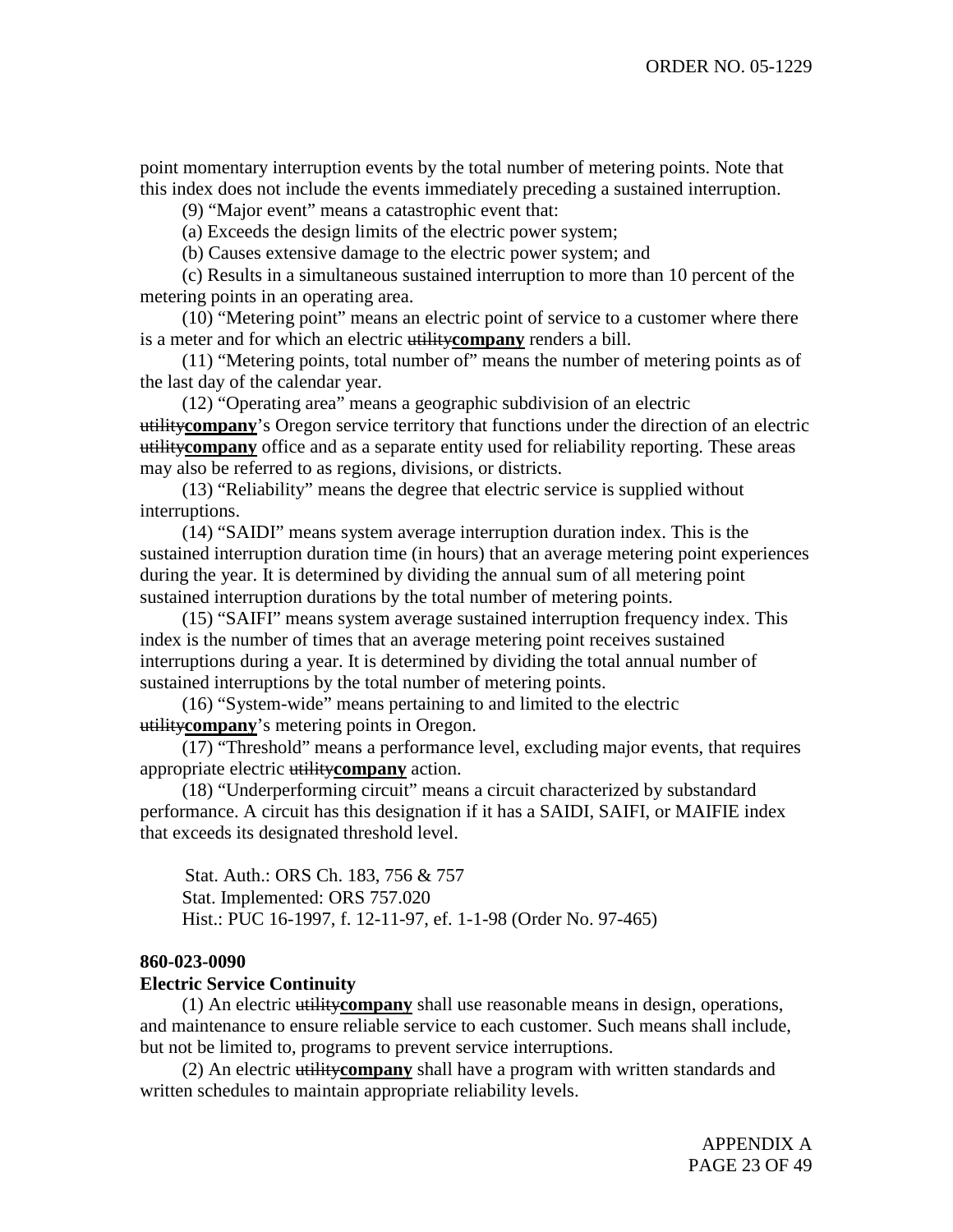(3) When interruptions occur, each electric utility**company** shall reestablish service with the shortest possible delay consistent with the safety of its employees, customers, and the general public.

(4) An electric utility**company** shall have a program for analyzing, and where appropriate, for correcting underperforming circuits.

Stat. Auth.: ORS Ch. 183, 756 & 757 Stat. Implemented: ORS 757.020 Hist.: PUC 16-1997, f. 12-11-97, ef. 1-1-98 (Order No. 97-465)

## **860-023-0100**

## **Electric Interruption Records**

(1) Except as provided in section (3) of this rule, an electric utility**company** shall keep an accurate record of each interruption of service that affects one or more customers. Each record shall contain at least the following information:

(a) The operating area where the interruption occurred;

(b) The name of the substation involved;

(c) The name of the circuit involved;

(d) The date and time the interruption occurred (if the exact time is unknown, the beginning of an interruption is recorded as the earlier of an automatic alarm or the reported initiation time);

(e) The date and time service was restored;

(f) The duration of the interruption;

(g) The number of metering points affected by the interruption;

(h) The cause of the interruption;

(i) The weather conditions at the time of the interruption;

(j) Whether the interruption was planned or unplanned;

k) The protective device that made the interruption; and

(l) The component involved (e.g., transmission line, substation, overhead primary main, underground primary main, transformer, etc.).

(2) For interruptions where customers are not simultaneously restored, an electric utility**company** shall keep records that document the step-restoration operations.

(3) For major events where an electric utility**company** cannot obtain accurate data, the electric utility**company** shall make reasonable estimates.

(4) An electric utility**company** shall retain for ten years the records associated with sections (1) and (2) of this rule.

Stat. Auth.: ORS Ch. 183, 756 & 757 Stat. Implemented: ORS 757.020 Hist.: PUC 16-1997, f. 12-11-97, ef. 1-1-98 (Order No. 97-465)

#### **860-023-0110**

## **Electric Reliability Calculations**

(1) Except as provided in section (3) of this rule, an electric utility**company** at yearend shall calculate SAIDI, SAIFI, and MAIFIE indices, with and without major events: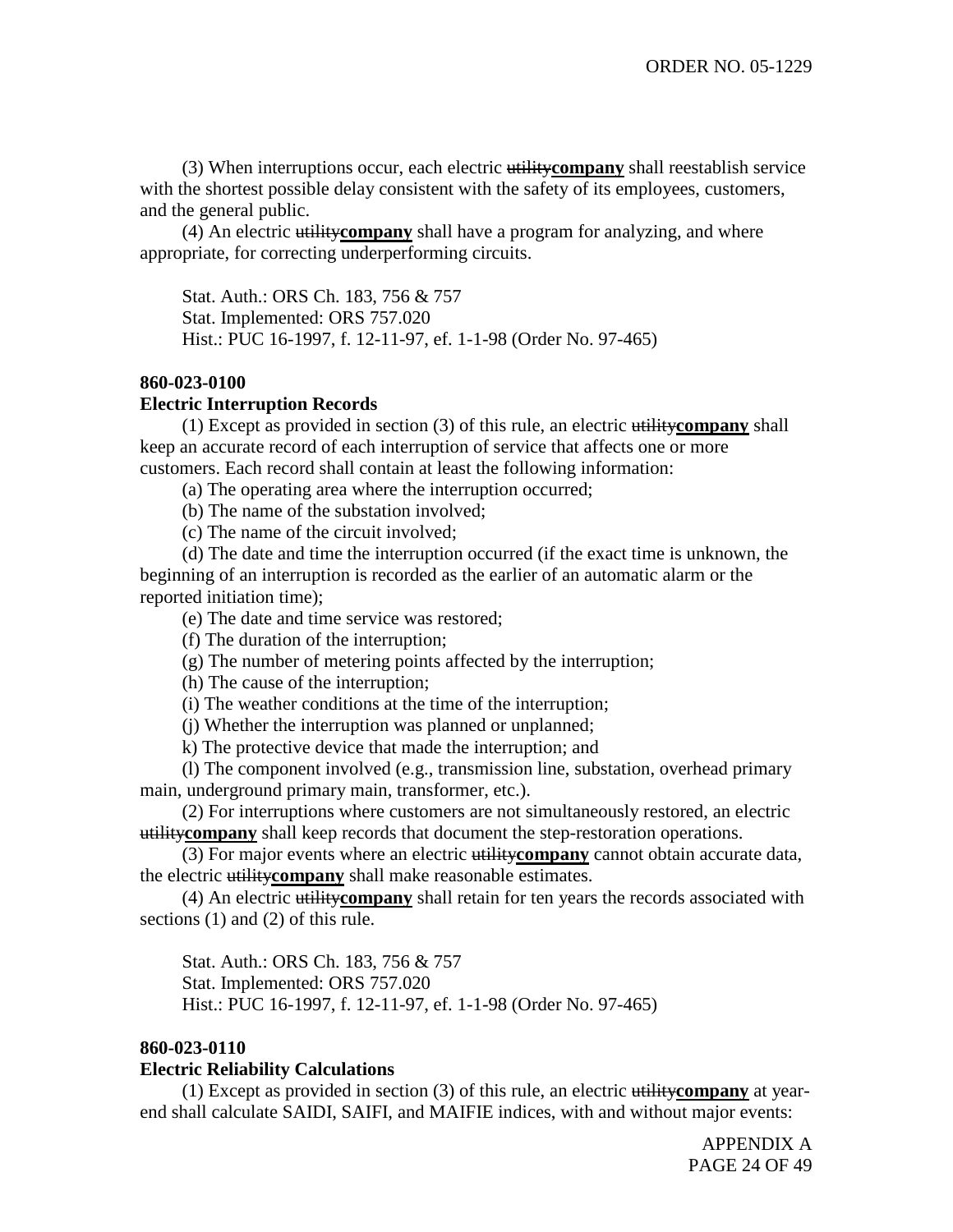(a) On a system-wide basis;

(b) For each operating area; and

(c) For each circuit.

(2) Data included in the above calculations shall include all interruptions associated with or related to high voltage components (above 600 volts).

(3) For each circuit an electric utility**company** shall be required to calculate only indices with major events excluded.

(4) If an electric utility**company** estimates MAIFIE, it shall specify the method that it used for making the estimate.

Stat. Auth.: ORS Ch. 183, 756 & 757 Stat. Implemented: ORS 757.020 Hist.: PUC 16-1997, f. 12-11-97, ef. 1-1-98 (Order No. 97-465)

## **860-023-0120**

## **Electric Threshold Levels**

(1) An electric utility**company** shall establish threshold levels for SAIDI, SAIFI, and MAIFIE for system-wide operations, each operating area, and each circuit. The Commission recommends that the following factors be used to guide the setting of the levels:

(a) Past reliability information;

(b) Demographic, geographic, and electrical characteristics; and

(c) The relative performance of the circuits to each other.

(2) An electric utility**company** shall file with the Commission its threshold values and any revision to the values.

Stat. Auth.: ORS Ch. 183, 756 & 757 Stat. Implemented: ORS 757.020 Hist.: PUC 16-1997, f. 12-11-97, ef. 1-1-98 (Order No. 97-465)

#### **860-023-0130**

## **Customer Inquiries about Electric Reliability**

(1) A customer may request a report from an electric utility**company** about the service reliability of the circuit supplying the customer's own meter. Within 20 working days, the electric utility**company** shall supply the report to the customer at no cost. However, if a customer requests an additional reliability report for the same meter within one year of the date of the first request, the electric utility**company** may require a deposit from the customer to recover the cost of the report. The electric utility**company** shall return the deposit if the additional report indicates that the circuit has become an underperforming circuit, with major events excluded.

(2) The report shall include:

- (a) The name of the customer;
- (b) The date of the request;
- (c) The address where the meter is installed;
- (d) The meter number involved;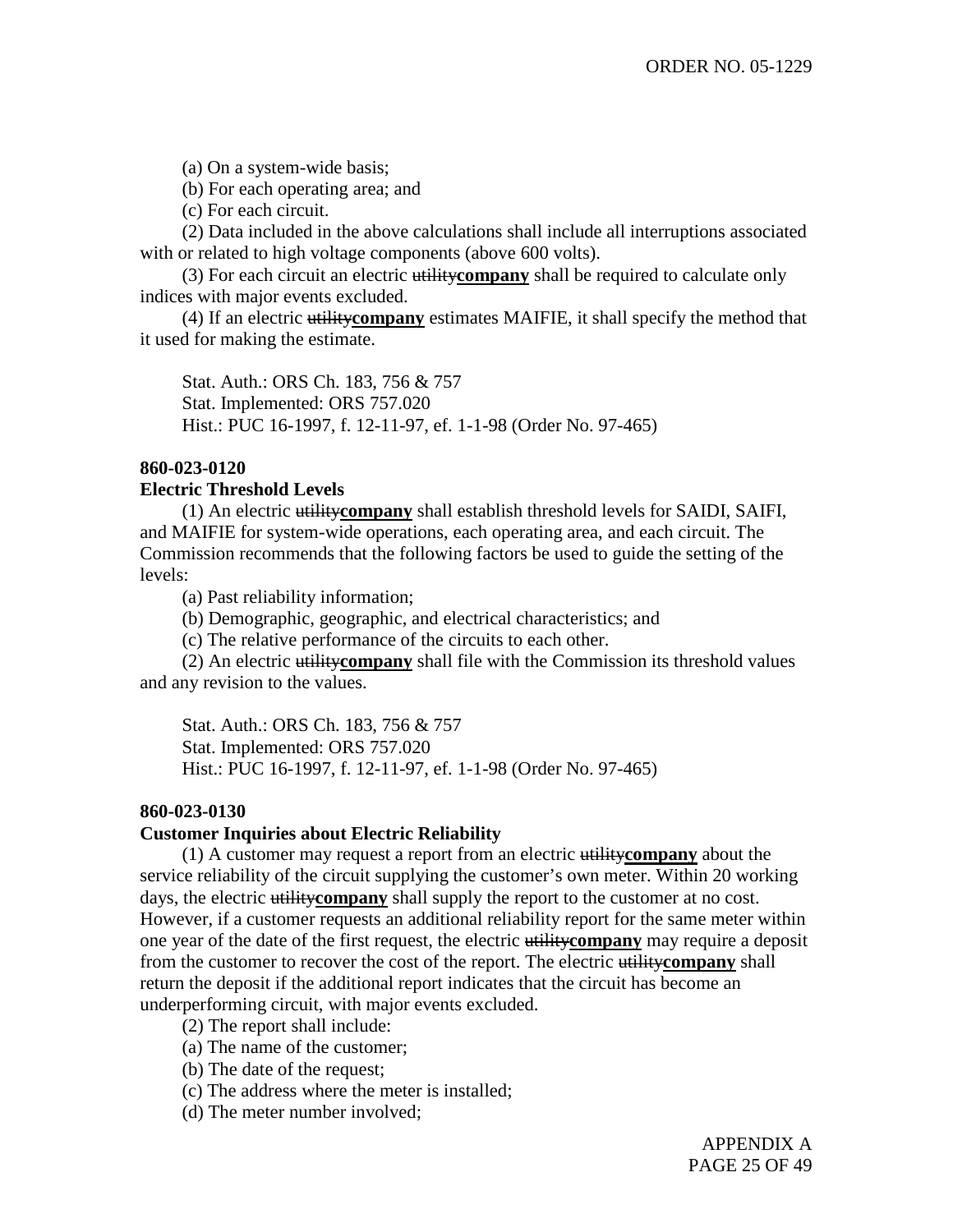(e) The circuit involved; and

(f) A chronological listing, covering at least 36 months up to the date of the request, of all interruption data as required by OAR 860-023-0100 affecting the customer's meter, stating the beginning time, date, duration, and cause for each interruption.

Stat. Auth.: ORS Ch. 183, 756 & 757 Stat. Implemented: ORS 757.020 Hist.: PUC 16-1997, f. 12-11-97, ef. 1-1-98 (Order No. 97-465)

## **860-023-0140**

#### **Public Inquiries about Electric Reliability**

Any person may request from an electric utility**company** a report about the service reliability for any circuit. The report shall be supplied to the person within 20 working days. A reasonable fee may be charged for each report.

Stat. Auth.: ORS Ch. 183, 756 & 757 Stat. Implemented: ORS 757.020 Hist.: PUC 16-1997, f. 12-11-97, ef. 1-1-98 (Order No. 97-465)

## **860-023-0150**

## **Annual Report on Electric Reliability**

(1) On or before May 1 of each year, an electric utility**company** shall file with the Commission a report that includes reliability information pertaining to the previous calendar year. The electric utility**company** shall make copies available to the public upon request.

(2) In accordance with sections (3) and (4) of this rule, the report shall contain:

(a) SAIDI, SAIFI, and MAIFIE indices and thresholds compared to the most recent four years, both with and without major events:

(A) On a system-wide basis; and

(B) For each operating area.

(b) SAIDI, SAIFI, and MAIFIE indices and thresholds for each circuit, with major events excluded.

(c) A summary of the system-wide interruption causes compared to the previous four-year performance. Categories to be evaluated shall include:

(A) Adverse environment;

(B) Adverse weather;

(C) Customer equipment;

(D) Equipment failure;

(E) Foreign interference;

(F) Human element;

(G) Lightning;

(H) Loss of supply;

(I) Major events;

(J) Scheduled outages;

(K) Tree contacts;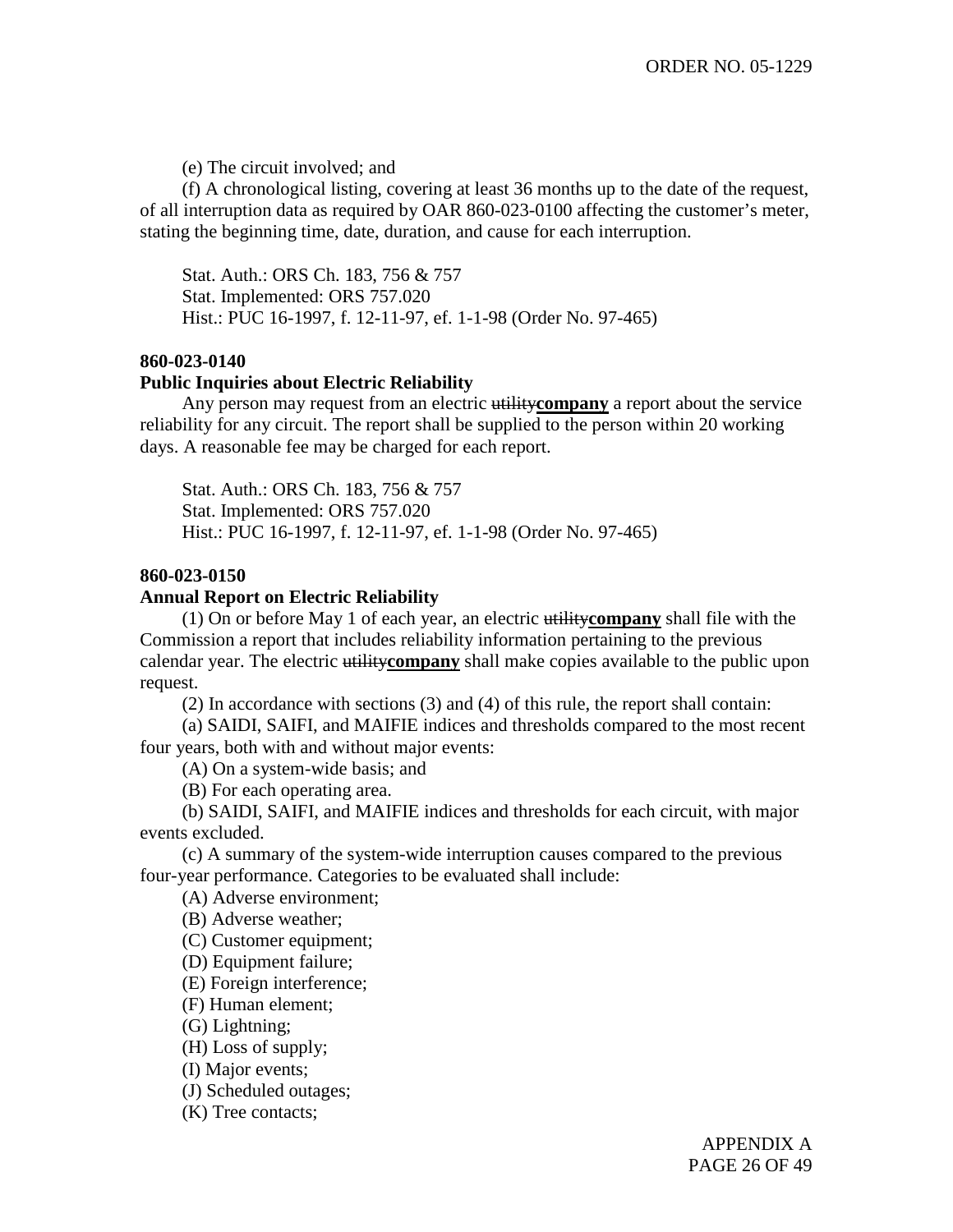(L) Unknown; and

(M) Other (if used, the electric utility**company** shall be specific as to the cause involved).

(d) A listing of the major events to impact the electric utility**company** along with the major event filings to the Commission as required in OAR 860-023-0160.

(3) An electric utility**company** shall present the SAIDI, SAIFI, and MAIFIE indices and thresholds in both a tabular and a graphical format. For the graphical format for circuits, an electric utility**company** shall compare the SAIDI, SAIFI, and MAIFIE indices for each circuit with other circuits in descending order of performance:

(a) On a system-wide basis; and

(b) On an operating-area basis.

(4) For historical information prior to January 1, 1998, the electric utility**company** shall provide the best information available.

Stat. Auth.: ORS Ch. 183, 756 & 757 Stat. Implemented: ORS 757.020 Hist.: PUC 16-1997, f. 12-11-97, ef. 1-1-98 (Order No. 97-465)

## **860-023-0160**

#### **Major Event Filing by Electric UtilitiesCompanies**

(1) Within 20 working days after a major event, an electric utility**company** shall submit a report to the Commission that includes:

(a) A description of the event;

(b) A discussion of why the electric utility**company** considers it to be a major event;

(c) The total number of metering points affected, the number of metering points without service at periodic intervals, and the longest service interruption;

(d) The number of crews assigned to restore service at periodic intervals;

(e) The estimated SAIDI and SAIFI impact to metering points on a system-wide and an operating-area basis;

(f) The damage cost estimates to the electric utility**company**'s facilities;

(g) The reason timely restoration was beyond the electric utility**company**'s control; and

(h) A listing of circuits that were affected with sustained interruptions lasting more than four hours.

Stat. Auth.: ORS Ch. 183, 756 & 757 Stat. Implemented: ORS 757.020 Hist.: PUC 16-1997, f. 12-11-97, ef. 1-1-98 (Order No. 97-465)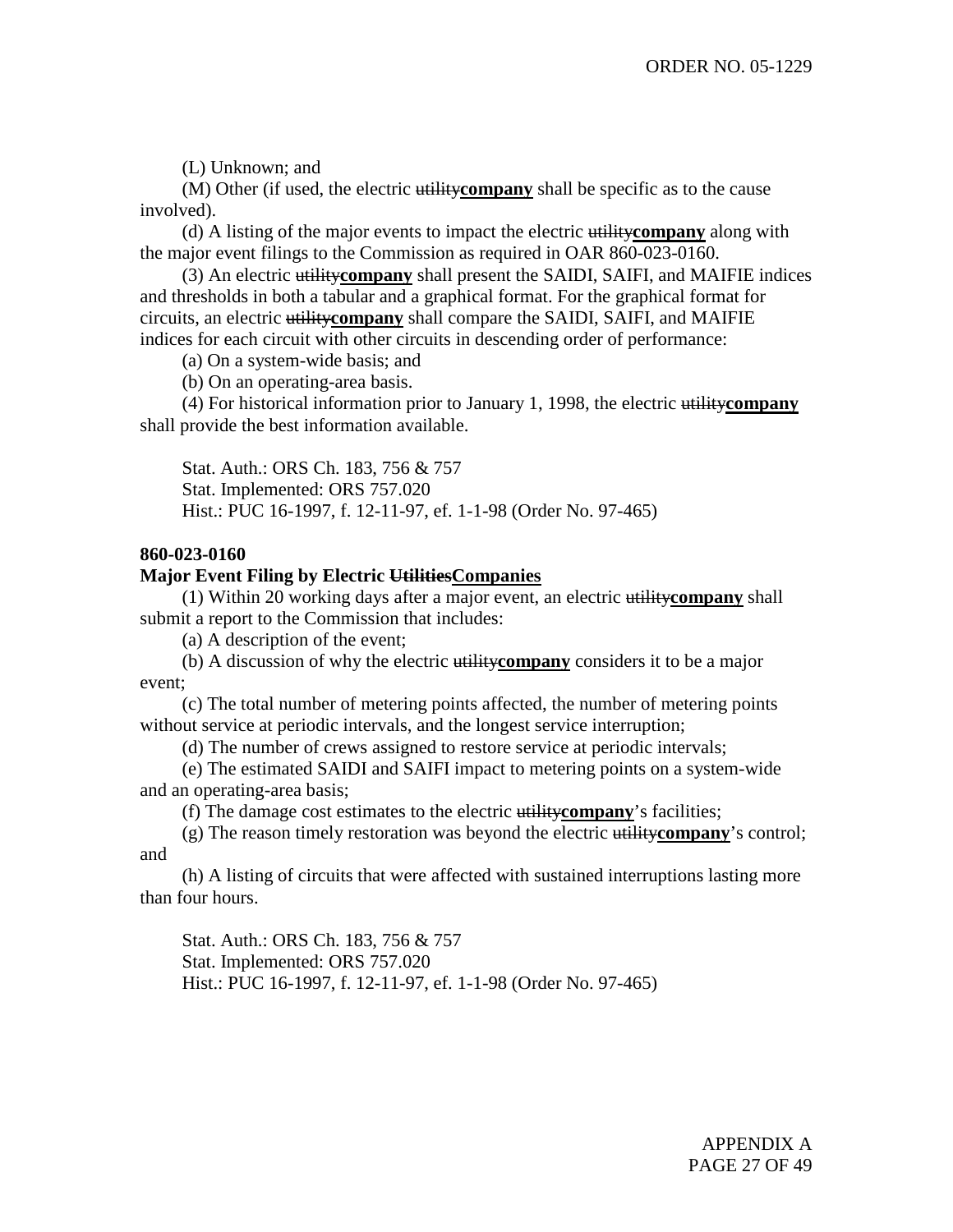## **860-025-0001**

## **Definitions for Territory Allocated to Electric Utilities, Gas Utilities and Large Telecommunications Utilities**

For purposes of this Division, except when a different scope is explicitly stated: (1) "Electric utility" means a**n electric** public utility as defined in

ORS 757.005**600(13)** that supplies electricity.

(2) "Gas utility" means a public utility as defined in ORS 757.005 that supplies natural gas.

(3) "Large telecommunications utility" means any telecommunications utility as defined in ORS 759.005 that is not partially exempt from regulation under ORS 759.040.

(4) "Utility service" means utility service as defined for electric and gas utilities in ORS 758.400(3) and telecommunications utility service as defined in ORS 759.500(3).

Stat. Auth.: ORS Ch. 183, 756, 757 & 759

Stats. Implemented: ORS 756.040, 757.005, 758.400, 759.005 & 759.500 Hist.: PUC 2-1996, f. & ef. 4-18-96 (Order No. 96-102); PUC 9-1998, f. & ef. 4-28- 98 (Order No. 98-169); PUC 13-2002, f & ef. 3-26-02 (Order No. 02-179)

## **860-026-0005**

## **Definitions for Utility Sales Promotion**

As used in OAR 860-026-0005 through 860-026-0045, unless the context requires otherwise:

(1) "Affiliate" means "affiliated interest," as defined in ORS 757.015 and ORS 759.010.

(2) "Appliance or equipment" includes any device which consumes electric and/or gas energy and any ancillary device required for its operation.

(3) "Consideration" includes any cash, donation, gift, allowance, rebate, bonus, merchandise (new or used), property (real or personal), labor, service, conveyance, commitment, right, or other thing of more than token value.

(4) "Energy efficiency" means any installation or action intended to reduce the amount of energy required to achieve a given purpose or to shift the timing of the use of energy to achieve greater efficiency in the use of a public utility system.

(5) "Energy utility" means a public utility as defined in ORS 757.005 except a water utility or wastewater utility. An energy utility can be an "electric utility company," "gas utility," or "steam heat utility."

(6) "Financing" includes acquisition of equity or debt interests, loans, advances, sale and repurchase agreements, sale and leaseback agreements, sales on open account, conditional or installment sales contracts, or other investments or extensions of credit.

(7) "Large telecommunications utility" means a telecommunications utility, as defined in ORS 759.005, that is not partially exempt from regulation under ORS 759.040.

(8) "Person" includes any individual, group, firm, partnership, corporation, association, organization, or public or private entity.

(9) "Utility" means all energy and large telecommunications utilities, as defined in sections (5) and (7) of this rule.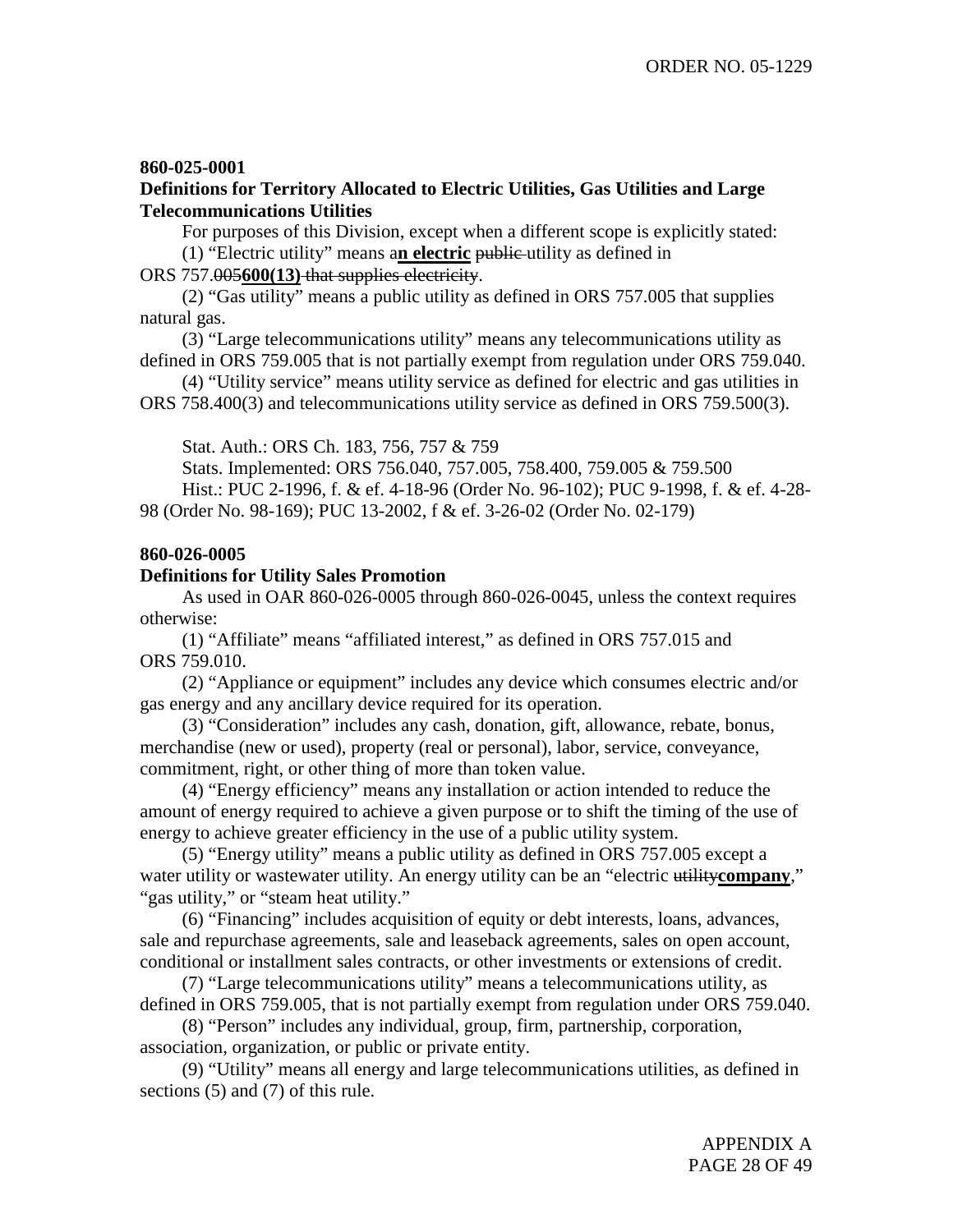Stat. Auth.: ORS Ch. 183, 756, 757 & 759 Stats. Implemented: ORS 757.005 & 757.015

Hist.: PUC 164, f. 4-18-74, ef. 5-11-74 (Order No. 74-307); PUC 2-1993, f. & ef. 1- 8-93 (Order Nos. 92-1793 & 93-035); PUC 9-1995, f. & ef. 8-30-95 (Order No. 95-861); PUC 9-1998, f. & ef. 4-28-98 (Order No. 98-169); PUC 16-2001, f. & cert. ef. 6-21-01 (Order No. 01-488)

## **860-027-0001**

#### **Definitions for Utility Budgets, Finance, Accounting, and Annual Reports**

For purposes of this Division, except when a different scope is explicitly stated:

(1) "Energy utility" means a public utility as defined in ORS 757.005 except a water utility or wastewater utility. An energy utility can be an "electric utility company," "gas utility," or "steam heat utility."

(2) "Large telecommunications utility" means any telecommunications utility, as defined in ORS 759.005, that is not partially exempt from regulation under ORS 759.040.

(3) "Utility" means all energy utilities and telecommunications utilities, as defined in sections (1) and (2) of this rule.

Stat. Auth.: ORS Ch. 183, 756, 757 & 759

Stats. Implemented: ORS 756.040 & 759.005

Hist.: PUC 6-1993, f. & ef. 2-19-93 (Order No. 93-185); PUC 4-1995, f. & ef. 6-19- 95 (Order No. 95-516); PUC 2-1996, f. & ef. 4-18-96 (Order No. 96-102); PUC 9-1998, f. & ef. 4-28-98 (Order No. 98-169); PUC 16-2001, f. & ef. 6-21-01 (Order No. 01-488)

#### **860-027-0045**

#### **Uniform System of Accounts for Electric UtilitiesCompanies – Major and Nonmajor**

(1) The Uniform System of Accounts prescribed for Public Utilities and Licensees, Part 101, Chapter 1, 18 Code of Federal Regulations (April 1, 2001, edition) is hereby adopted and prescribed by the Commission for each electric utility**company**.

(2) Each electric utility**company** having multistate operations shall maintain records in such detail that the cost of property located in and business done in Oregon in accordance with geographic boundaries can be readily ascertained.

(3) Each electric utility**company** having multistate operations shall file annually with the Commission, on or before April 1 of the ensuing year, its Oregon allocated results of operations for the calendar year reported, on the basis of allocation methods acceptable to the Commission.

[Publications: The publication(s) referred to or incorporated by reference in this rule are available from the office of the Public Utility Commission.]

Stat. Auth.: ORS Ch. 183, 756 & 757 Stats. Implemented: ORS 756.105, 757.120, 757.125 & 757.135 Hist.: PUC 164, f. 4-18-74, ef. 5-11-74 (Order No. 74-307); PUC 5-1985, f. & ef. 4- 24-85 (Order No. 85-355); PUC 5-1992, f. & ef. 2-14-92 (Order No. 92-246); PUC 9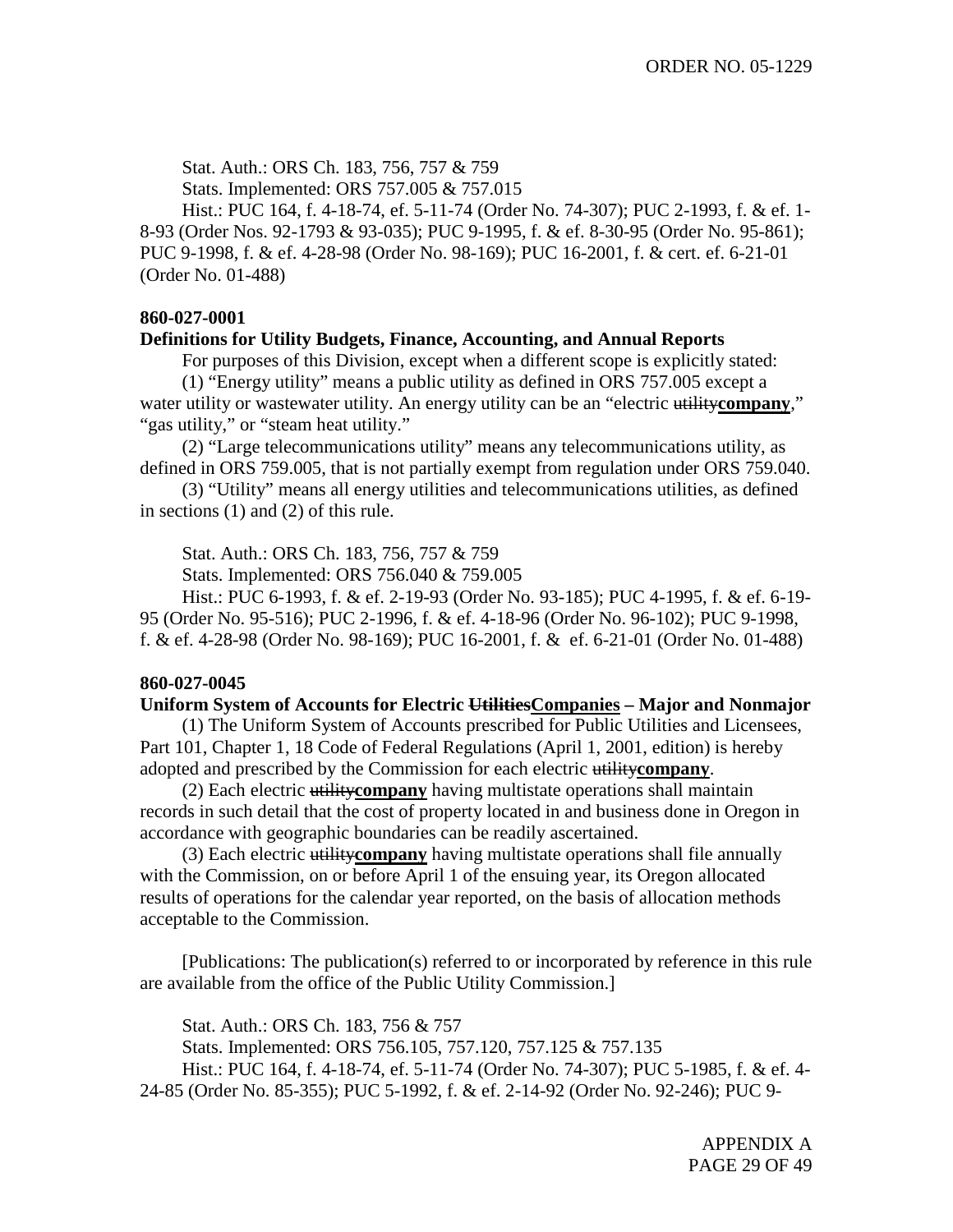2001, f. & ef. 3-21-01 (Order No. 01-248); PUC 19-2001, f. and ef. 6-21-01 (Order No. 01-487)

## **860-027-0120**

## **Preservation and Destruction of Records**

(1) Electric Utilities**Companies**. Preservation of Records of Public Utilities and Licensees, Part 125, Chapter 1, 18 Code of Federal Regulations (April 1, 2001, edition) is hereby adopted and prescribed by the Commission for each electric utility**company** with the following exception: Corporate and General, Organizational documents – An electric utility**company** shall retain minute books of stockholders', directors', and directors' committee meetings for twenty-five years.

(2) Gas Utilities. The Preservation of Records of Public Utilities and Licensees, Part 225, Chapter 1, 18 Code of Federal Regulations (April 1, 2001, edition) is hereby adopted and prescribed by the Commission for each gas utility with the following exception: Corporate and General, Organizational documents – A gas utility shall retain minute books of stockholders', directors', and directors' committee meetings for twenty-five years.

(3) Steam Heat Utilities. The Preservation of Records of Public Utilities and Licensees, Part 125, Chapter 1, 18 Code of Federal Regulations (April 1, 2001, edition) is hereby adopted and prescribed by the Commission for each steam heat utility with the following exception: Corporate and General, Organizational documents – A steam heat utility shall retain minute books of stockholders', directors', and directors' committee meetings for twenty-five years.

(4) Large telecommunications Utilities. The Regulations to Govern the Preservation of Records of Communication Common Carriers, Part 42, 47 Code of Federal Regulations Chapter 1 (October 1, 2003, edition) is hereby adopted and prescribed by the Commission for each large telecommunications utility.

[Publications: The publication(s) referred to or incorporated by reference in this rule are available from the office of the Public Utility Commission.]

Stat. Auth.: ORS Ch. 183, 756, 757 & 759

Stats. Implemented: ORS 756.040, 756.105, 759.045 & 759.225

Hist.: PUC 164, f. 4-18-74, ef. 5-11-74 (Order No. 74-307); PUC 12-1985, f. & ef. 8-20-85 (Order No. 85-751); PUC 15-1986, f. & ef. 11-10-86 (Order No. 86-1144); PUC 1-1998, f. & ef. 1-12-98 (Order No. 98-016); PUC 8-2000, f. & ef. 5-26-00 (Order No. 00-262); Renumbered from 860-028-0010 by PUC 19-2001, f. & ef. 6-21-01 (Order No. 01-487, PUC 15-2004, f. & ef. 10-28-04 (Order No. 04-636)

#### **860-027-0300**

## **Use of Deferred Accounting by Energy and Large Telecommunications Utilities**

(1) As used in this rule:

(a) "Amortization" means the inclusion in rates of an amount which has been deferred under ORS 757.259 or 759.200 and which is designed to eliminate, over time,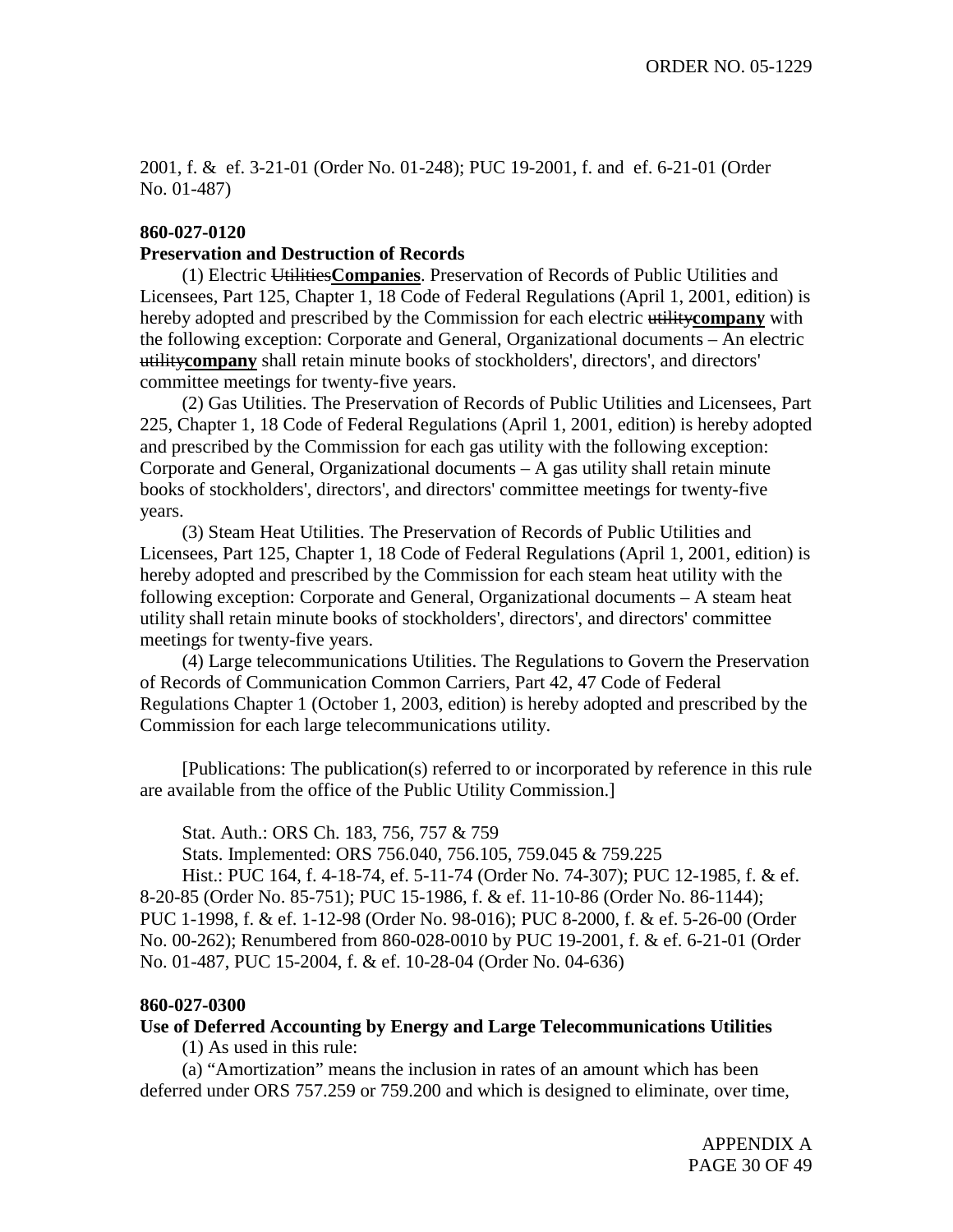the balance in an authorized deferred account. Amortization does not include the normal positive and negative fluctuations in a balancing account;

(b) "Deferred Accounting" means recording the following in a balance sheet account, with Commission authorization for later reflection in rates:

(A) Electric **companies**, gas **utilities**, and steam heat utilities: a current expense or revenue associated with current service, as allowed by ORS 757.259; or

B) Large telecommunications utilities: an amount allowed by ORS 759.200.

(2) Expiration: Any authorization to use a deferred account shall expire 12 months from the date the deferral is authorized to begin. If a deferral under ORS 757.259 or 759.200 is reauthorized, the reauthorization shall expire 12 months from the date the reauthorization becomes effective.

(3) Contents of Application: Application for deferred accounting, by an energy or large telecommunications utility or a customer, shall include:

(a) A description of the utility expense or revenue for which deferred accounting is requested;

b) The reason(s) deferred accounting is being requested and a reference to the section(s) of ORS 757.259 or 759.200 under which deferral may be authorized;

(c) The account proposed for recording of the amounts to be deferred and the account which would be used for recording the amounts in the absence of approval of deferred accounting;

(d) An estimate of the amounts to be recorded in the deferred account for the 12 month period subsequent to the application; and

(e) A copy of the notice of application for deferred accounting and list of persons served with the notice.

(4) Reauthorization: Application for reauthorization to use a deferred account shall be made not more than 60 days prior to the expiration of the previous authorization for the deferral. Application for reauthorization shall include the requirements set forth in subsections  $(3)(a)$  through  $(3)(e)$  of this rule and, in addition, the following information:

(a) A description and explanation of the entries in the deferred account to the date of the application for reauthorization; and

(b) The reason(s) for continuation of deferred accounting.

(5) Exceptions: Authorization under ORS 757.259 or 759.200 to use a deferred account is necessary only to add amounts to an account, not to retain an existing account balance and not to amortize amounts which have been entered in an account under an authorization by the Commission. Interest, once authorized to accrue on unamortized balances in an account, may be added to the account without further authorization by the Commission, even though authorization to add other amounts to an account has expired.

(6) Notice of Application: The applicant shall serve a notice of application upon all persons who were parties in the energy or large telecommunications utility's last general rate case. If the applicant is other than an energy or large telecommunications utility, the applicant shall serve a copy of the application upon the affected utility. A notice of application shall include:

(a) A statement that the applicant has applied to the Commission for authorization to use deferred accounting; or for an order requiring that deferred accounting be used by an energy or large telecommunications utility;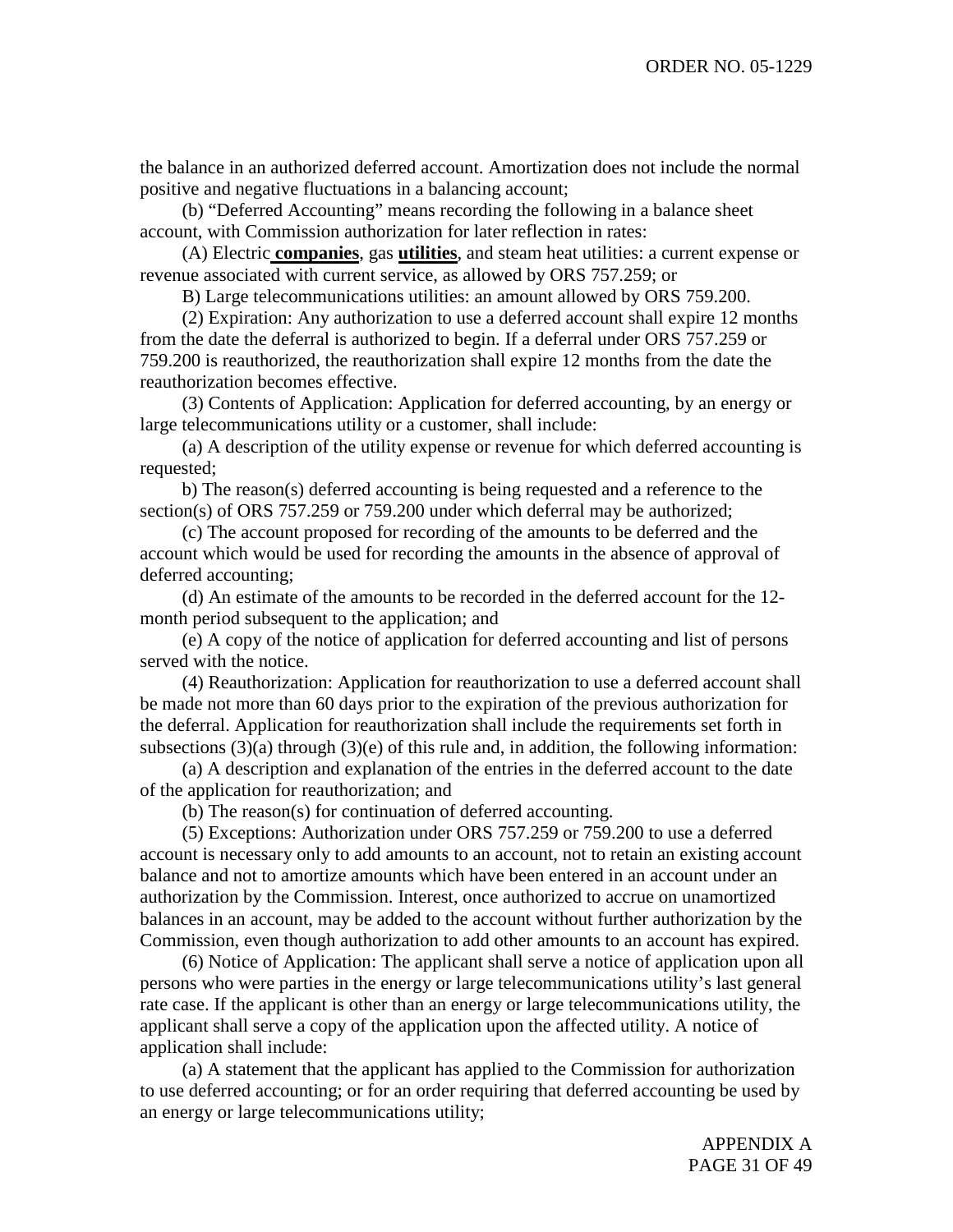(b) A description of the utility expense or revenue for which deferred accounting is requested;

(c) The manner in which an interested person can obtain a copy of the application;

(d) A statement that any person may submit to the Commission written comment on the application by the date set forth in the notice, which date may be no sooner than 25 days from the date of the application; and

(e) A statement that the granting of the application will not authorize a change in rates, but will permit the Commission to consider allowing such deferred amounts in rates in a subsequent proceeding.

(7) Public Meetings: Unless otherwise ordered by the Commission, applications for use of deferred accounting will be considered at the Commission's public meetings.

(8) Reply Comments: Within ten days of the due date for comments on the application from interested persons, the applicant, and the energy or large telecommunications utility if the utility is not the applicant, may file reply comments with the Commission, and shall serve those comments on persons who have filed the initial comments on the application.

(9) Amortization: Amortization in rates of a deferred amount shall only be allowed in a proceeding, whether initiated by the energy or large telecommunications utility or another party. The Commission may authorize amortization of such amounts only for utility expenses or revenues for which the Commission previously has authorized deferred accounting. Upon request for amortization of a deferred account, the energy or large telecommunications utility shall provide the Commission with its financial results for a 12-month period or for multiple 12-month periods to allow the Commission to perform an earnings review. The period selected for the earnings review will encompass all or part of the period during which the deferral took place or must be reasonably representative of the deferral period. Unless authorized by the Commission to do otherwise:

(a) An electric, gas, or steam heat**energy** utility shall request that amortizations of deferred accounts commence no later than one year from the date that deferrals cease for that particular account; and

(b) In the case of ongoing balancing accounts, the electric, gas, or steam heat **energy** utility shall request amortization at least annually, unless amortization of the balancing account is then in effect; or

(c) A large telecommunications utility shall request amortization of deferred accounts as soon as practical after the deferrals cease but no later than in its next rate proceeding.

(10) An electric utility**company** customer may prepay under ORS 757.259(11) all or a portion of its obligation of deferred power supply expense. The obligation must be calculated as the customer's pro rata share of the utility's total energy usage within the state of Oregon during 2001, multiplied by the unrecovered deferral balance at the time of prepayment. When such customer has prepaid its obligation in full, the customer may no longer be charged the power supply adjustment related to the deferral.

Stat. Auth.: ORS Ch. 183, 756, 757 & 759 Stats. Implemented: ORS 756.040, 756.105, 757.259 & 759.200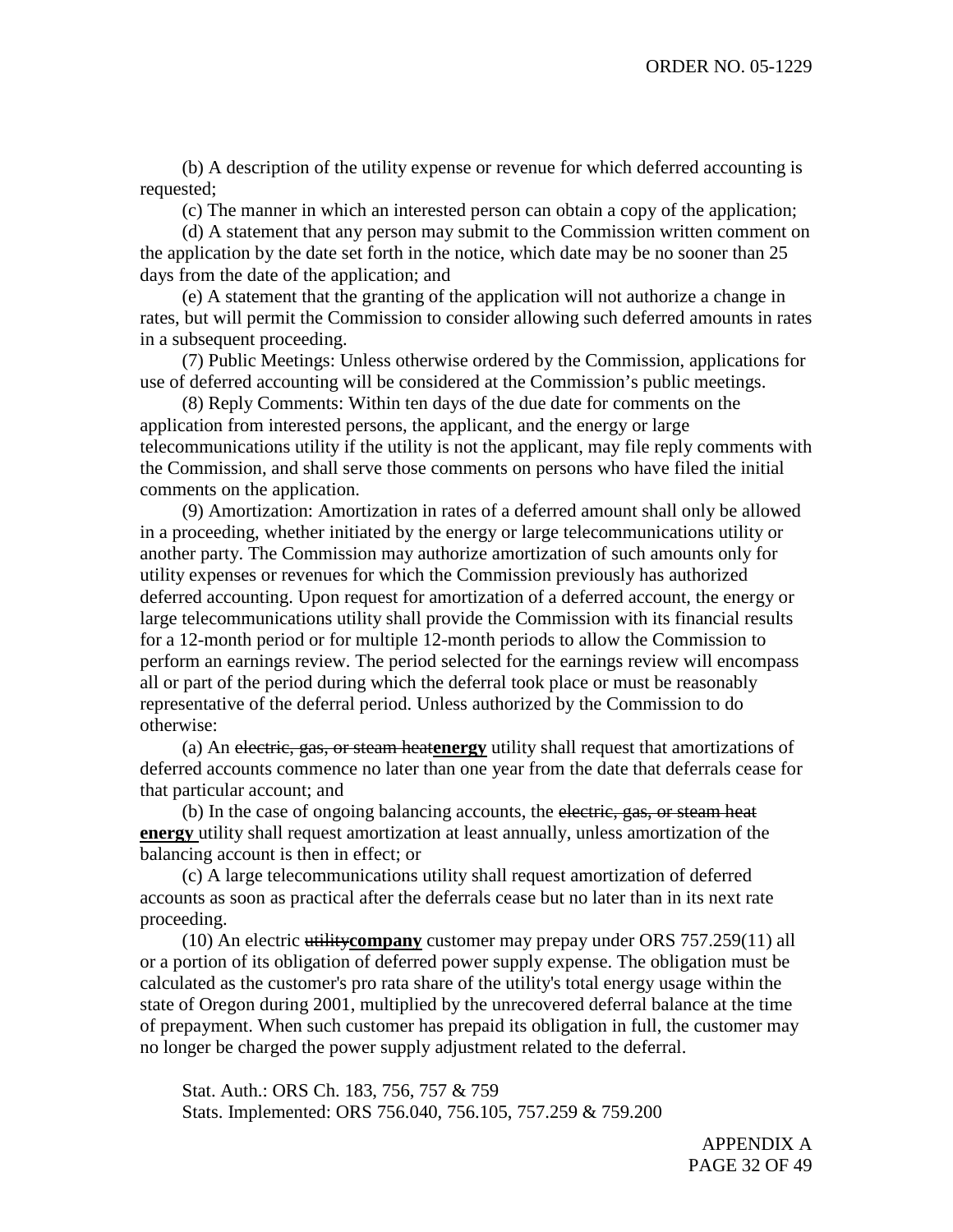Hist.: PUC 11-1988, f. & ef. 6-9-88 (Order No. 88-597); PUC 2-1990, f. & ef. 3-2- 90 (Order No. 90-235); PUC 12-1997, f. & ef. 10-30-97 (Order No. 97-413); PUC 4- 1998, f. & ef. 2-24-98 (Order No. 98-057); PUC 16-2001, f. & ef. 6-21-01 (Order No. 01- 488); PUC 6-2004 (Temp), f. & ef. 3-24-04 (Order No. 04-152); PUC 14-2004, f. & ef. 9-7-04 (Order No. 04-414)

#### **860-030-0005**

#### **Energy Information and Audit Services**

(1) As used in Division 030, the terms "cash payment," "commercial lending institution," "Commission," "cost-effective," "director," "dwelling," "dwelling owner," "energy audit," "energy conservation measure," "investor-owned utility," "residential customer," "space heating," and "tenant" shall have the meanings set forth in ORS 469.631.

(2) Investor-owned energy utilities shall notify their customers annually of the availability of energy audits without direct charge to the customers. Such notification shall be made:

(a) In a bill insert or other direct mailing; and

(b) Stating the types of assistance and technical advice available.

(3) Energy audits:

(a) Except as provided in section (5) of this rule, each energy utility shall provide energy audits to eligible customers upon request. The audit shall be performed in accordance with the provisions of ORS 469.631(8) and 469.633(2). The energy utility may set a schedule of reasonable charges for residential energy audits performed beyond the first energy audit for an individual customer in a particular residence;

(b) If an energy utility's records do not contain sufficient data to establish a normal consumption for the customer in the dwelling (for example, a newly-established residence or a residence using a supplemental fuel, maintained at approximately 70 degrees F.), the energy utility shall make a reasonable estimate of such consumption for the purpose of completing the audit; and

(c) If the dwelling requested to be audited is a rental unit, the audit shall include a heating cost estimate using average temperatures and typical lifestyles. A statement shall be included to the effect that a household's energy bill will contain charges for uses in addition to space heating. Such heating cost estimate and statement shall be displayed on the audit or a separate document suitable for conspicuous posting.

(4) An eligible customer is any customer of the energy utility receiving residential electric or natural gas service.

(5) Primary responsibility for furnishing an energy audit lies with the energy utility providing the primary source of home heating energy, and an energy utility, not a primary supplier, may discharge its energy audit obligation by arranging for the primary supplier of space heating to perform the energy audit.

(6) Any residential customer using a space-heating fuel other than electricity or natural gas who receives service from an electric energy utility**company** shall be eligible for an energy audit from that utility if no other audit is obtainable. The energy utility **electric company** may set a schedule of reasonable charges for these audits which shall be separate from the periodic utility bill.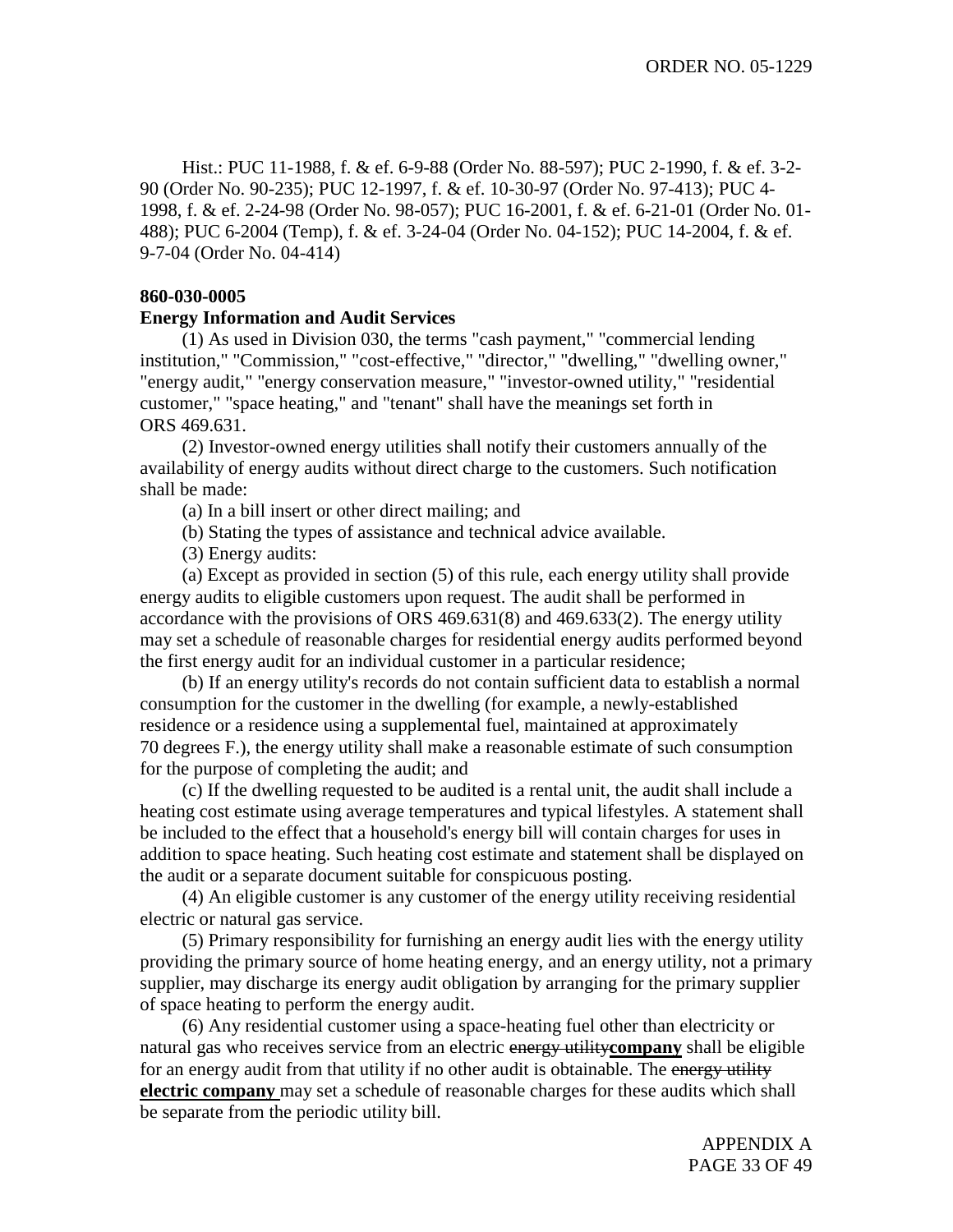Stat. Auth.: ORS Ch. 183, 469, 756 & 757

Stats. Implemented: ORS 756.040 & 469.631 through 469.645

Hist.: PUC 11-1981(Temp), f. & ef. 10-30-81 (Order No. 81-778); PUC 2-1982, f. & ef. 2-26-82 (Order No. 82-130); PUC 10-1985, f. & ef. 7-5-85 (Order No. 85-619); PUC 14-1985, f. & ef. 9-27-85 (Order No. 85-891); PUC 15-1985, f. & ef. 10-1-85 (Order No. 85-896); PUC 2-1993, f. & ef. 1-8-93 (Order Nos. 92-1793 & 93-035); PUC 1-1998, f. & ef. 1-12-98 (Order No. 98-016)

## **860-030-0010**

#### **Cost Effectiveness**

(1) "Cost-effective," as defined in ORS 469.631(4), relates an energy conservation measure's cost, life cycle, and the cost of alternative energy facilities. An energy utility's cost-effectiveness calculations should be consistent with the utility's most recently acknowledged least-cost plan pursuant to Order No. 89-507.

(2) Unless otherwise demonstrated in an acknowledged energy utility least-cost plan, the following energy conservation measures are deemed to be in all installations:

(a) Caulking;

(b) Weather stripping;

(c) Timed (set-back) thermostats (except when used with heat pumps); and

(d) Water heater, steam pipe, and hot and cold water pipe wraps.

(3) Unless otherwise demonstrated in an acknowledged energy utility least-cost plan, the following energy conservation measures are deemed to be cost-effective when installed along with certain other energy conservation measures, as indicated:

(a) Ground cover, when installed in conjunction with under-floor insulation;

(b) Vapor barrier materials, when installed in conjunction with wall, ceiling, or under-floor insulation;

(c) Dehumidifiers, when installed in conjunction with storm windows and doors, and caulking and weather stripping of all openings allowing infiltration; and

(d) Attic ventilation, excluding power ventilators, when installed in conjunction with ceiling or attic insulation.

(4) The following energy conservation measures shall be deemed to have the indicated life cycles:

(a) Attic, ceiling, wall and under-floor insulation – 30 years.

(b) Insulation of walls in heated basements – 30 years.

(c) Insulation of heating system supply and return air ducts – 30 years.

(d) Thermal doors – 30 years.

(e) Storm windows – 15 years.

(f) Windows meeting the requirements of Chapter 53 of the Oregon Residential Energy Code, and window replacements – 25 years.

 $(g)$  Storm doors  $-7$  years.

(h) Electronic furnace ignition (gas) – 10 years.

(5) Within 30 days after approval of an electric or gas**energy** utility's avoided-cost filing submitted in compliance with OAR 860-029-0040 or 860-030-0007, such utility shall submit for the Commission's approval the computations used to determine the cost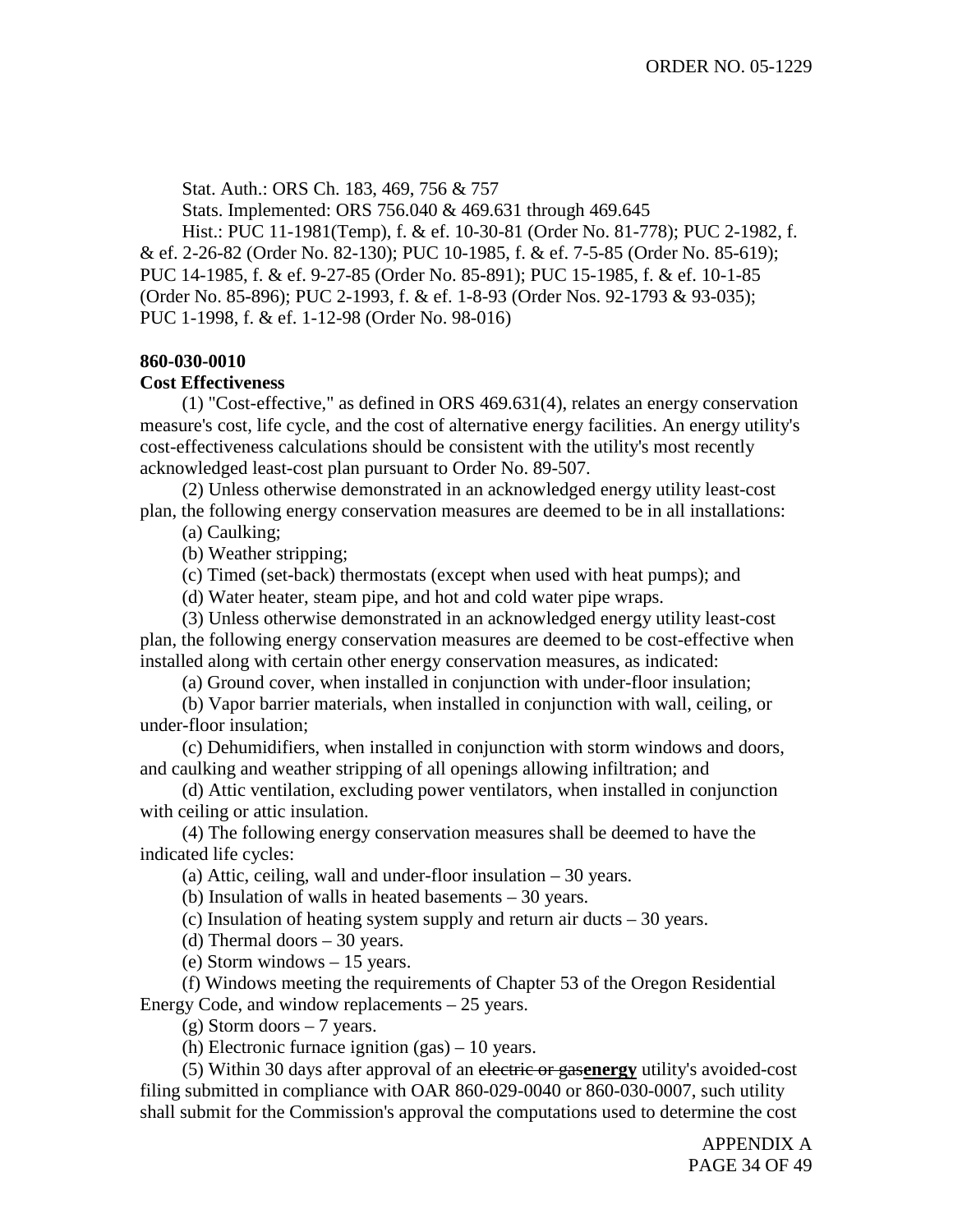effectiveness of weatherization measures. The computations shall include present worth of energy and capacity saved per unit for different life cycles, recognizing, where appropriate, line losses, administrative costs of conservation programs, and revenues from additional wholesale sales made possible by the conservation activity. At the same time, such utility shall file tariffs relating to payments for weatherization measures using the new cost-effectiveness computations, to become effective 30 days after submission.

(6) Energy and capacity savings due to conservation shall be considered firm for purposes of the calculations in OAR 860-030-0010(5). The calculated costs as specified in section (5) of this rule shall be multiplied by 1.1 to determine the cost effectiveness of the conservation alternative.

[Publications: The publication(s) referred to or incorporated by reference in this rule are available from the office of the Public Utility Commission.]

Stat. Auth.: ORS Ch. 183, 469, 756 & 757

Stats. Implemented: ORS 756.040 & 469.631 through 469.645

Hist.: PUC 11-1981 (Temp), f. & ef. 10-30-81 (Order No. 81-778); PUC 2-1982, f. & ef. 2-26-82 (Order No. 82-130); PUC 10-1985, f. & ef. 7-5-85 (Order No. 85-619); PUC 11A-1985 (Temp), f. & ef. 7-16-85 (Order No. 85-639); PUC 14-1985, f. & ef. 9- 27-85 (Order No. 85-891); PUC 15-1985, f. & ef. 10-1-85 (Order No. 85-896); PUC 2-1993, f. & ef. 1-8-93 (Order Nos. 92-1793 & 93-035); PUC 3-1993, f. & ef. 1-8- 93 (Order No. 92-1792); PUC 1-1998, f. & ef. 1-12-98 (Order No. 98-016)

#### **860-030-0015**

#### **Residential Energy Conservation Financing**

(1) An eligible dwelling owner may obtain a loan or a cash payment from or through the energy utility for energy conservation measures.

(2) Financing:

(a) The loan shall be made in accordance with the following terms, conditions, and limitations:

(A) A principal amount of up to \$5,000;

(B) On a loan from or through an electric utility**company**, an interest rate that does not exceed 6.5 percent annually;

(C) On a loan from or through a gas utility, an annual interest rate 10 percentage points lower than the rate published by the Federal Housing Administration for Title I property improvement loans (24 Code of Federal Regulations (CFR), subsection  $201.4(a)$ ) on the date of the loan application, but not lower than 6.5 percent or higher than 12 percent;

(D) A repayment period of not more than ten years;

(E) Unless waived by the energy utility, a minimum monthly payment of not less than \$15; and

(F) To eligible dwelling owners with approved credit.

(b) The cash payment shall be in the amount of: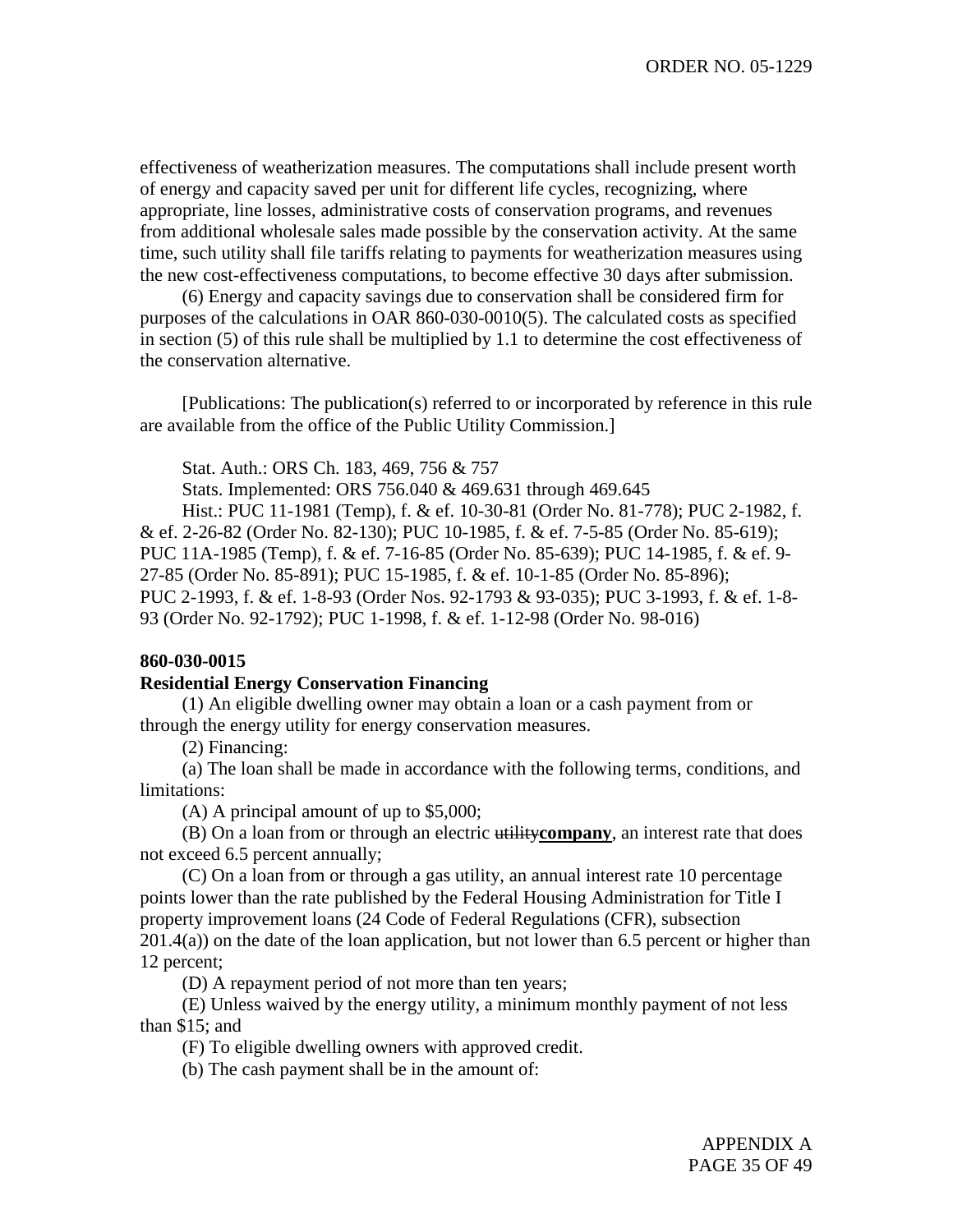(A) Twenty-five percent of the cost-effective portion of the energy conservation measures recommended under subsection (2)(c) of this rule, including installation (but not including the dwelling owner's own labor), not to exceed the cost of the measure; or

(B) \$350, whichever is less.

(c) Any dwelling owner is eligible for financing under this rule, provided:

(A) A valid energy audit preceded the work and established the cost-effective portion of the recommended measures;

(B) The measures installed are those recommended by the energy utility; and

(C) The dwelling has a space-heating system, installed and operational, which is designed to heat the living space of the customer's dwelling, and which draws its energy for operation from the energy utility from which financing is sought.

(d) A dwelling owner who acquires a dwelling for which a previous loan was obtained under this rule may obtain a loan or a cash payment for energy conservation measures for the newly acquired dwelling under circumstances including, but not necessarily limited to, when there remain cost-effective energy conservation measures to be undertaken with regard to the dwelling.

(3) An energy utility shall not make a loan or a cash payment for the installation of urea-formaldehyde wall insulation.

[Publications: The publication(s) referred to or incorporated by reference in this rule are available from the office of the Public Utility Commission.]

Stat. Auth.: ORS Ch. 183, 469, 756 & 757

Stats. Implemented: ORS 756.040 & 469.631 through 469.645

Hist.: PUC 11-1981 (Temp), f. & ef. 10-30-81 (Order No. 81-778); PUC 2-1982, f. & ef. 2-26-82 (Order No. 82-130); PUC 10-1985, f. & ef. 7-5-85 (Order No. 85-619); PUC 14-1985, f. & ef. 9-27-85 (Order No. 85-891); PUC 11A-1985 (Temp), f. & ef. 7- 16-85 (Order No. 85-639); PUC 11B-1985 (Temp), f. 7-16-85, ef. 9-20-85 (Order No. 85-639); PUC 28-1985, f. & ef. 12-20-85 (Order No. 85-1212); PUC 15-1989, f. & cert. ef. 11-3-89 (Order No. 89-1465); PUC 2-1993, f. & ef. 1-8-93 (Order No. 92-1793); PUC 3-1993, f. & ef. 1-8-93 (Order No. 92-1792); PUC 1-1998, f. & ef. 1-12-98 (Order No. 98-016)

#### **860-030-0018**

#### **Rental Unit Additional Financing**

(1) After December 31, 1985, gas and electric**energy** utilities, upon request of final certification from the Department of Energy, under ORS Chapter 469, shall offer additional financing as described in section (3) of this rule for energy conservation measures installed by a dwelling owner who rents the dwelling to a tenant whose dwelling unit receives energy for space heating from an gas or electricenergy utility.

(2) Upon being notified by the Department of Energy that it has committed all available tax credits for rental unit additional financing for a given calendar year, an energy utility shall stop offering additional financing until it is notified that tax credits are available.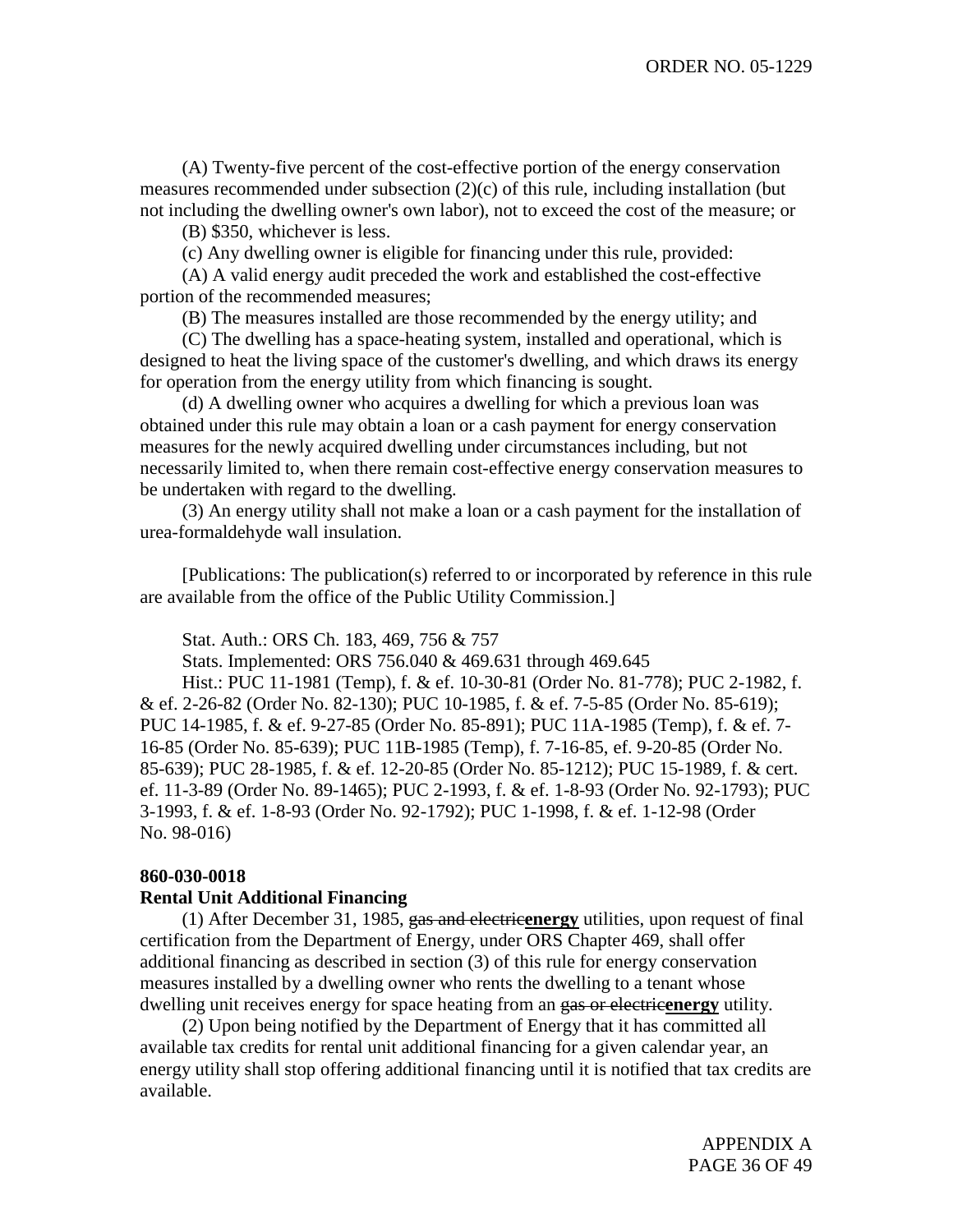(3) The dwelling owner may select one of the following types of financing:

(a) The dwelling owner may select a low-interest loan pursuant to

OAR 860-030-0015(2)(a). In such case, the dwelling owner shall be liable to repay to the energy utility the loan minus the present value to the utility of the tax credit received, as established pursuant to ORS 469.185 to 469.225;

(b) The dwelling owner may select a cash payment pursuant to OAR 860-030-0015(2)(b). In such case, the cash payment shall be supplemented by an amount equal to the present value to the energy utility of the tax credit received, as established pursuant to ORS 469.185 to 469.225.

(4) Investor-owned gas and electric**energy** utilities shall notify their customers annually of the availability of the financing options with regard to the tax credit established pursuant to ORS 469.185 to 469.225 and of the option to apply directly to the State of Oregon for a tax credit.

Stat. Auth.: ORS Ch. 183, 469, 756 & 757

Stats. Implemented: ORS 756.040 & 469.631 through 469.645 Hist.: PUC 28-1985, f. & ef. 12-20-85 (Order No. 85-1212); PUC 1-1998, f. & ef. 1-12-98 (Order No. 98-016)

## **860-038-0005**

#### **Definitions for Direct Access Regulation**

As used in this Division:

(1) "Above-market costs of new renewable energy resources" means the portion of the net present value cost of producing power (including fixed and operating costs, delivery, overhead, and profit) from a new renewable energy resource that exceeds the market value of an equivalent quantity and distribution (across peak and off-peak periods and seasonality) of power from a nondifferentiated source, with the same term of contract.

(2) "Portfolio Options Committee" means a group appointed by the Commission, consisting of representatives from Commission Staff, the Department of Energy, and the following:

(a) Local governments;

(b) Electric companies;

(c) Residential consumers;

(d) Public or regional interest groups; and

(e) Small nonresidential consumers.

(3) "Affiliate" means a corporation or person who has an affiliated interest, as defined in ORS 757.015, with a public utility.

(4) "Aggregate" means combining retail electricity consumers into a buying group for the purchase of electricity and related services. "Aggregator" means an entity that aggregates.

(5) "Ancillary services" means those services necessary or incidental to the transmission and delivery of electricity from resources to retail electricity consumers, including but not limited to scheduling, frequency regulation, load shaping, load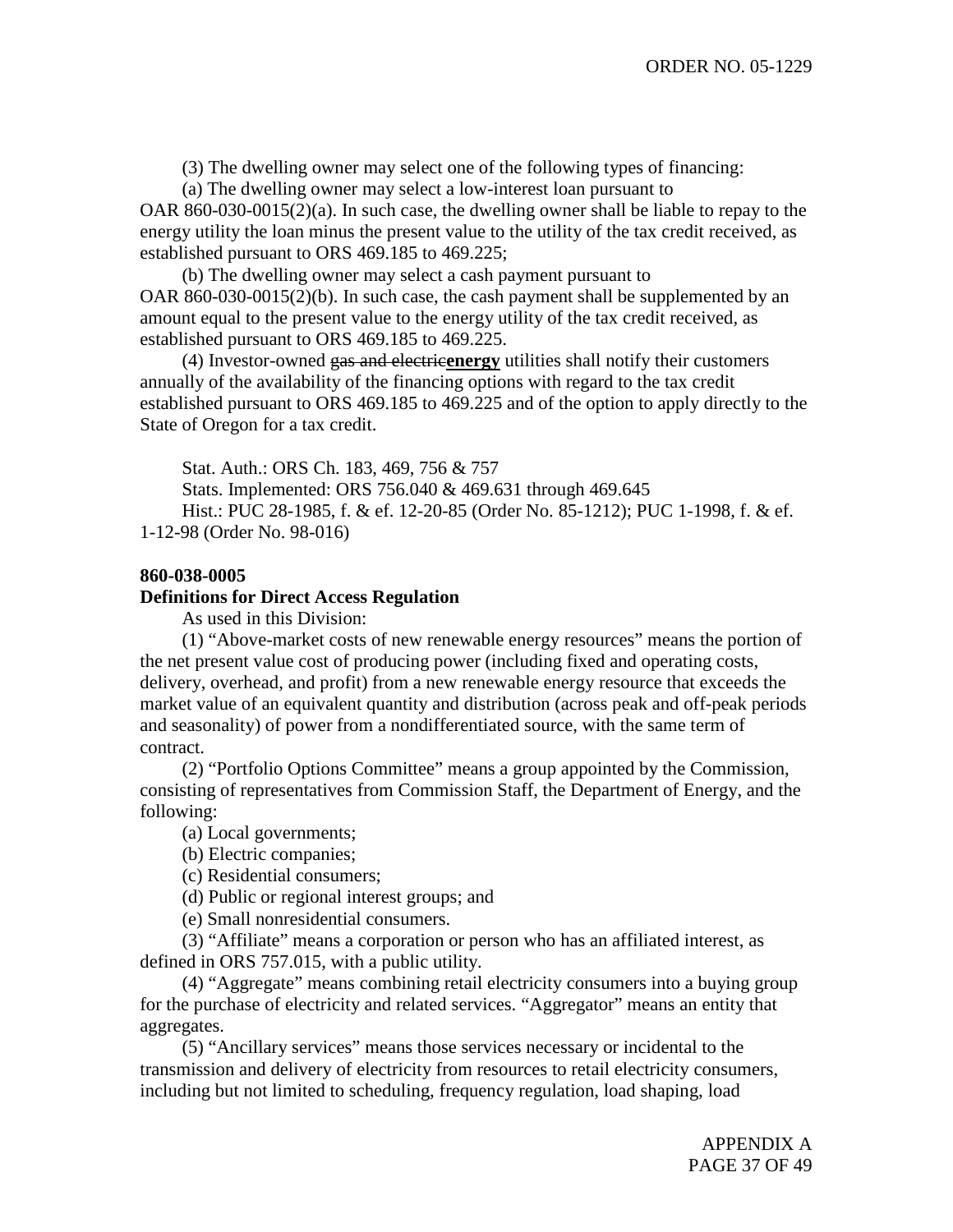following, spinning reserves, supplemental reserves, reactive power, voltage control and energy balancing services.

(6) "Commission" means the Public Utility Commission of Oregon.

(7) "Common costs" means costs that cannot be directly assigned to a particular function.

(8) "Competitive operation" means any activities related to the provision of electricity services conducted by the electric company's nonregulated operation or the electric company's affiliate.

(9) "Consumer-owned utility" means a municipal electric utility, a people's utility district or an electric cooperative.

(10) "Cost-of-service consumer" means a retail electricity consumer who is eligible for a cost-of-service rate under ORS 757.603.

(11) "Default supplier" means an electric company that has a legal obligation to provide electricity services to a consumer, as determined by the Commission.

(12) "Direct access" means the ability of a retail electricity consumer to purchase electricity and certain ancillary services directly from an entity other than the distribution utility.

(13) "Direct service industrial consumer" means an end-user of electricity that obtains electricity directly from the transmission grid and not through a distribution utility.

(14) "Distribution" means the delivery of electricity to retail electricity consumers through a distribution system consisting of local area power poles, transformers, conductors, meters, substations and other equipment.

(15) "Distribution utility" means an electric utility that owns and operates a distribution system connecting the transmission grid to the retail electricity consumer.

(16) "Divestiture" means the sale of all or a portion of an electric company's ownership share of a generation asset to a third party.

(17) "Economic utility investment" means all Oregon allocated investments made by an electric company that offers direct access under ORS 757.600 to 757.667, including plants and equipment and contractual or other legal obligations, properly dedicated to generation or conservation, that were prudent at the time the obligations were assumed but the full benefits of which are no longer available to consumers as a direct result of ORS 757.600 to 757.667, absent transition credits. "Economic utility investment" does not include costs or expenses disallowed by the Commission in a prudence review or other proceeding, to the extent of such disallowance, and does not include fines or penalties authorized and imposed under state or federal law.

(18) "Electric company" means an entity engaged in the business of distributing electricity to retail electricity consumers in this state but does not include a consumerowned utility.

(19) "Electric company operational information" means information relating to the interconnection of customers to an electric company's transmission or distribution systems, trade secrets, competitive information relating to internal processes, market analysis reports, market forecasts, and information about an electric company's transmission or distribution system, operations, or plans or strategies for expansion.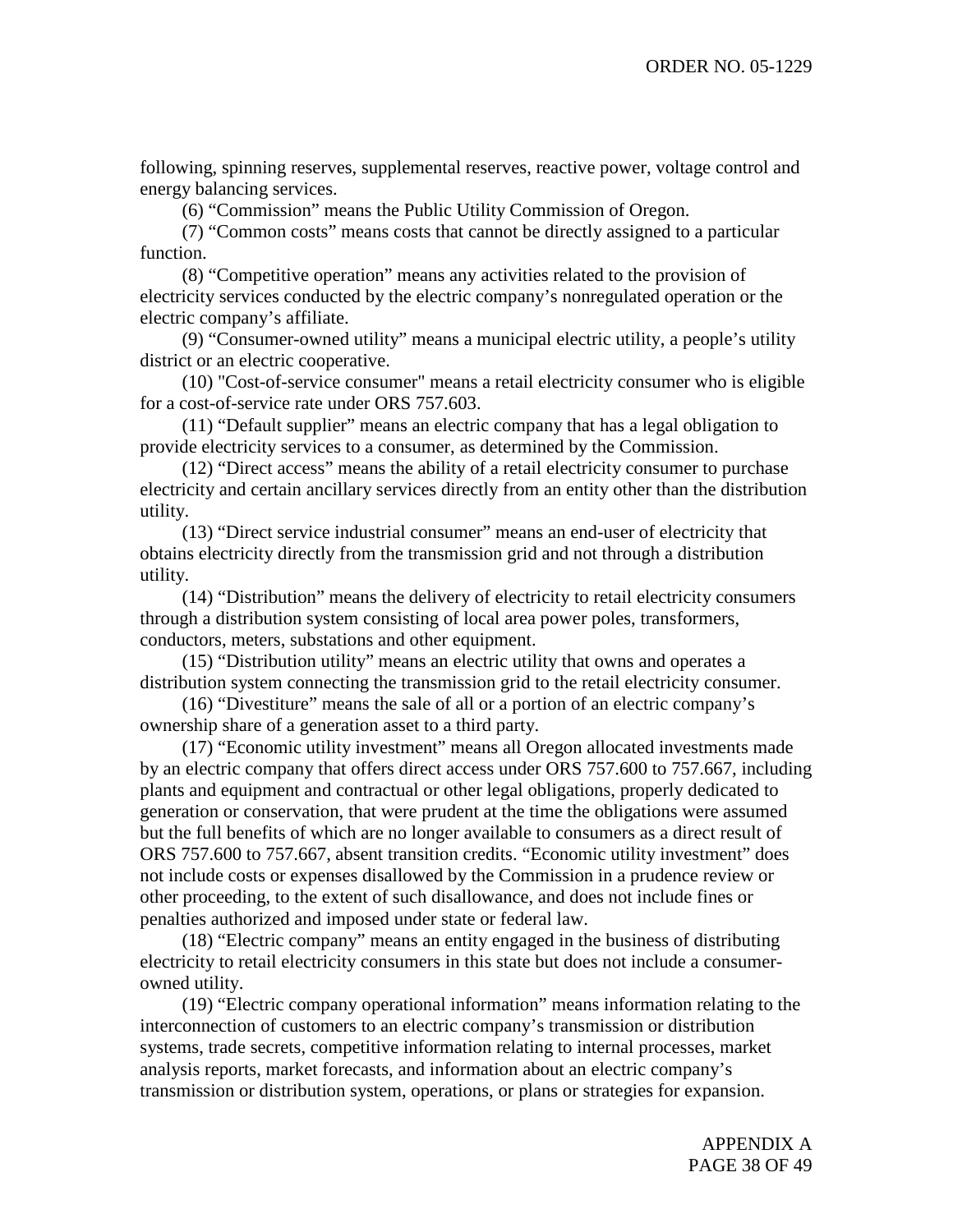(20) "Electric cooperative" means an electric cooperative corporation organized under ORS Chapter 62 or under the laws of another state if the service territory of the electric cooperative includes a portion of this state.

(21) "Electric utility" means an electric company or consumer-owned utility that is engaged in the business of distributing electricity to retail electricity consumers in this state.

(22) "Electricity" means electric energy, measured in kilowatt-hours, or electric capacity, measured in kilowatts, or both.

(23) "Electricity services" means electricity distribution, transmission, generation, or generation-related services.

(24) "Electricity service supplier" or "ESS" means a person or entity that offers to sell electricity services available pursuant to direct access to more than one retail electricity consumer. "Electricity service supplier" does not include an electric utility selling electricity to retail electricity consumers in its own service territory. An ESS can also be an aggregator.

(25) "Emergency default service" means a service option provided by an electric company to a nonresidential consumer that requires less than five business days' notice by the consumer or its electricity service supplier.

(26) "Fully distributed cost" means the cost of an electric company good or service calculated in accordance with the procedures set forth in OAR 860-038-0200.

(27) "Functional separation" means separating the costs of the electric company's business functions and recording the results within its accounting records, including allocation of common costs.

(28) "Joint marketing" means the offering (including marketing, promotion, and/or advertising) of retail electric services by an electric company in conjunction with its competitive operation to consumers either through contact initiated by the electric company, its affiliate, or through contact initiated by the consumer.

(29) "Large nonresidential consumer" means a nonresidential consumer whose kW demand at any point of delivery is greater than 30 kW during any two months within a prior 13-month period.

(30)"Load" means the amount of electricity delivered to or required by a retail electricity consumer at a specific point of delivery.

(31) "Local energy conservation" means conservation measures, projects, or programs that are installed or implemented within the service territory of an electric company.

(32) "Low-income weatherization" means repairs, weatherization and installation of energy efficient appliances and fixtures for low-income residences for the purpose of enhancing energy efficiency.

(33) "Market transformation" means a lasting structural or behavioral change in the marketplace that increases the adoption of energy efficient technologies and practices.

(34) "Multi-state electric company" means an electric company that provided regulated retail electric service in a state in addition to Oregon prior to January 1, 2000.

(35) "Municipal electric utility" means an electric distribution utility owned and operated by or on behalf of a city.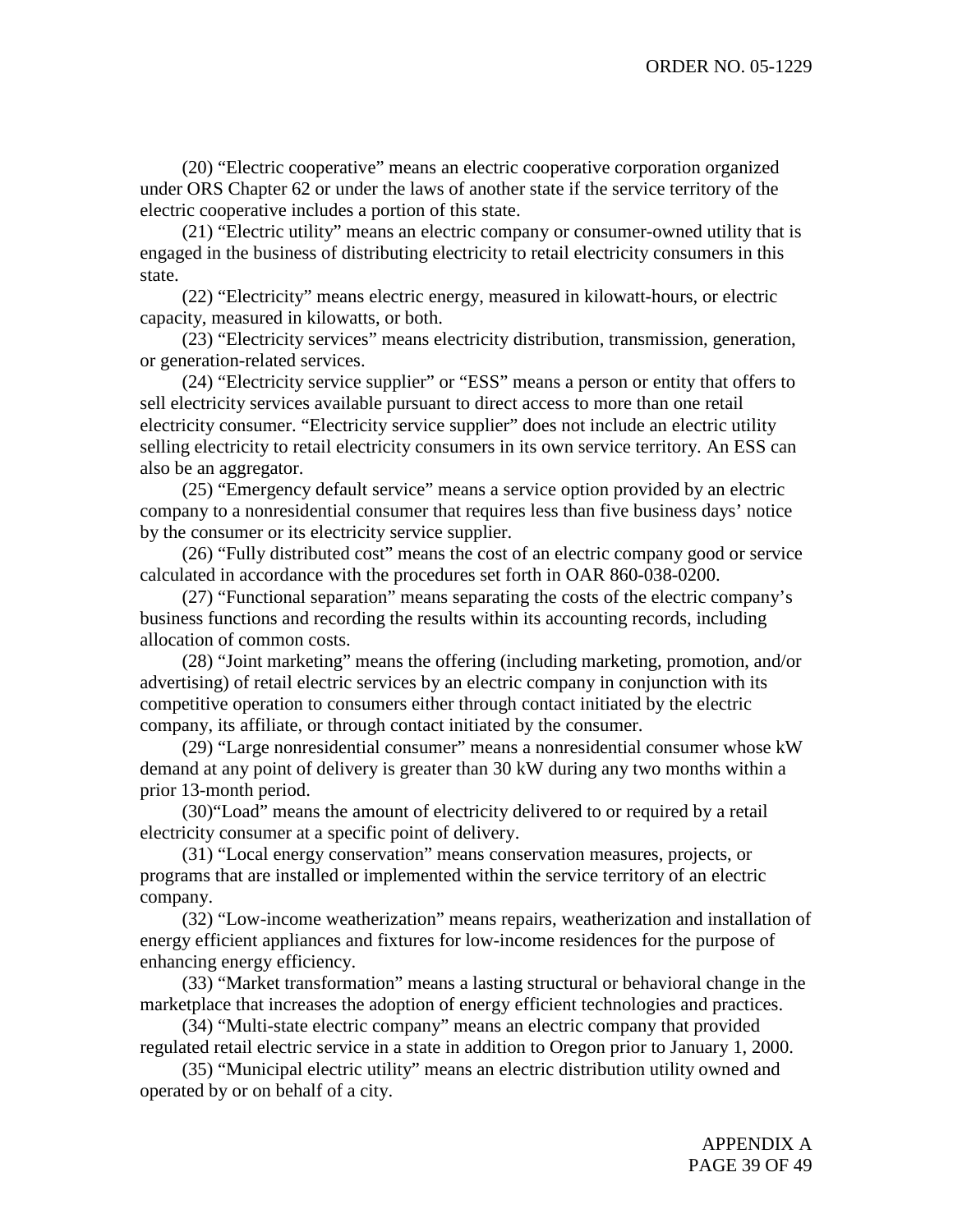(36) "Net system power mix" means the mix of all power generation within the state or other region less all specific purchases from generation facilities in the state or region, as determined by the Department of Energy.

(37) "New" as it refers to energy conservation, market transformation and lowincome weatherization means measures, projects or programs that are installed or implemented after the date direct access is offered by an electric company.

(38) "New renewable energy resource" means a renewable energy resource project or a new addition to an existing renewable energy resource project, or the electricity produced by the project, that was not in operation on or before July 23, 1999. "New renewable energy resource" does not include any portion of a renewable energy resource project under contract to the Bonneville Power Administration on or before July 23, 1999.

## **(39) "Non-energy attributes" means the environmental, economic, and social benefits of generation from renewable energy facilities. These attributes are normally transacted in the form of Tradable Renewable Certificates.**

(39**40**) "Nonresidential consumer" means a retail electricity consumer who is not a residential consumer.

(40**41**) "Department of Energy" means the Oregon Department of Energy created under ORS 469.030.

(41**42**) "Ongoing valuation" means the process of determining transition costs or benefits for a generation asset by comparing the value of the asset output at projected market prices for a defined period to an estimate of the revenue requirement of the asset for the same time period.

(42**43**) "One-time administrative valuation" means the process of determining the market value of a generation asset over the life of the asset, or a period as established by the Commission, using a process other than divestiture.

(43**44**) "One average megawatt" means 8,760,000 kilowatt-hours of electricity per year.

(44**45**) "Oregon share" means, for a multi-state electric company, an interstate allocation based upon a fixed allocation or method of allocation established in a Resource Plan or, in the case of an electric company that is not a multi-state electric company, 100 percent.

(45**46**) "People's utility district" has the meaning given that term in ORS 261.010.

(46**47**) "Portfolio" means a set of product and pricing options for electricity.

(47**48**) "Proprietary consumer information" means any information compiled by an electric company on a consumer in the normal course of providing electric service that makes possible the identification of any individual consumer by matching such information with the consumer's name, address, account number, type or classification of service, historical electricity usage, expected patterns of use, types of facilities used in providing service, individual contract terms and conditions, price, current charges, billing records, or any other information that the consumer has expressly requested not be disclosed. Information that is redacted or organized in such a way as to make it impossible to identify the consumer to whom the information relates does not constitute proprietary consumer information.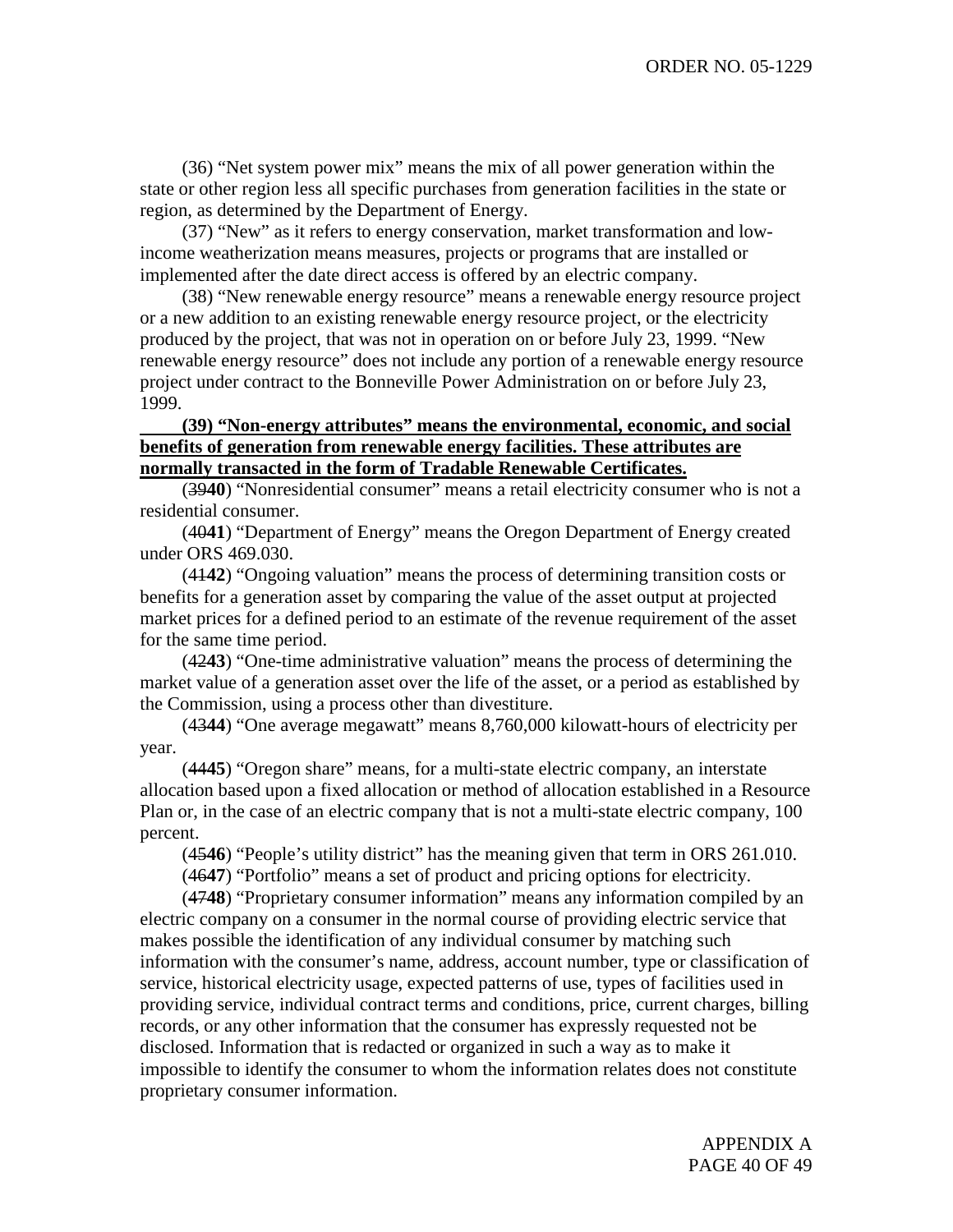(48**49**) "Qualifying expenditures" means those expenditures for energy conservation measures that have a simple payback period of not less than one year and not more than 10 years and expenditures for the above-market costs of new renewable energy resources, provided that the Department of Energy may establish by rule a limit on the maximum above-market cost for renewable energy that is allowed as a credit.

(49**50**) "Registered dispute" means an unresolved issue affecting a retail electricity consumer, an ESS, or an electric company that is under investigation by the Commission's Consumer Services Division but is not the subject of a formal complaint.

(50**51**) "Regulated charges" means charges for services subject to the jurisdiction of the Commission.

(51**52**) "Regulatory assets" means assets that result from rate actions of regulatory agencies.

(52**53**) "Renewable energy resources" means:

(a) Electricity-generation facilities fueled by wind, waste, solar or geothermal power or by low-emission nontoxic biomass based on solid organic fuels from wood, forest and field residues;

(b) Dedicated energy crops available on a renewable basis;

(c) Landfill gas and digester gas; and

(d) Hydroelectric facilities located outside protected areas as defined by federal law in effect on July 23, 1999.

(53**54**) "Residential consumer" means a retail electricity consumer that resides at a dwelling primarily used for residential purposes. "Residential consumer" does not include retail electricity consumers in a dwelling typically used for residency periods of less than 30 days, including hotels, motels, camps, lodges, and clubs. As used in this section, "dwelling" includes but is not limited to single-family dwellings, separately metered apartments, adult foster homes, manufactured dwellings, recreational vehicles, and floating homes.

(54**55**) "Retail electricity consumer" means the end user of electricity for specific purposes such as heating, lighting, or operating equipment and includes all end users of electricity served through the distribution system of an electric utility on or after July 23, 1999, whether or not each end user purchases the electricity from the electric utility. For purposes of this definition, a new retail electricity consumer means a retail electricity consumer that is unaffiliated with the retail electricity consumer previously served after March 1, 2002, at the site.

(55**56**) "Self-directing consumer" means a retail electricity consumer that has used more than one average megawatt of electricity at any one site in the prior calendar year or an aluminum plant that averages more than 100 average megawatts of electricity use in the prior calendar year, that has received final certification from the Department of Energy for expenditures for new energy conservation or new renewable energy resources and that has notified the electric company that it will pay the public purpose charge, net of credits, directly to the electric company in accordance with the terms of the electric company's tariff regarding public purpose credits.

(56**57**) "Serious injury to person" has the meaning given in OAR 860-024-0050. (57**58**) "Serious injury to property" has the meaning given in OAR 860-024-0050. (58**59**) "Site" means: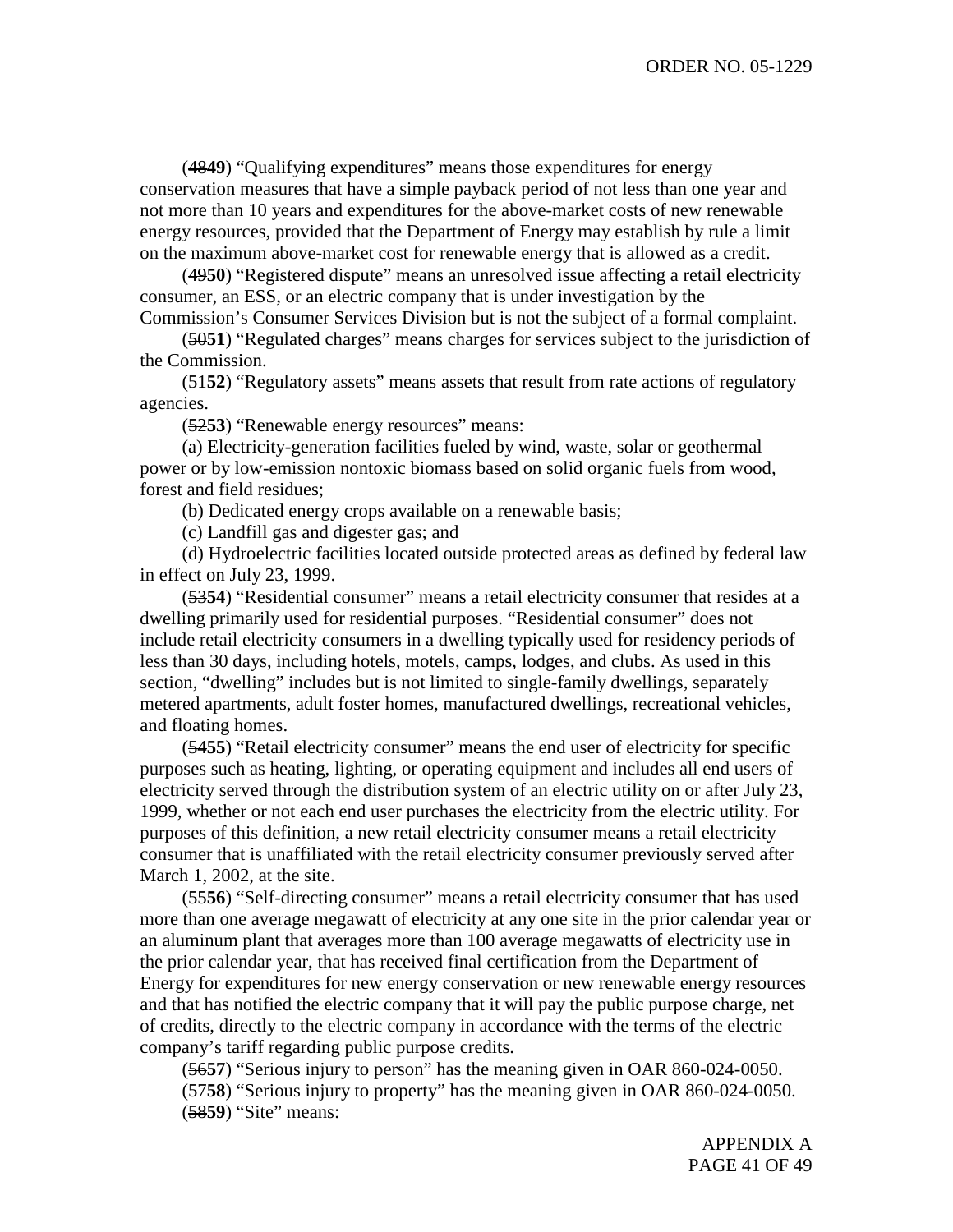(a) Buildings and related structures that are interconnected by facilities owned by a single retail electricity consumer and that are served through a single electric meter; or

(b) A single contiguous area of land containing buildings or other structures that are separated by not more than 1,000 feet, such that:

(A) Each building or structure included in the site is no more than 1,000 feet from at least one other building or structure in the site;

(B) Buildings and structures in the site, and land containing and connecting buildings and structures in the site, are owned by a single retail electricity consumer who is billed for electricity use at the buildings and structures; and

(C) Land shall be considered to be contiguous even if there is an intervening public or railroad right of way, provided that rights of way land on which municipal infrastructure facilities exist (such as street lighting, sewerage transmission, and roadway controls) shall not be considered contiguous.

(59**60**)"Small nonresidential consumer" means a nonresidential consumer that is not a large nonresidential consumer.

(60**61**) "Special contract" means a rate agreement that is justified primarily by price competition or service alternatives available to a retail electricity consumer, as authorized by the Commission under ORS 757.230.

(61**62**) "Structural separation" means separating the electric company's assets by transferring assets to an affiliated interest of the electric company.

(62**63**) "Total transition amount" means the sum of an electric company's transition costs and transition benefits.

(63**64**) "Traditional allocation methods" means, in respect to a multi-state electric company, inter-jurisdictional cost and revenue allocation methods relied upon in such electric company's last Oregon rate proceeding completed prior to December 31, 2000.

(64**65**) "Transition benefits" means the value of the below-market costs of an economic utility investment.

(65**66**) "Transition charge" means a charge or fee that recovers all or a portion of an uneconomic utility investment.

(66**67**) "Transition costs" means the value of the above-market costs of an uneconomic utility investment.

(67**68**) "Transition credit" means a credit that returns to consumers all or a portion of the benefits from an economic utility investment.

(68**69**) "Transmission grid" means the interconnected electrical system that transmits energy from generating sources to distribution systems and direct service industries.

(69**70**) "Unbundling" means the process of assigning and allocating a utility's costs into functional categories.

(70**71**) "Uneconomic utility investment" means all Oregon allocated investments made by an electric company that offers direct access under ORS 757.600 to 757.667, including plants and equipment and contractual or other legal obligations, properly dedicated to generation, conservation and work-force commitments, that were prudent at the time the obligations were assumed but the full costs of which are no longer recoverable as a direct result of ORS 757.600 to 757.667, absent transition charges. "Uneconomic utility investment" does not include costs or expenses disallowed by the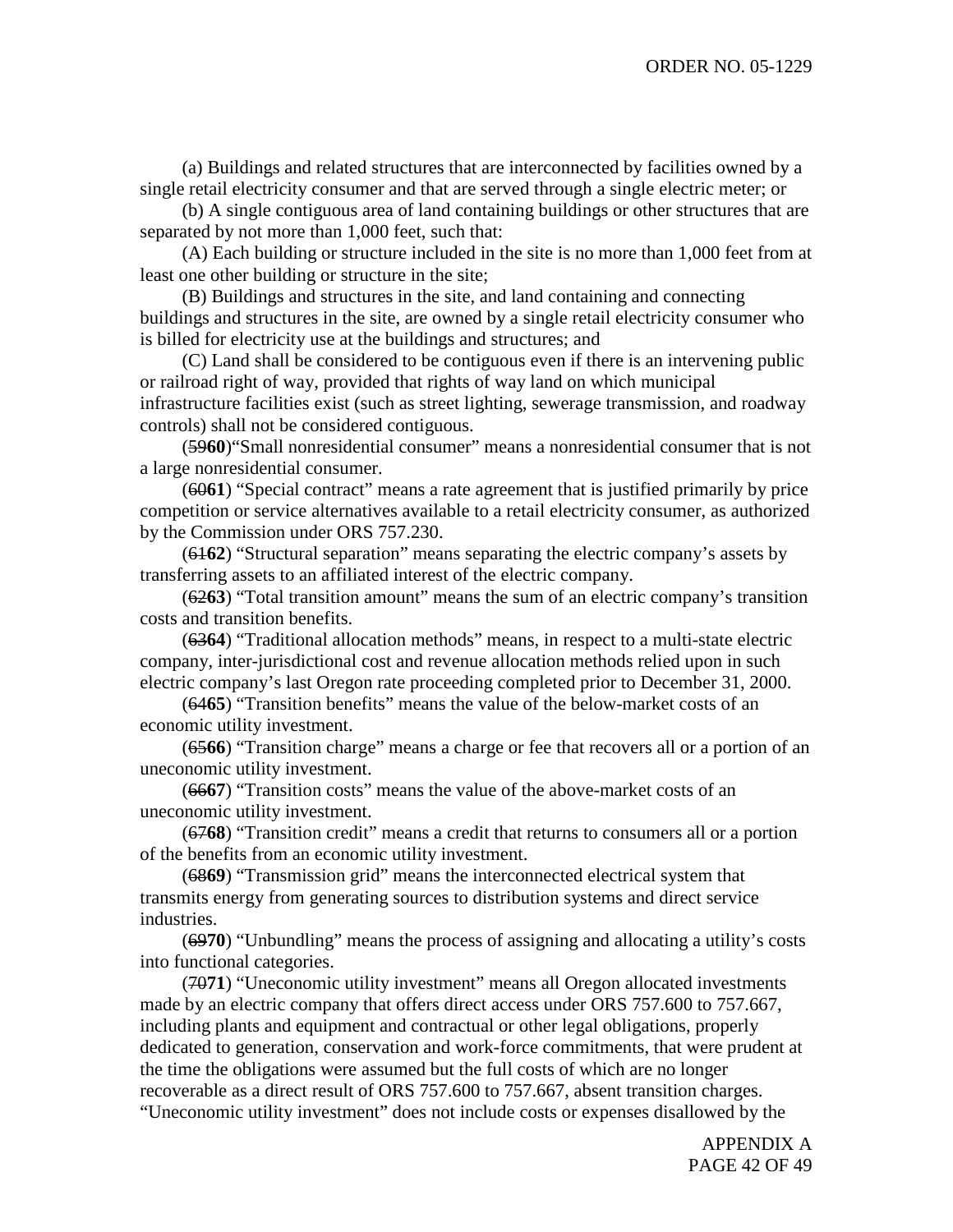Commission in a prudence review or other proceeding, to the extent of such disallowance and does not include fines or penalties as authorized by state or federal law.

Stat. Auth.: ORS Ch. 183, 756 & 757

Stat. Implemented: ORS 756.040 & 757.600 to 757.667

Hist.: PUC 17-2000, f. & cert. ef. 9-29-00 (Order No. 00-596); PUC 2-2001, f. & ef. 1-5-01 (Order No. 01-073); PUC 21-2001 (Temp), f. & cert. ef. 9-11-01 (Order No. 01-788); PUC 23-2001, f. & ef. 10-11-01 (Order No. 01-839); PUC 23-2001, f. & ef. 12-13-01 (Errata Order No. 01-1047); PUC 5-2002, f. & cert. ef. 2-8-02 (Order No. 02- 053); PUC 11-2002, f. & ef. 3-8-02 (Order No. 02-135); PUC 18-2002, f. & cert. ef. 10- 17-02 (Order No. 02-702); PUC 18-2002, f. & ef. 10-17-02 (Order No. 02-702); PUC 13- 2004, f. & ef. 8-31-04 (Order No. 04-483)

## **860-038-0300**

### **Electric Company and Electricity Service Suppliers Labeling Requirements**

(1) The purpose of this rule is to establish requirements for electric companies and electricity service suppliers to provide price, power source, and environmental impact information necessary for consumers to exercise informed choice.

(2) For each service or product it offers, an electric company must provide price, power source, and environmental impact information to all residential consumers at least quarterly. The information must be based on the available service options. The information must be supplied using a format prescribed by the Commission. An electric company must also include on every bill a URL address, if available, for a world-wide web site where this information is displayed. The electric company must report price information for each service or product for residential consumers as the average monthly bill and price per kilowatt-hour for monthly usage levels of 250, 500, 1,000 and 2,000 kilowatt-hours, for the available service options.

(3) An electric company and an electricity service supplier must provide price, power source and environmental impact information on or with bills to nonresidential consumers using a format prescribed by the Commission. The electric company or electricity service supplier must provide a URL address, if available, for a world-wide web site that displays the power source and environmental impact information for the products sold to consumers. An electric company and an electricity service supplier must report price information for nonresidential consumers on each bill as follows:

(a) The price and amount due for each service or product that a nonresidential consumer is purchasing;

(b) The rates and amount of state and local taxes or fees, if any, imposed on the nonresidential consumer;

(c) The amount of any public purpose charge; and

(d) The amount of any transition charge or credit.

(4) For power supplied through its own generating resources, the electric company must report power source and environmental impact information based on the company's own generating resources, not the net system power mix. An electric company's own resources include company-owned resources and wholesale purchases from specific generating units, less wholesale sales from specific generating units. **An electric**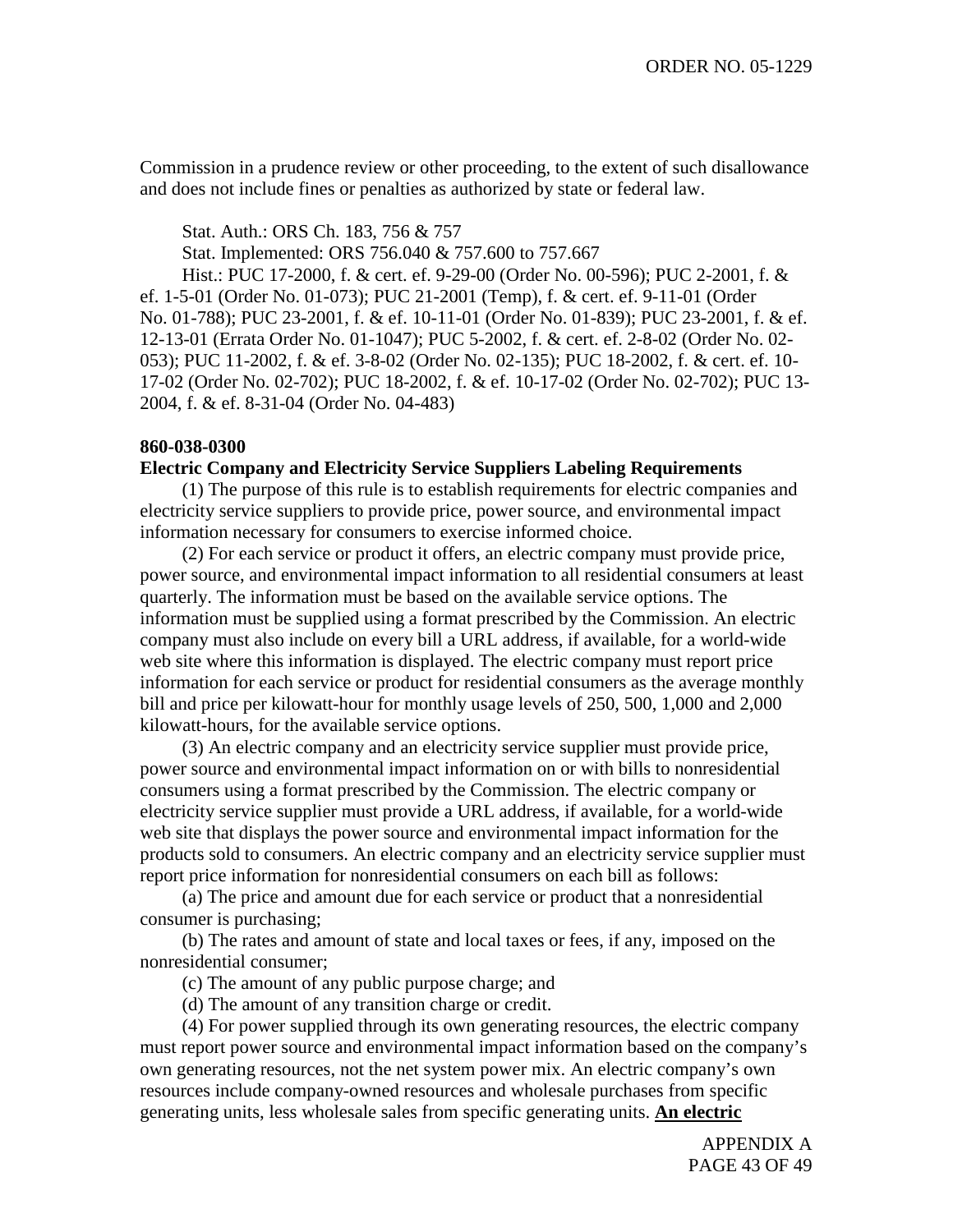**company's own resources do not include the non-energy attributes associated with purchases under the provisions of a net metering tariff or other power production tariff unless the electric company has separately contracted for the purchase of the**

**Tradable Renewable Certificates.** For net market purchases, the electric company must report power source and environmental impact information based on the net system power mix. The electric company must report power source and environmental impact information for standard offer sales based on the net system power mix.

(5) For purposes of power source and environmental impact reporting, an ESS should use the net system power mix for the current calendar year unless the ESS is able to demonstrate a different power source and environmental impact. An ESS demonstration of a different mix must be based on projections of the mix to be supplied during the current calendar year. Power source must be reported as the percentages of the total product supply including the following:

(a) Coal;

(b) Hydroelectricity;

(c) Natural gas;

(d) Nuclear; and

(e) Other fuels including but not limited to new renewable resources, if over 1.5 percent of the total fuel mix.

(6) Environmental impact must be reported for all retail electric consumers using the annual emission factors for the most recent available calendar year applied to the expected production level for each source of supply included in the electricity product. Environment impacts reported must include at least:

(a) Carbon dioxide, measured in lbs./kWh of CO2 emissions;

(b) Sulfur dioxide, measured in lbs./kWh of SO2 emissions;

(c) Nitrogen oxides, measured in lbs./kWh of NOx emissions; and

(d) Spent nuclear fuel measured in mg/kWh of spent fuel.

(7) Every bill to a direct access consumer must contain the ESS's and the electric company's toll-free number for inquiries and instructions as to those services and safety issues for which the consumer should directly contact the electric company.

(8) The ESS must provide price, power source, and environmental impact in all contracts and marketing information.

(9) The electric company must provide price, power source, and environmental impact in all standard offer marketing information.

(10) Beginning April 1, 2003, and on April 1st thereafter for the prior calendar year, each electric company, and each ESS making any claim other than net system power mix, must file a reconciliation report on forms prescribed by the Commission. The report must provide a comparison of the fuel mix and emissions of all of the seller's certificates, purchase or generation with the claimed fuel mix and emissions of all of the seller's products and sales.

(11) Each ESS and electric company owning or operating generation facilities shall keep and report such operating data about its generation of electricity as may be specified by order of the Commission.

Stat. Auth.: ORS Ch. 183, 756 & 757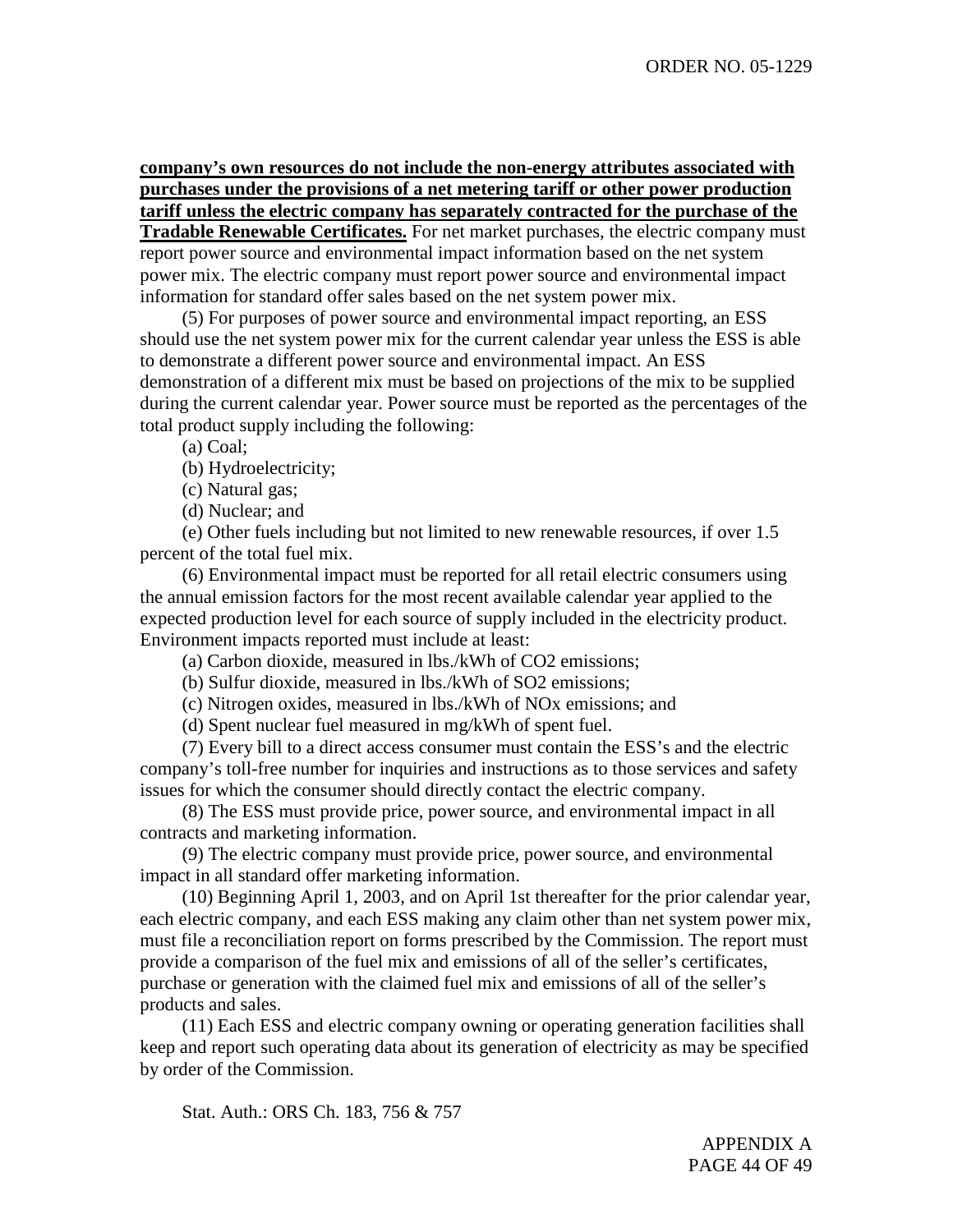Stats. Implemented: ORS 756.040 & 757.600 through 757.667 Hist.: PUC 17-2000, f. & cert. ef. 9-29-00 (Order No. 00-596)

## **60-038-0400**

## **Electricity Service Supplier Certification Requirements**

(1) An electricity service supplier (ESS) must be certified by the Commission to sell electricity services to consumers.

(2) An ESS must be certified as either scheduling or nonscheduling as prescribed in OAR 860-038-0410.

(3) The initial certification fee is \$400.

(4) The annual renewal fee is \$200.

(5) At a minimum, a**A**n ESS applicant must **file an application that** provide**contains** the following information:

(a) Name of applicant, including owners, directors, partners, and officers, with a description of the work experience of key personnel in the sale, procurement, and billing of energy services or similar products;

(b) Name, address, and phone number of the ESS applicant's regulatory contact;

(c) Proof of authorization to do business in the state of Oregon;

(d) Dun and Bradstreet number, if available;

(e) Confirmation that the applicant (including owners, directors, partners, and officers) has not violated consumer protection laws or rules in the past three years;

(f) **Audited f**Financial statements **of the ESS applicant (and its guarantor, if applicable)** and credit reports **consisting of**:

**(A) A balance sheet, income statement, and statement of cash flow for each of the three years preceding the filing and for the interim quarters between the end of the last audited year and the filing date; or**

**(B) For an applicant that has been in operation for less than three years, the audited balance sheets, income statements, and statements of cash flow for each of the years the company was in operation and for the interim quarters between the end of the last audited year and the filing date; or**

**(C) For an applicant that has been in operation for less than 12 months on the date the application is filed, such financial statements as are kept in the regular course of the applicant's business operations and pro-forma financial statements for a period of not less than 36 months.**

**(D) If audited financial statements are unavailable, the applicant may submit unaudited financial statements for each of the three years preceding the filing and for the interim quarters between the end of the last unaudited year and the filing date. The applicant must also submit a statement explaining why audited statements are not available.**

**(g) A showing of creditworthiness through documentation of tangible assets in excess of liabilities (i.e., tangible net worth) of at least \$1,000,000 on its most recent balance sheet and demonstration of either its own investment grade credit rating pursuant to (A) or fulfillment of bond/guaranty requirements pursuant to (B):**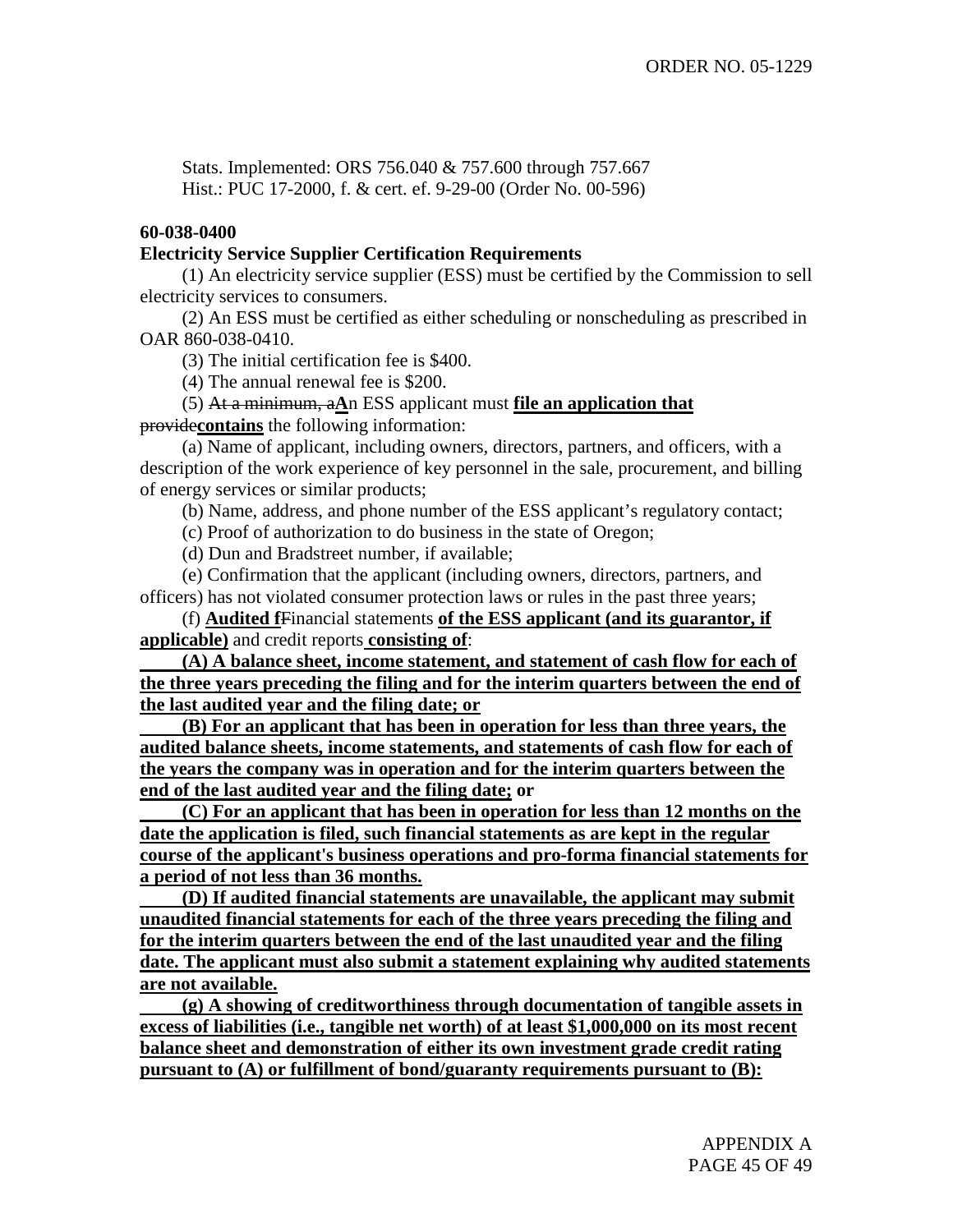**(A) Investment grade rating means a suitable rating on the long term, senior unsecured debt, or if this rating is unavailable, the corporate rating, of a major credit rating agency.**

**(B) An applicant may use any of the financial instruments listed below, in an amount commensurate with the services and products it intends to offer, to satisfy the credit requirements established by this rule.**

**(i) Cash or cash equivalent (i.e., cashier's check);**

**(ii) A letter of credit issued by a bank or other financial institution, irrevocable for a period of at least 18 months;**

**(iii) A bond in a form acceptable to the Commission, irrevocable for a period of at least 18 months; or**

**(iv) A guaranty in a form acceptable to the Commission issued by a principal of the applicant or a corporation holding controlling interest in the applicant, which is irrevocable for at least 18 months. To the extent the applicant relies on a guaranty, the applicant must provide financial evidence sufficient to demonstrate that the lender or guarantor possesses the cash or cash equivalent needed to fund the guaranty.**

(g**h**) **A showing of** Information documenting technical competence **in energy procurement and delivery, information systems, billing & collection, and if subject to the requirements of section 16 of this rule, safety & engineering**;

(h**i**) **A showing that its financial and technical competence is consistent with** Identification of the services and products **it intends to offer, and the targeted customer class(es) and geographical areas**intended to be offered; and

(i) Identification of targeted customer class(es) and geographical area;

(j) A statement as to whether the ESS is applying for certification as a scheduling or nonscheduling ESS and information documenting an ability to comply to the requirements of OAR 860-038-0410; and

(k) The authorized representative of the **applicant**ESS must state that all information provided is true and correct and sign the application.

(6) At a minimum, an ESS applicant must attest that it will:

(a) Furnish to consumers a toll-free number or local number that is staffed during normal business hours to enable a consumer to resolve complaints or billing disputes and a statement of the ESS's terms and conditions that detail the customer's rights and responsibilities;

(b) Comply with all applicable laws, rules, Commission orders, and electric company tariffs;

(c) Maintain insurance coverage, security bond, or other financial assurance commensurate with the types and numbers of consumers and loads being served, meet any other credit requirements contained in the electric company's tariffs, and cover creditors for a minimum of 90 days from the date of cancellation; and

(d) Adequately respond to Commission information requests within 10 business days.

(7) As conditions for certification, an ESS must agree to:

(a) Enter into an agreement or agreements with each respective electric company to assign to the electric companies any federal system benefits available from the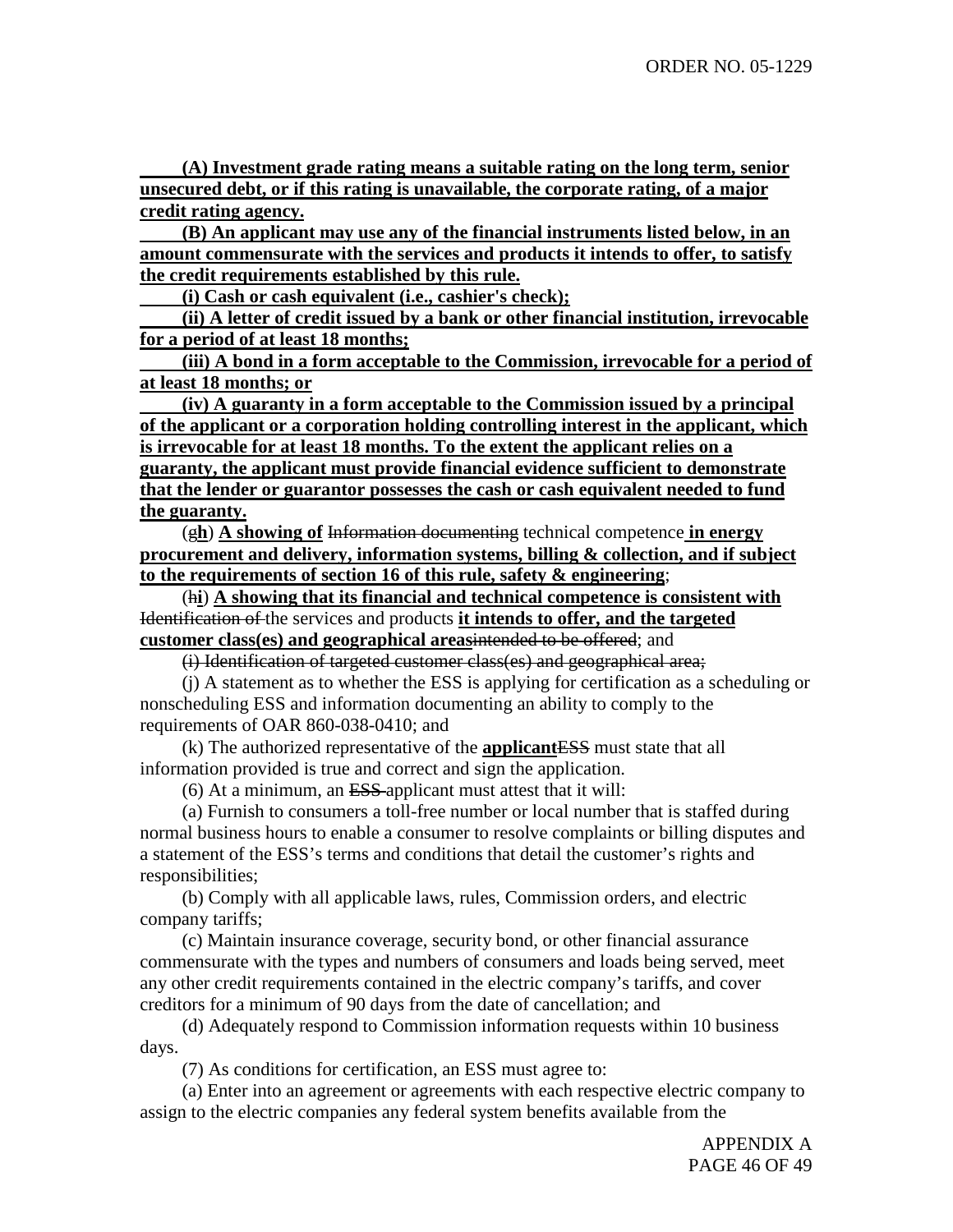Bonneville Power Administration to the residential and small-farm customers who receive distribution from an electric company and are served by the ESS; and

(b) Not enter into a Residential Sale and Purchase Agreement with the Bonneville Power Administration pursuant to Section 5(c) of the Pacific Northwest Power Act concerning federal system benefits available to residential and small farm customers receiving distribution from an electric company.

**(8) Staff will notify interested persons of the application, allow 14 days from the date of notification for the filing of protests to the application (through submission of an email or letter to the staff), review the application, and make a recommendation to the Commission whether the application should be approved or denied.**

**(9) An applicant or a protesting party may request a hearing within seven calendar days of the date of the staff recommendation. Upon determining the appropriateness of the request, the Commission will conduct a hearing as provided for in Division 014 of the Commission's rules.**

**(10) The Commission may issue an Order granting the applicant's request for certification upon a finding that:**

**(a) The applicant paid the initial certification PUC fee, as required by OAR 860-038-0400(3);**

**(b) The applicant filed an application containing accurate, complete and satisfactory information that demonstrates it meets the requirements to be certified as an ESS.**

**(11) If the Commission grants the application, the Commission may include any conditions it deems reasonable and necessary. Further, upon granting the application, the Commission will certify the ESS for a period of one year from the date of the order.**

(8**12**) An ESS must take all reasonable steps, including corrective actions, to ensure that persons or agents hired by the ESS adhere at all times to the terms of all laws, rules, Commission orders, and electric company tariffs applicable to the ESS.

(9**13**) An ESS must notify the Commission that it will not be renewing its certification or it must renew its certification each year as follows:

(a) An ESS must submit its application for renewal 30 days prior to the expiration date of its current certificate;

(b) In its application for renewal the ESS must include the renewal fee, update the information specified in subsections  $(5)(a)$ ,  $(b)$ ,  $(\overline{h})$ ,  $(i)$ , and  $(i)$  of this rule, and state whether it violated or is currently being investigated for violation of any attestation made under the current certificate. The ESS must state that it continues to attest that it will meet the requirements of sections (6) and (7) of this rule. The authorized representative of the ESS must state that all information provided is true and correct and sign the renewal application;

(c) If the Commission takes no action on the renewal application, the renewal is granted for a period of one year from the expiration date of the prior certificate;

(d) If a written complaint is filed, or if on the Commission's own motion, the Commission has reason to believe the renewal should not be granted, the Commission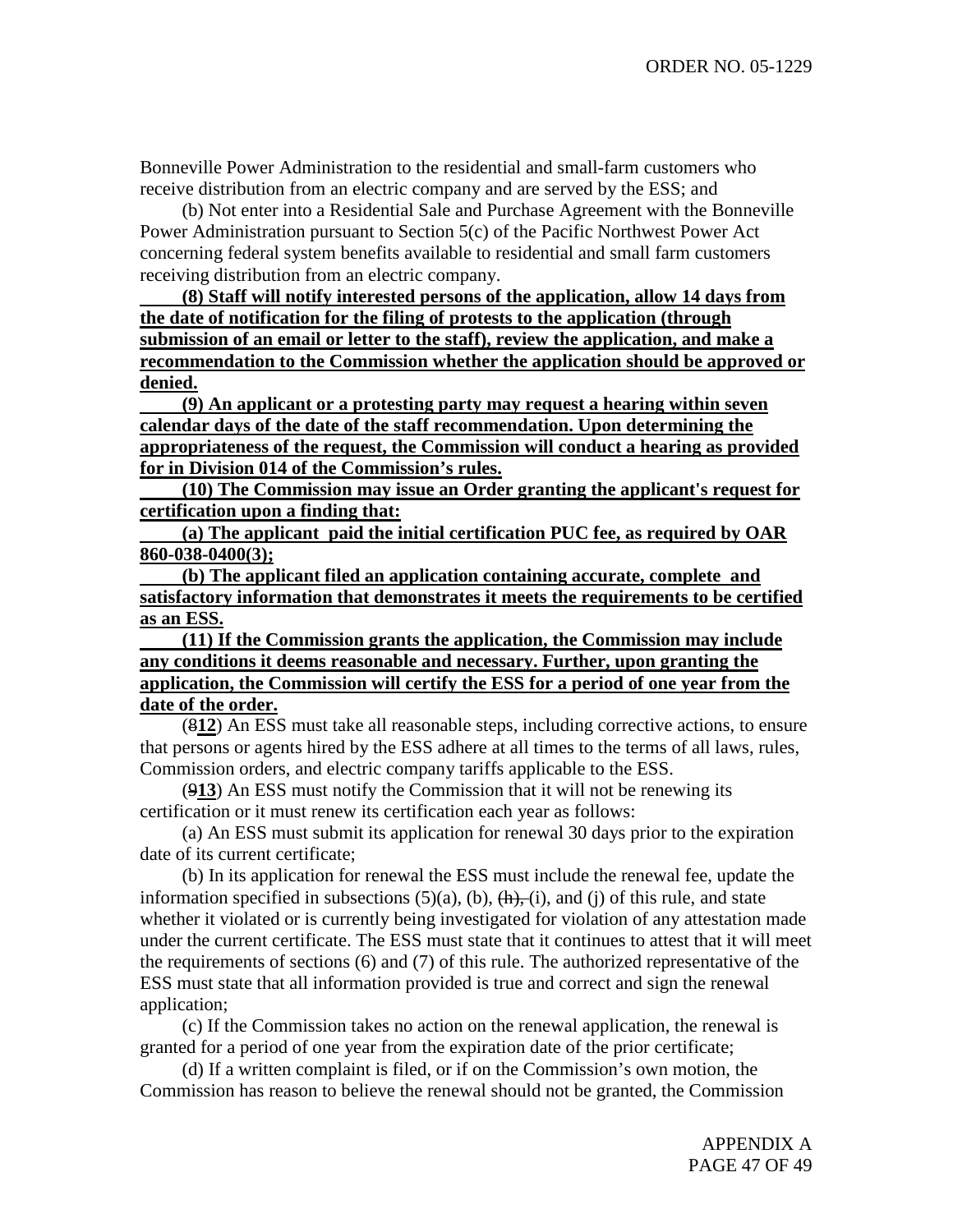will conduct a revocation proceeding per section (14) of this rule. The renewal applicant will be considered temporarily certified during the pending revocation proceeding.

(10**14**) Upon review of a written complaint or on its own motion the Commission may, after reasonable notice and opportunity for hearing, revoke the certification of an ESS for reasons including, but not limited to, the following:

(a) Material misrepresentations in its application for certification or in any report of material changes in the facts upon which the certification was based;

(b) Material misrepresentations in customer solicitations, agreements, or in the administration of customer contracts;

(c) Dishonesty, fraud, or deceit that benefits the ESS or disadvantages customers;

(d) Demonstrated lack of financial, or operational capability; or

(e) Violation of agreements stated in sections (6) and (7) of this rule.

(11**15**) An ESS must promptly report to the Commission any circumstances or events that materially alter information provided to the Commission in the certification or renewal process or otherwise materially impacts their ability to reasonably serve electricity consumers in Oregon.

(12**16**) Each ESS that owns, operates, or controls electrical supply lines and facilities subject to ORS 757.035 must have and maintain its entire plant and system in such condition that it will furnish safe, adequate, and reasonably continuous service. Each such ESS must inspect its lines and facilities in such a manner and with such frequency as may be needed to ensure a reasonably complete knowledge about their condition and adequacy at all times. Such record must be kept of the conditions found as the ESS considers necessary to properly maintain its system, unless in special cases the Commission specifies a more complete record. The ESS must have written plans describing its inspection, operation, and maintenance programs necessary to ensure the safety and reliability of the facilities. The written plans and records required herein must be made available to the Commission upon request. The ESS must report serious injuries to persons or property in accordance with ORS 860-024-0050.

Stat. Auth.: ORS Ch. 183, 756 & 757

Stats. Implemented: ORS 756.040 & 757.600 through 757.667 Hist.: PUC 17-2000, f. & cert. ef. 9-29-00 (Order No. 00-596); PUC 23-2001, f. & ef. 10-11-01 (Order No. 01-839)

# **860-038-0410**

### **Scheduling**

(1) Each ESS shall be certified as either scheduling or nonscheduling.

(2) Each scheduling ESS shall schedule the resources to serve the direct access loads for which it has scheduling responsibility with the appropriate control area operators. Scheduling shall be in accordance with all generally accepted regional and Western Systems**Electricity** Coordinating Council rules and guidelines.

(a) Only a single scheduling ESS may schedule all the resources and other services for any single direct access consumer. Multiple ESSs may provide services to any individual direct access consumer, but only through a single scheduling ESS;